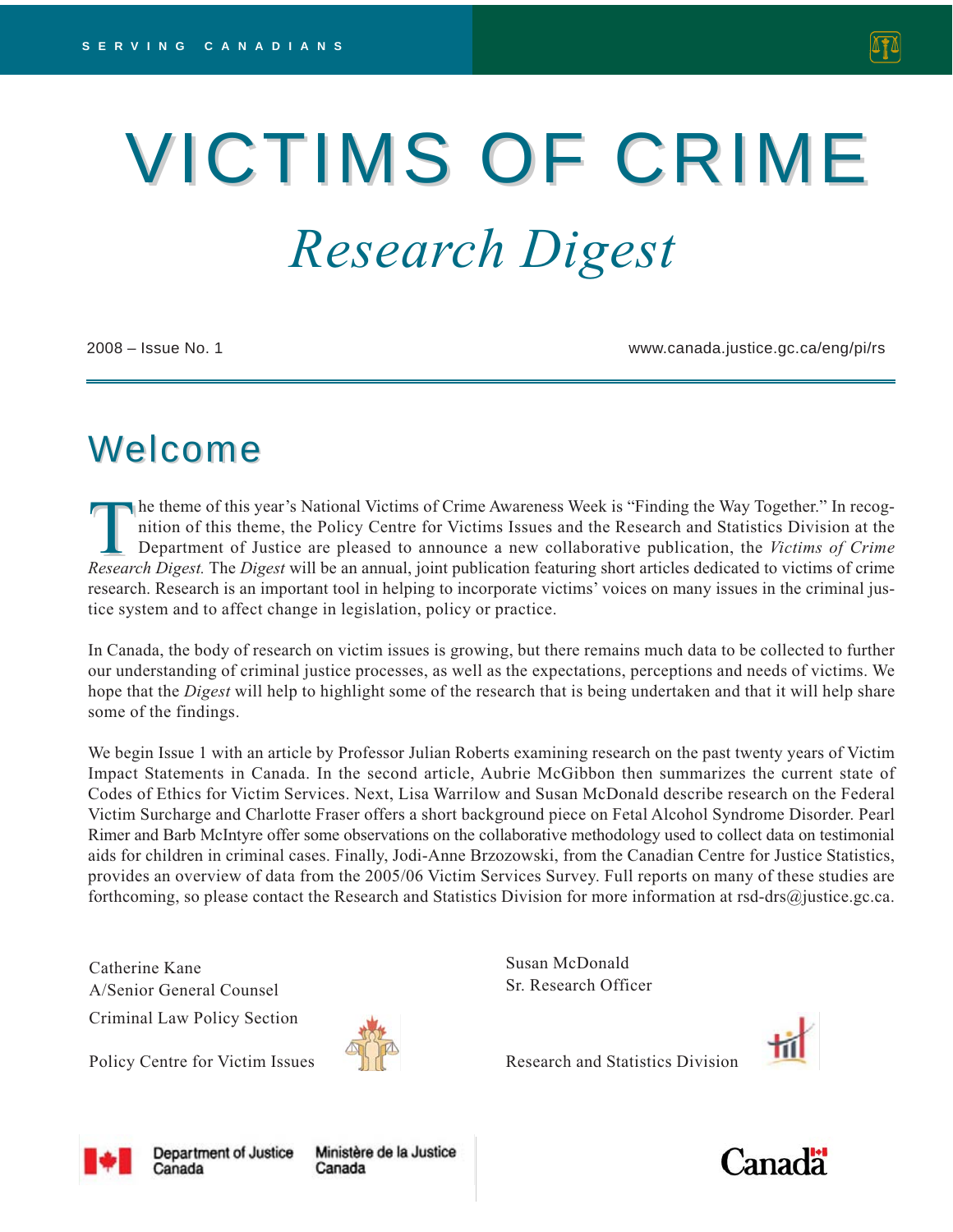### **Contents**

| Victim Impact Statements: Lessons Learned and Future Priorities3<br><b>Julian Roberts</b>                          |
|--------------------------------------------------------------------------------------------------------------------|
| Aubrie McGibbon                                                                                                    |
| A Summary of Research into the Federal Victim Surcharge in New Brunswick<br>21<br>Lisa Warrilow and Susan McDonald |
| Victims and Fetal Alcohol Spectrum Disorder (FASD): A Review of the Issues24<br><b>Charlotte Fraser</b>            |
| The Court Observation Study: Collaborations Beyond Expectations 28<br>Pearl Rimer and Barb McIntyre                |
| Serving Canada's Crime Victims: Results from the 2005/2006<br>Jodi-Anne Brzozowski                                 |
|                                                                                                                    |

### **Contributors**

### **EDITOR**

Susan McDonald

#### **EDITORIAL TEAM**

Stephen Mihorean Jeff Latimer Ab Currie Kwing Hung Suzanne Wallace Capretta Margo Jenner

#### **PUBLICATION OFFICER**

Charlotte Mercier

### Feedback

We invite your comments and suggestions for future issues of *Victims of Crime Research Digest*. We welcome your ideas for upcoming themes and are happy to accept original submissions for publication. We may be contacted at: rsd@justice.gc.ca

**Issue No. 1 - Spring 2008**

*The opinions expressed herein are those of the authors and not necessarily those of the Department of Justice Canada or the government of Canada.*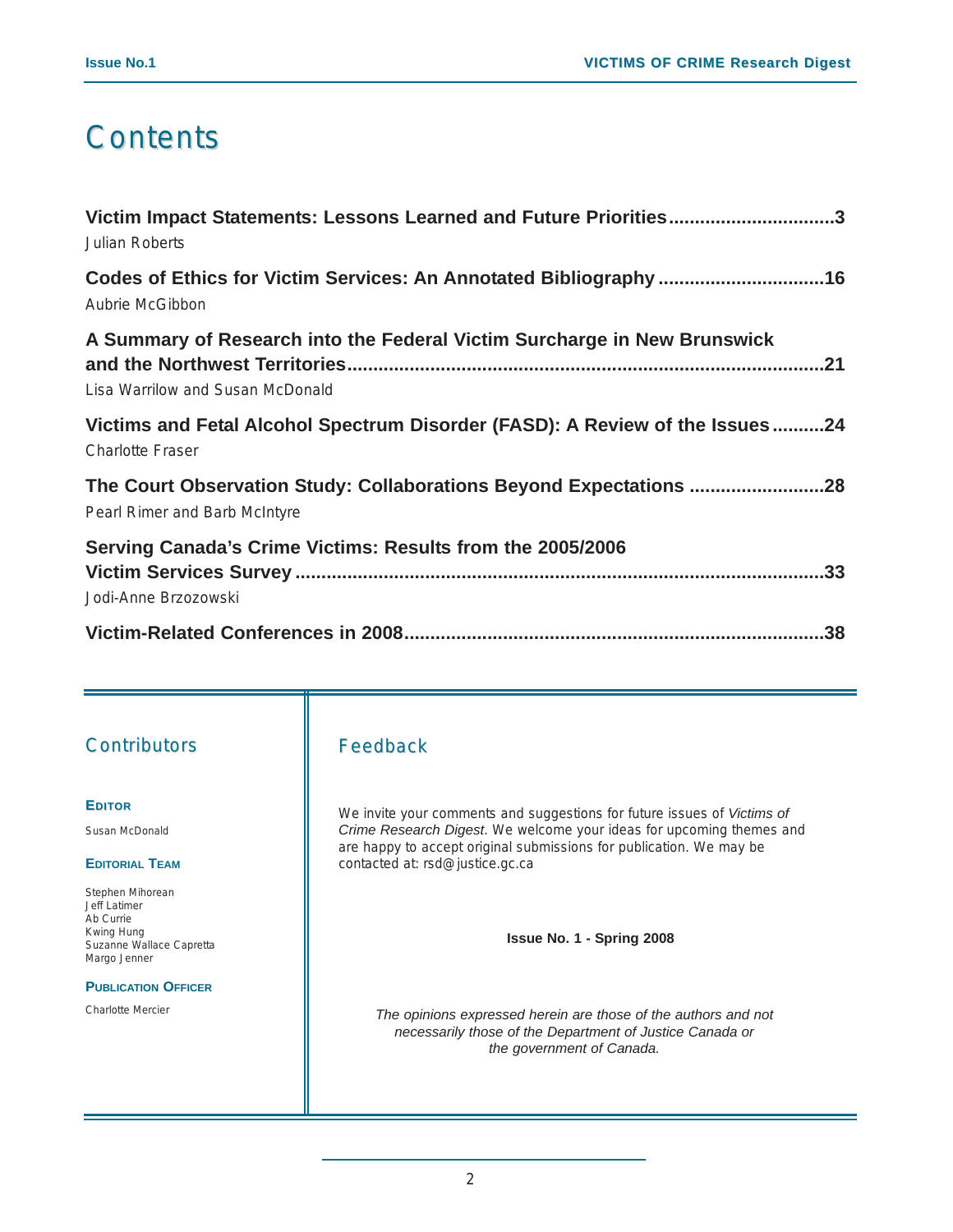### Victim Impact Statements: **Lessons Learned and Future Priorities**

### **BY JULIAN V. ROBERTS, PROFESSOR OF CRIMINOLOGY, FACULTY OF LAW, OXFORD UNIVERSITY <sup>1</sup>**

### **INTRODUCTION AND OVERVIEW**

Since first appearing in the United States in the 1970s, the use of Victim Impact Statements (hereafter "VIS") has proliferated across all common law jurisdictions. They constitute the primary means by which crime victims provide input into the sentencing process. VIS are also used in some civil law countries such as Holland, and proposals to use them have been made in other continental jurisdictions such as Belgium. In Canada, VIS were introduced into the *Criminal Code* in 1988 through Bill C-89. They have since become an important component of the sentencing process. The original legislation was amended in 1999 when a number of substantive amendments were made to the statutory regime. Victims acquired the right to submit impact statements at federal parole hearings in Canada in 2001. Appendix A summarizes the enabling legislation and subsequent amendments. This article summarizes the most important findings from the relevant socio-legal research. It reflects a systematic review of the most recent research conducted in Canada and elsewhere. Since this jurisdiction has conducted more research on the issue than any other country, much of what the international community has learned about the utility of VIS comes from the experience in Canada.2 The article is divided into two parts: Part 2 - Lessons

Learned and Part 3 - Outstanding Issues and Research Priorities. References are provided for the most recent publications in this rapidly-expanding area;3 for earlier reviews of the literature the reader is directed to Roberts (2003) and Young (2001). Finally, the review excludes the considerable literature on the use of Victim Impact Statements in capital cases in the United States (see Callihan [2003] for a bibliography of this literature).

### **LESSONS LEARNED**

### **Only a minority of all victims submit impact statements**

One important lesson is that the mere introduction of a Victim Impact Statement regime will not result in widespread use of the statements; only a minority of victims appear to wish to submit such a statement at sentencing. The VIS is thus different from other sources of information at sentencing such as a Pre-Sentence Report which is relevant to the majority of sentencing decisions. This does not mean that the VIS is less important as a source of information for sentencers, but simply that a significant number of victims, for a variety of reasons, seem to be content to remain out of the sentencing process or to be satisfied with the Crown placing crime impact information before the court. The same is true at parole hearings where VIS are still relatively rare,4 and appear only in the most serious cases (Prairie Research Associates 2004). However, for the minority of victims who do submit a statement, the VIS is

<sup>1</sup> I would like to thank Tom Finlay and the library of the Centre of Criminology at the University of Toronto for conducting the literature search on which this article is based; Jessica Black from the Faculty of Law, University of Oxford and Nicole Myers from the Centre of Criminology, University of Toronto, for assistance in collecting the articles; Julien Lalande from the University of Ottawa for preparing the legislative summary contained in Appendix A; Susan McDonald from the Department of Justice Canada for helpful comments upon an earlier draft; and Michelle Grossman from the University of Oxford for editorial assistance.

<sup>2</sup> In many other jurisdictions there has been a flurry of research publications following introduction of the VIS scheme, but little ongoing research thereafter.

<sup>3</sup> For the sake of brevity, representative references are provided for the conclusions drawn in this article. A number of articles exploring victim impact evidence at sentencing and parole can be found in Issue 2 of Volume 19 of the *Federal Sentencing Reporter* (O'Hear 2006).

<sup>4</sup> Since 2001, the National Parole Board has conducted over 40,000 parole hearings. Victim input was present in less than 500 cases (National Parole Board 2007). The frequency of victim impact statements—either in writing or by videotape—is much more frequent at provincial parole board hearings.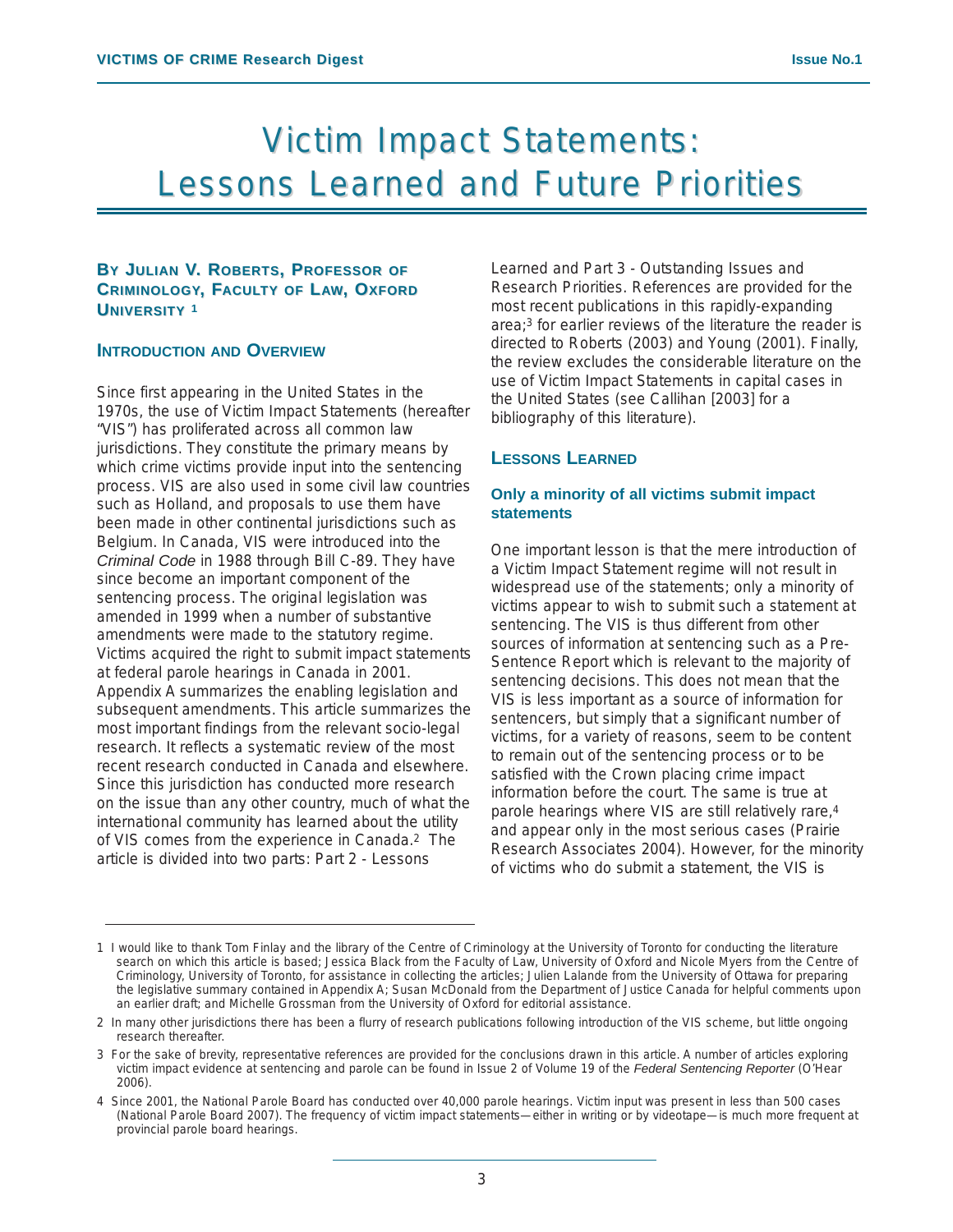clearly an important way of expressing themselves to the court and participating in the sentencing process.

### **Few victims request oral delivery of the statement, but those that do so find it beneficial**

As a result of the 1999 amendments, crime victims in Canada have a right to deliver a VIS orally if it has been prepared in accordance with an officially designated program. For a variety of reasons, only a small minority of victims avail themselves of this opportunity (Roberts and Edgar 2006). However, research involving individuals who do orally deliver Victim Impact Statements suggests that they benefit greatly from the experience. It is important, therefore, to ensure that victims are aware of this right, even if only a small number of people will ultimately exercise it. In all probability, the number of victims electing to deliver their statement orally will grow in future years as the concept becomes more embedded in the criminal justice culture.

### **Obstacles to the systematic use of statements**

An obvious barrier to higher rates of participation is that courts may face practical difficulties in terms of contacting victims. It is sometimes difficult to contact the crime victim when sentencing is imminent. The result is that the sentencing hearing often proceeds either without a statement or even without the court knowing whether the victim has been apprised of his or her right to submit a statement and present it orally in court. This problem has existed since the earliest research into the functioning of VIS in Canada (Department of Justice Canada 1990). Although matters have improved considerably with the proliferation of victim support services, judges still acknowledge difficulty in establishing whether the victim has had an opportunity to submit a statement (Roberts and Edgar 2006).

Other obstacles <sup>5</sup> that have been identified include the following:

• difficulties in explaining to victims the purpose and nature of the VIS;

- insufficient assistance provided to crime victims regarding the VIS regime;
- literacy or linguistic barriers to understanding VIS-related materials;
- insufficient time for the victim to adequately prepare the statement;
- constraints on the time of victim service personnel to assist crime victims;
- unrealistic expectations leading to a negative attitude towards the statements on the part of some victims;
- lack of awareness on the part of victims of their right to submit impact statements at the stage of parole.<sup>6</sup>

### **Most victims who submit a VIS, report being more satisfied with sentencing**

Do VIS promote victim satisfaction with the sentencing process? 7 This is perhaps the most frequently researched question in the field. A small minority of victims who submit a statement report being dissatisfied; however, the more frequent response is one of satisfaction. Most victims appear to believe that submitting a statement is a positive way of participating in the sentencing process. A good illustration comes from the latest evaluation of the Victim Statement Scheme piloted in Scotland. When asked after their case had concluded, almost nine victims out of ten expressed the view that the decision to submit an impact statement had been the right one. Moreover, almost two-thirds reported that making a statement had made them feel better (see Leverick, Chalmers and Duff 2007; Chalmers, Duff and Leverick 2007). The most recent research conducted for the Department of Justice Canada found an equally positive response: four out of five victims who submitted a VIS were pleased that they had done so (Prairie Research Associates 2004; see also Miller 2007).

Research has shown that VIS are more likely to be submitted when:

• the offence is serious, involving personal injury or great or unexpected financial loss;

<sup>5</sup> Crown counsel interviewed by Prairie Research Associates (2004) identified the need to disclose the VIS to defence counsel as an obstacle to the use of statements. However, if the purpose of the statement is to allow direct victim input and to communicate a message to the offender, sharing the statement with defence counsel should surely not constitute a barrier.

<sup>6</sup> A decade ago, lack of awareness among victims of the use of VIS at sentencing was clearly an obstacle. However, it seems clear that today most victims are aware of the existence of Victim Impact Statements. Recent research sponsored by the Department of Justice Canada found that fully 80% reported receiving information about VIS (Prairie Research Associates 2004). The most frequent source of information was victim services personnel.

<sup>7</sup> It is significant that the criminal justice professionals with the most contact with victims, and who accordingly might be regarded as the most well-informed regarding victim welfare—victim services personnel—regard the VIS as a very positive development.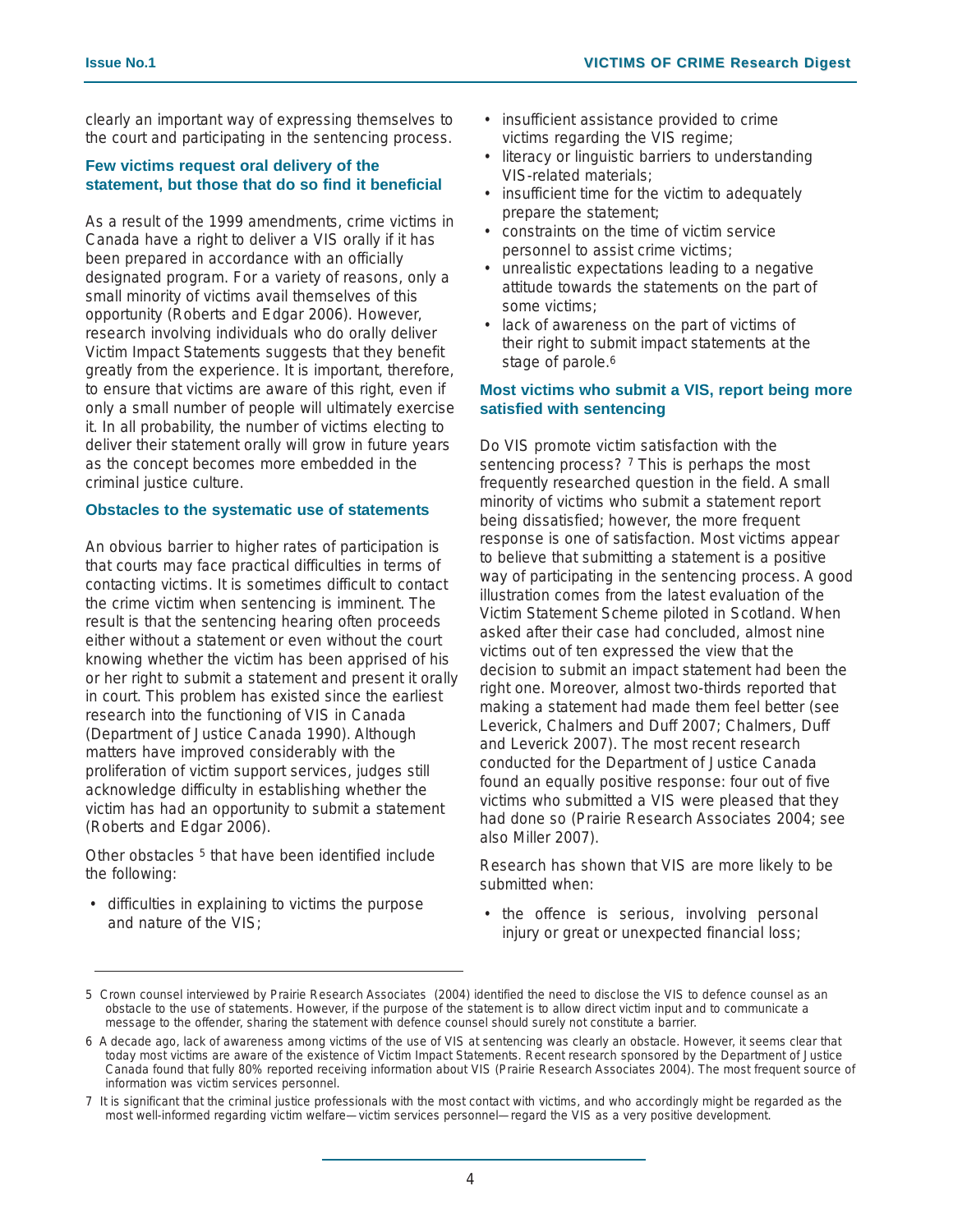- the victim wishes to communicate a message to the offender;
- the victim received the VIS form early after victimization and had intensive or repeated contact with victim services personnel or the prosecutor;
- victims have a clear and realistic expectation of the purpose of the VIS;
- victims have more positive attitudes towards the criminal justice system; and
- the Crown is particularly motivated to enter a VIS at the sentencing hearing.

### **It is important to avoid creating expectations that cannot be fulfilled**

VIS have the potential to arouse expectations that cannot be fulfilled within an adversarial model of criminal justice. If victims are led to believe that their statements will result in an appreciably harsher disposition or that their "sentence recommendations" will be adopted by the court, they may well be disappointed when this expectation is not fulfilled (e.g., Hinton 1995). Indeed, resentment of the sentencing process may ensue. This was one of the causes of dissatisfaction amongst crime victims according to research reported by Meredith and Paquette (2001). For this reason it is very important that victims understand the essentially communicative rather than instrumental nature of the regime (see Smanzia and Gracyalny 2006).<sup>8</sup> In most—but by no means all 9—jurisdictions, victims are discouraged or prohibited from making recommendations for specific sentences. Despite this, courts in Canada and elsewhere still report seeing victim "submissions" at sentencing. This underlines the importance of educating the victim about the appropriate use of the statement. It is important to note, however, that the most recent research suggests that while statements still contain victims' sentencing recommendations, this occurs less often than in the past. Prairie Research Associates (2004) found that only approximately one quarter of the victims interviewed held the view that their statement would influence the sentence ultimately imposed.

### **The mode of delivery of any VIS program is important to its success**

One of the most important lessons emerging from the research literature is that the way in which VIS are

administered will have a critical impact on the utility of the statements for victims and courts. Considerable variability exists with respect to the administrative arrangements. Although no systematic research review has compared different means of providing the statement form and ancillary information, when the VIS is provided to the victim in person, and with adequate background information, submission of a statement is more likely.

### **It is important to educate victims about the purpose and nature of VIS**

The most often-cited criticism of the VIS is that it can have an adverse effect on crime victims who, having been encouraged to believe that they may directly affect the sentence, are disappointed when their sentence recommendation is either edited out by the Crown or discarded by the court. This indeed occurs from time to time and underlines the importance of providing crime victims with a clear idea of the purpose of the VIS. Knowing that the VIS is not designed to give the court specific dispositions to consider may diminish the interest of some victims in submitting a statement, but it is essential that they have an accurate idea of the role of the victim and the purpose of the statement. For this reason, the impact statement form should provide clear instructions regarding the purpose of the VIS and the role of the victim at sentencing. In addition, the victim should have the opportunity to discuss the statement's purpose with a legally trained professional, preferably the Crown with carriage of their case. Failing this, victim services workers should ensure that victims fully understand why they are provided with the opportunity to submit the statement to a court. Research has also shown that more consideration must be given to how the information is imparted to victims who may be suffering from trauma (Miller 2007; McDonald 2000).

### **Studies reveal that the VIS sometimes includes extraneous material**

It is sometimes the case that victim impact statements include inappropriate material such as information that is prejudicial or antagonistic to the defendant. Better education of victims along with forms that provide more information and clarity are needed to maximize the amount of relevant information and minimize the amount of extraneous or prejudicial material included in VIS. Both defence and Crown counsel interviewed

<sup>8</sup> This perspective is also referred to as "expressive" or "therapeutic" in nature.

<sup>9</sup> In Michigan, for example, crime victims are allowed to make recommendations regarding the sentence that should be imposed.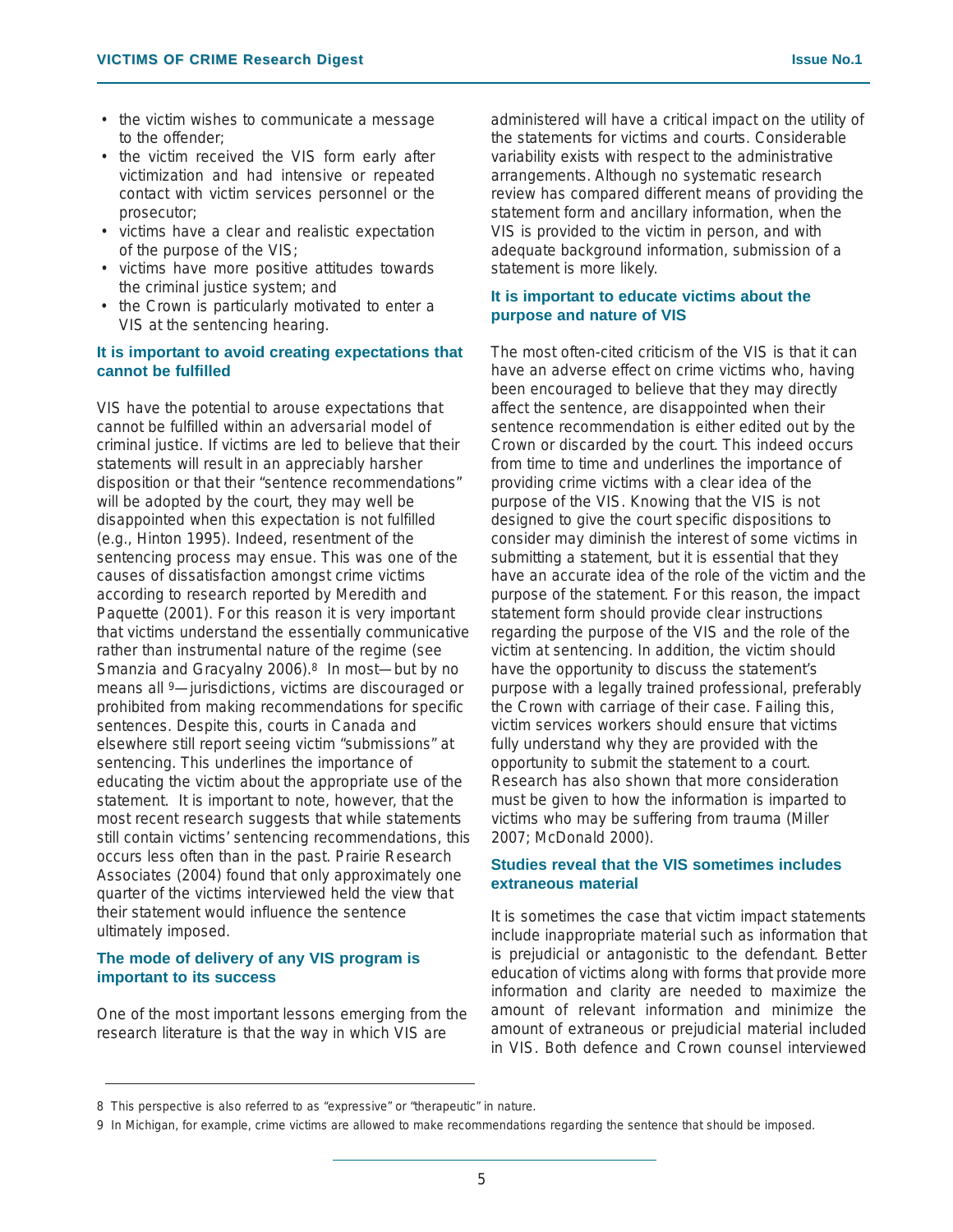as part of the Department of Justice research initiative in 2004 reported that extraneous or irrelevant material was the most important problem with VIS (Prairie Research Associates 2004).10 Miller (2007) found a lack of clarity regarding the expressive purpose of the VIS. When irrelevant material is contained in the statement, Crown counsel must edit the document or judges may disallow parts of the statements (Prairie Research Associates 2004). This may be distressing for victims. Finally, some commentators have advocated development of better evidentiary standards which would need to be met before the VIS could be entered as evidence (see Hill 2005).

### **Judges report that VIS are useful, particularly in cases involving violence**

Introducing VIS without encouraging legal professionals to consider the statement at sentencing is unlikely to have beneficial effects. It is noteworthy that the statutory framework in Canada directs courts to consider the statements at sentencing. Most of the research on VIS has explored the utility of the statements from the perspective of the victim—as reviewed above. However, it is equally important to determine the extent to which VIS serve the interests of justice. Canadian research conducted over the past decade has clearly demonstrated that VIS are useful to sentencers. Quantitative surveys and qualitative studies of judges and prosecutors in Canada and elsewhere have shown that both groups see a role for VIS in the sentencing process (see Roberts and Edgar 2006; Prairie Research Associates 2004; Cole 2003; D'Avignon 2001). The most recent research involving judges found that approximately four-fifths of those interviewed reported using victim impact statements at sentencing (see Roberts and Edgar 2006; Prairie Research Associates 2004).

This line of research sustains the following conclusions:

- VIS represent a unique source of information relevant to the purpose and objectives of sentencing;
- VIS are seen to be particularly useful for crimes of violence;
- VIS do not necessarily or often result in more protracted sentencing hearings;
- judges often refer to the VIS in their reasons for sentence; and

• a significant minority of judges surveyed in Canada noted that in their experience, VIS increase victim satisfaction with the sentencing process.

### **There is little evidence that VIS have adverse effects on the sentencing process**

A number of adverse effects have been attributed to the use VIS at sentencing. Empirical research across many jurisdictions has generally found that little evidence exists of such effects. For example, in the UK, Morgan and Sanders (1999) reported that VIS rarely, if ever, influence charging practices by the prosecutor, nor did they influence sentencing outcomes or result in much lengthier sentencing hearings. The impact of VIS on sentencing practices has been evaluated by means of a number of research designs, and the results generally support the conclusion that sentencing patterns do not become more severe or less consistent following the introduction of these statements. For example, Erez, Roeger and Morgan (1994) conducted a comprehensive "pre-post" analysis of sentencing statistics before and after the introduction of a VIS scheme in Australia and found no change in the severity of sentencing patterns.

### **It is important to avoid "banalization" of the concept of victim impact**

A number of scholars have warned that the VIS may be, and in some contexts has been, assimilated into the routine of the criminal justice system (e.g., Erez and Laster 1999; Young 2001). If victims approach the task of completing the statement the way that they complete an insurance claim form, the exercise will carry little psychological significance. It is important, therefore, for the criminal justice system to ensure that the VIS is distinguished from other administrative requirements associated with a judicial proceeding.

### **OUTSTANDING ISSUES AND RESEARCH PRIORITIES**

### **Conduct a "Best Practices" service delivery review**

The most common method of placing victim impact information before a court is by means of an impact statement form. A variety of forms exist which provide varying degrees of information about the statement and guidance with respect to the best way to describe

<sup>10</sup> It significant that this research found little objection from defence counsel to the use of VIS at sentencing—traditionally members of the defence bar have expressed reservations about, or overt opposition to, the use of such statements.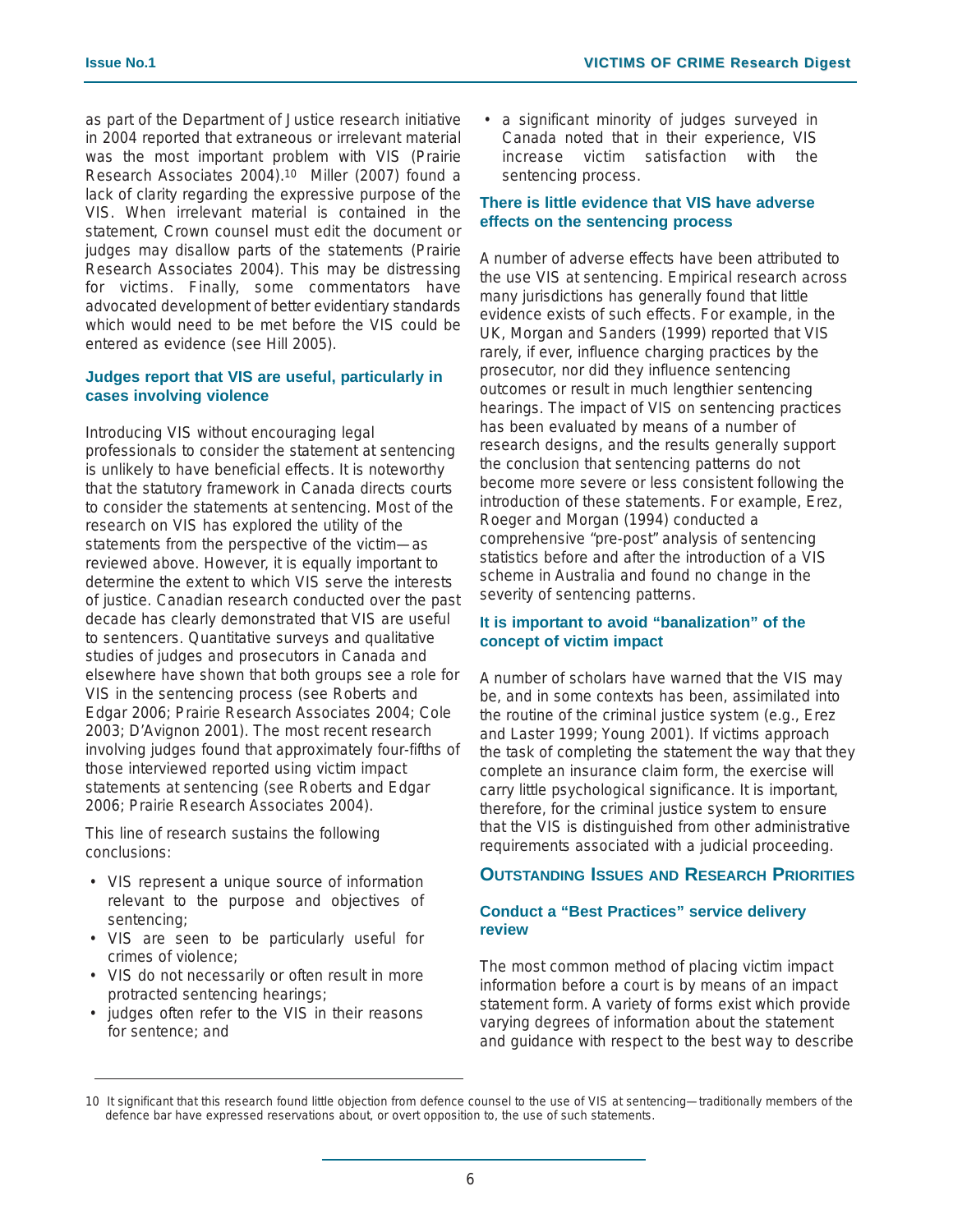the experience of victimization. In addition, across Canada there is considerable variation in the way that victims are informed about their ability to submit a statement. No review has been conducted to determine a "best practices" model which could then be offered to all jurisdictions to consider adopting. If the same generic model was used across the country there would be greater uniformity of treatment of crime victims with respect to this important issue. A review of this nature would profit from examining forms and protocols used in other countries. It is significant in this respect that victims in a number of jurisdictions (including Canada) describe the information that they receive about VIS to be incomplete and/or unclear (e.g., Prairie Research Associates 2004). Some jurisdictions provide more information to victims than do others. For example, in New South Wales, crime victims are given a very comprehensive package.11

### **Explore the impact of the VIS on the offender**

As noted, Victim Impact Statements were introduced to enhance victim satisfaction and to ensure that the nature of the offence was accurately conveyed to the court at sentencing. More recently, interest has focused on the impact of the statements on the offender. A limited research literature exists on "Victim Impact Panels" in the United States (e.g., Rojek, Coverdill and Fors 2003; Fors and Rojek 1999). These panels consist of groups of offenders meeting groups of victims. The offenders hear presentations from the victims with respect to crime impact. There is some evidence that participating in these exchanges lowers the likelihood that the offender will re-offend. This suggests that hearing—or reading a VIS—may have some impact on the offender, but the issue has yet to be explored by empirical research.

### **The need to document attitudes and training of legal professionals**

The role of criminal justice professionals is critical to the success of any victim impact statement regime. A number of research projects have explored the attitudes of criminal justice professionals such as Crown counsel and victim support personnel (e.g., Prairie Research Associates 2004; Miller, 2007). It is important, however, that training of these professionals include a component dealing with victim input generally and in particular the VIS. It does not appear as though any survey of criminal justice training has been undertaken in this area, but

anecdotal evidence suggests that such a survey would be useful.

### **The need to know more about the impact of VIS at parole hearings**

Most of the empirical research exploring the use and utility of VIS has focused on the sentencing stage of the criminal process. Far less is known about the use of VIS at parole hearings (see Gaudreault [2003] for a qualitative study of crime victims in the correctional system). Victim participation in parole hearings is less frequent than at the stage of sentencing.

### **CONCLUSIONS**

Perhaps the most important lesson to be learned about the VIS is that it is not a panacea that will fulfill all victims' expectations of sentencing. However, if the regime is administered appropriately, if victims are provided with enough information about the VIS and provided with sufficient contact with criminal justice professionals, the concept has considerable merit. One way of summarizing the experience with VIS to date is that both the benefits and disadvantages of the statements have been overstated by advocates and critics alike. With respect to the former, it is clear that only a minority of victims submit a statement, although for these individuals the benefits appear to be considerable. With respect to the latter, none of the dangers ascribed to VIS by critics—such as lengthy sentencing hearings, more punitive or inconsistent sentencinghave emerged in any jurisdiction that has introduced this reform.

Almost a decade ago, a leading criminal law journal published a critical commentary on the use of Victim Impact Statements at sentencing (Sanders et al. 1999). Since then the steady accretion of research findings has addressed many of the criticisms of these statements and it seems clear that the VIS has been embraced by most western nations. There is a growing consensus amongst scholars and practitioners around the world that the benefits of allowing victim input at sentencing clearly outweigh any dangers associated with their use (e.g., Chalmers, Duff and Leverick 2007; Garkawe 2006; Erez 2004). We have witnessed a slow evolution in common law jurisdictions, away from the position that prosecutors provide adequate representation of the interests of victims, to one in which victims themselves place crime impact information before the court at the time of sentencing.

<sup>11</sup> The package is available at: www.lawlink.nsw.gov.au/vs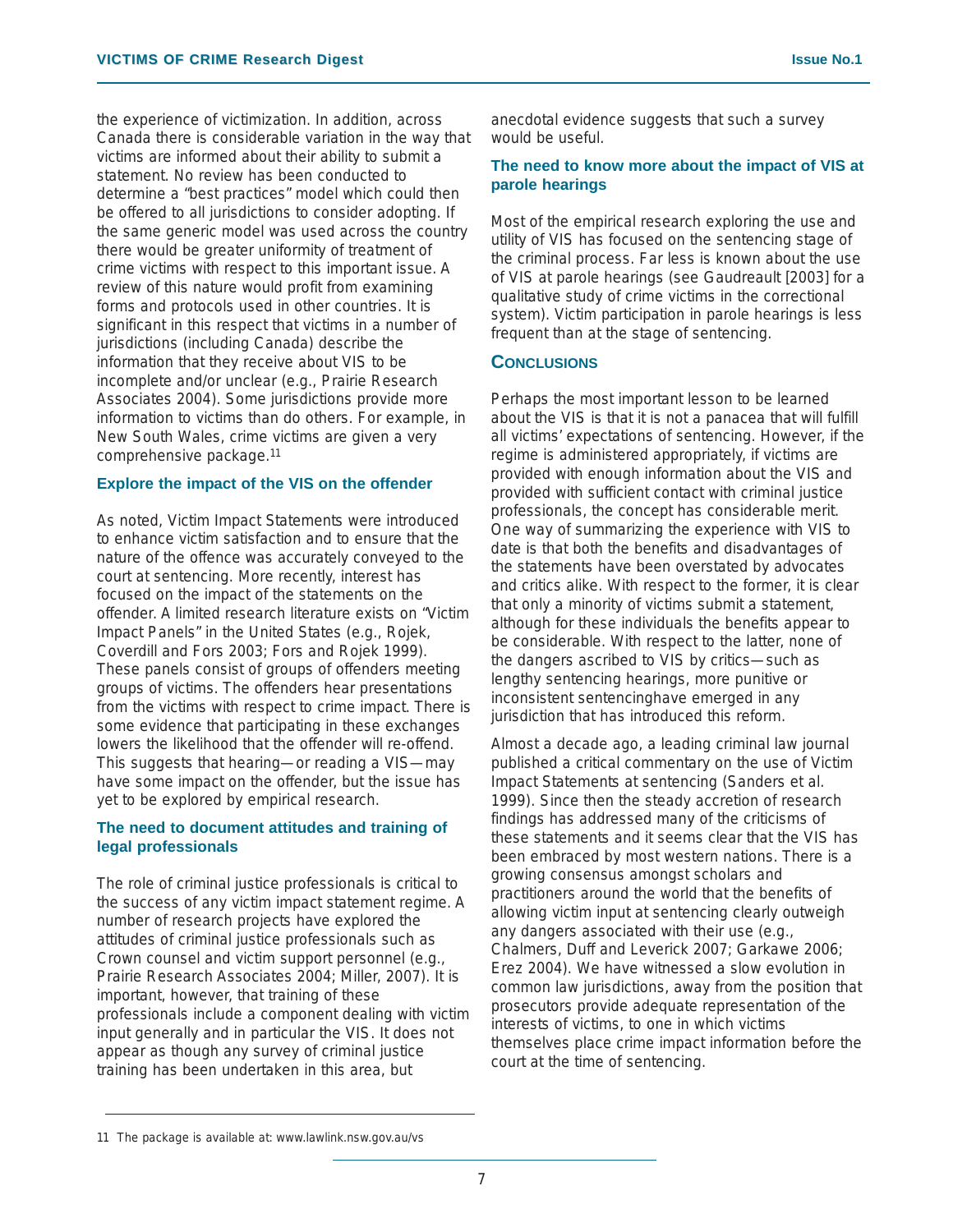### **Appendix A: Legislative History of Victim Impact Statements Part I: Victim Impact Statements and Sentencing (Criminal Code)**

| <b>Date</b>                              | <b>Citation</b>                                 | <b>Provision</b>                                                                                                                                                                                                                                                                                                                                                                                                                                                                                           |
|------------------------------------------|-------------------------------------------------|------------------------------------------------------------------------------------------------------------------------------------------------------------------------------------------------------------------------------------------------------------------------------------------------------------------------------------------------------------------------------------------------------------------------------------------------------------------------------------------------------------|
| November 1, 1988 to<br>September 2, 1996 | R.S.C. 1985, c.23 (4th<br>$\text{Supp.}$ ), s.7 | Report by probation officer                                                                                                                                                                                                                                                                                                                                                                                                                                                                                |
|                                          |                                                 | 735. (1) Where an accused, other than a corporation, pleads guilty to or is<br>found guilty of an offence, a probation officer shall, if required to do so by a<br>court, prepare and file with the court a report in writing relating to the<br>accused for the purpose of assisting the court in imposing sentence or in<br>determining whether the accused should be discharged pursuant to section<br>736.                                                                                             |
|                                          |                                                 | Victim impact statement                                                                                                                                                                                                                                                                                                                                                                                                                                                                                    |
|                                          |                                                 | $(1.1)$ For the purpose of determining the sentence to be imposed on an<br>offender or whether the offender should be discharged pursuant to section<br>736 in respect of any offence, the court may consider a statement, prepared<br>in accordance with subsection (1.2), of a victim of the offence describing the<br>harm done to, or loss suffered by, the victim arising from the commission of<br>the offence.                                                                                      |
|                                          |                                                 | Procedure for victim impact statement                                                                                                                                                                                                                                                                                                                                                                                                                                                                      |
|                                          |                                                 | $(1.2)$ A statement referred to in subsection $(1.1)$ shall be                                                                                                                                                                                                                                                                                                                                                                                                                                             |
|                                          |                                                 | (a) prepared in writing in the form and in accordance with the procedures<br>established by a program designated for the purpose by the Lieutenant<br>Governor in Council of the province in which the court is exercising its<br>jurisdiction; and<br>(b) filed with the court.                                                                                                                                                                                                                           |
|                                          |                                                 | Other evidence concerning victim admissible                                                                                                                                                                                                                                                                                                                                                                                                                                                                |
|                                          |                                                 | $(1.3)$ A statement of a victim of an offence prepared and filed in accordance<br>with subsection (1.2) does not prevent the court from considering any other<br>evidence concerning any victim of the offence for the purpose of determining<br>the sentence to be imposed on the offender or whether the offender should<br>be discharged pursuant to section 736.                                                                                                                                       |
|                                          |                                                 | Definition of "victim"                                                                                                                                                                                                                                                                                                                                                                                                                                                                                     |
|                                          |                                                 | $(1.4)$ For the purpose of this section, "victim", in relating to an offence,                                                                                                                                                                                                                                                                                                                                                                                                                              |
|                                          |                                                 | a) means the person to whom harm is done or who suffers physical or<br>emotional loss as a result of the commission of the offence, and<br>b) where the person described in paragraph (a) is dead, ill or otherwise<br>incapable of making a statement referred to in subsection (1.1),<br>includes the spouse or any relative of that person, anyone who has in<br>law or in fact the custody of that person or is responsible for the care or<br>support of that person or any dependant of that person. |
|                                          |                                                 | Copies to be provided                                                                                                                                                                                                                                                                                                                                                                                                                                                                                      |
|                                          |                                                 | (2) Where a report or statement is filed with the court under subsection (1)<br>or (1.2), the clerk of the court shall forthwith cause a copy of the report or<br>statement to be provided to the offender or counsel for the offender and to<br>the prosecutor.                                                                                                                                                                                                                                           |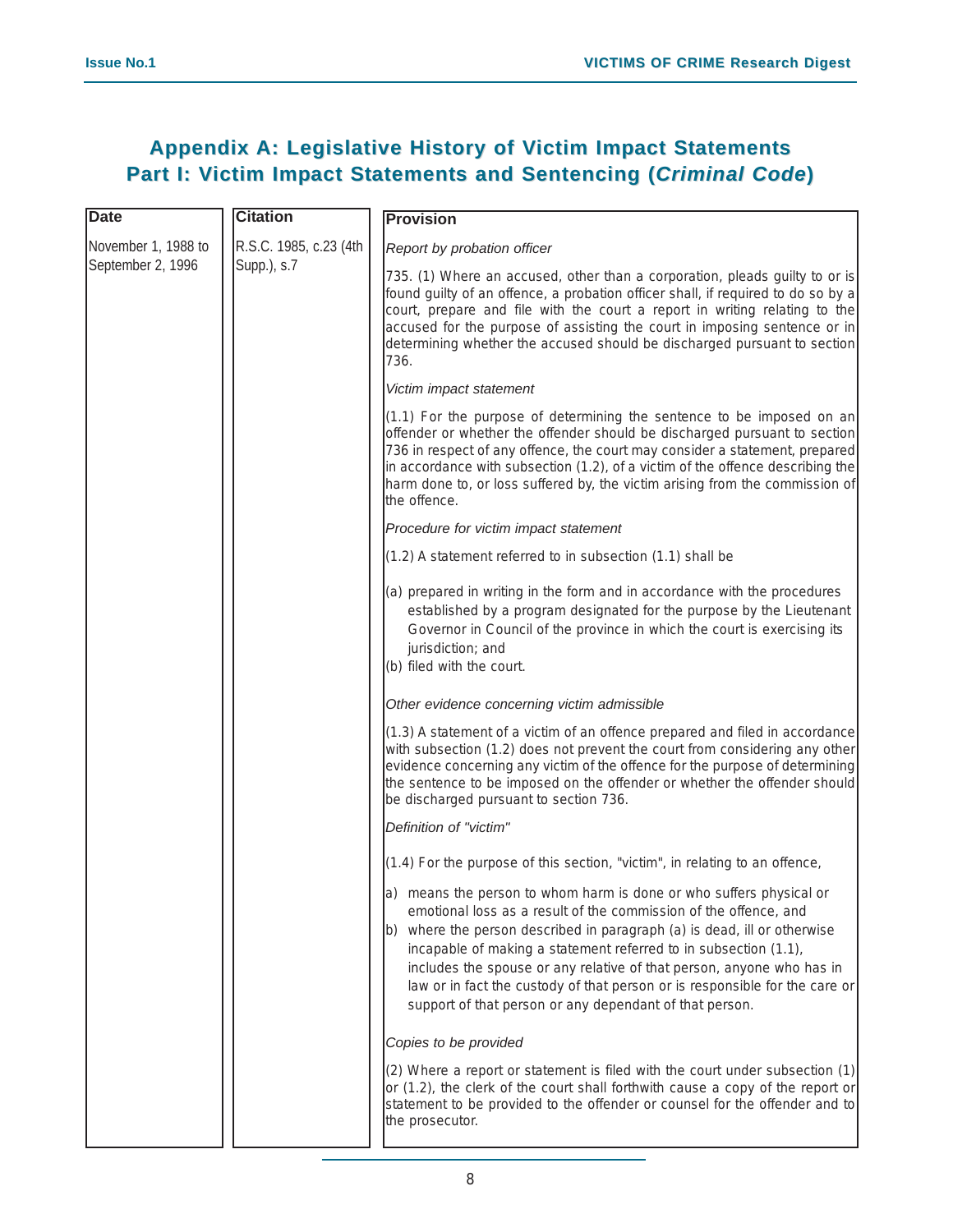| <b>Date</b>                          | <b>Citation</b>                                                                                 | <b>Provision</b>                                                                                                                                                                                                                                                                                                                                                                                                                                                                                          |
|--------------------------------------|-------------------------------------------------------------------------------------------------|-----------------------------------------------------------------------------------------------------------------------------------------------------------------------------------------------------------------------------------------------------------------------------------------------------------------------------------------------------------------------------------------------------------------------------------------------------------------------------------------------------------|
| September 3, 1996 to                 | R.S.C. 1985, c. 23 (4th)                                                                        | Victim impact statement                                                                                                                                                                                                                                                                                                                                                                                                                                                                                   |
| November 30, 1999                    | Supp.); s. 7.; S.C.<br>1995, c. 22, s. 6                                                        | 722. (1) For the purpose of determining the sentence to be imposed on an<br>offender or whether the offender should be discharged pursuant to section<br>730 in respect of any offence, the court shall consider any statement that<br>may have been prepared in accordance with subsection (2) of a victim of the<br>offence describing the harm done to, or loss suffered by, the victim arising<br>from the commission of the offence.                                                                 |
|                                      |                                                                                                 | Procedure for victim impact statement                                                                                                                                                                                                                                                                                                                                                                                                                                                                     |
|                                      |                                                                                                 | (2) A statement referred to in subsection (1) must be                                                                                                                                                                                                                                                                                                                                                                                                                                                     |
|                                      |                                                                                                 | (a) prepared in writing in the form and in accordance with the procedures<br>established by a program designated for that purpose by the lieutenant<br>governor in council of the province in which the court is exercising its<br>jurisdiction; and<br>(b) filed with the court.                                                                                                                                                                                                                         |
|                                      |                                                                                                 | Other evidence concerning victim admissible                                                                                                                                                                                                                                                                                                                                                                                                                                                               |
|                                      |                                                                                                 | (3) A statement of a victim of an offence prepared and filed in accordance<br>with subsection (2) does not prevent the court from considering any other<br>evidence concerning any victim of the offence for the purpose of determining<br>the sentence to be imposed on the offender or whether the offender should<br>be discharged pursuant to section 730.                                                                                                                                            |
|                                      |                                                                                                 | Definition of "victim"                                                                                                                                                                                                                                                                                                                                                                                                                                                                                    |
|                                      |                                                                                                 | (4) For the purposes of this section, "victim", in relation to an offence,                                                                                                                                                                                                                                                                                                                                                                                                                                |
|                                      |                                                                                                 | (a) means the person to whom harm was done or who suffered physical or<br>emotional loss as a result of the commission of the offence; and<br>(b) where the person described in paragraph (a) is dead, ill or otherwise<br>incapable of making a statement referred to in subsection (1), includes<br>the spouse or any relative of that person, anyone who has in law or<br>fact the custody of that person or is responsible for the care or support<br>of that person or any dependant of that person. |
|                                      |                                                                                                 | Copies of documents                                                                                                                                                                                                                                                                                                                                                                                                                                                                                       |
|                                      |                                                                                                 | 722.1 The clerk of the court shall provide a copy of a document referred to<br>in section 721 or subsection 722(1), as soon as practicable after filing, to the<br>offender or counsel for the offender, as directed by the court, and to the<br>prosecutor.                                                                                                                                                                                                                                              |
|                                      |                                                                                                 |                                                                                                                                                                                                                                                                                                                                                                                                                                                                                                           |
|                                      |                                                                                                 |                                                                                                                                                                                                                                                                                                                                                                                                                                                                                                           |
| <b>Date</b>                          | <b>Citation</b>                                                                                 | <b>Provision</b>                                                                                                                                                                                                                                                                                                                                                                                                                                                                                          |
| December 1, 1999 to<br>July 30, 2000 | R.S.C. 1985, c. 23 (4th<br>Supp.); s. 7.; S.C.<br>1995, c. 22, s. 6.; S.C.<br>1999, c.25, s. 17 | Victim impact statement<br>722. (1) For the purpose of determining the sentence to be imposed on an<br>offender or whether the offender should be discharged pursuant to section<br>730 in respect of any offence, the court shall consider any statement that<br>may have been prepared in accordance with subsection (2) of a victim of the<br>offence describing the harm done to, or loss suffered by, the victim arising<br>from the commission of the offence.                                      |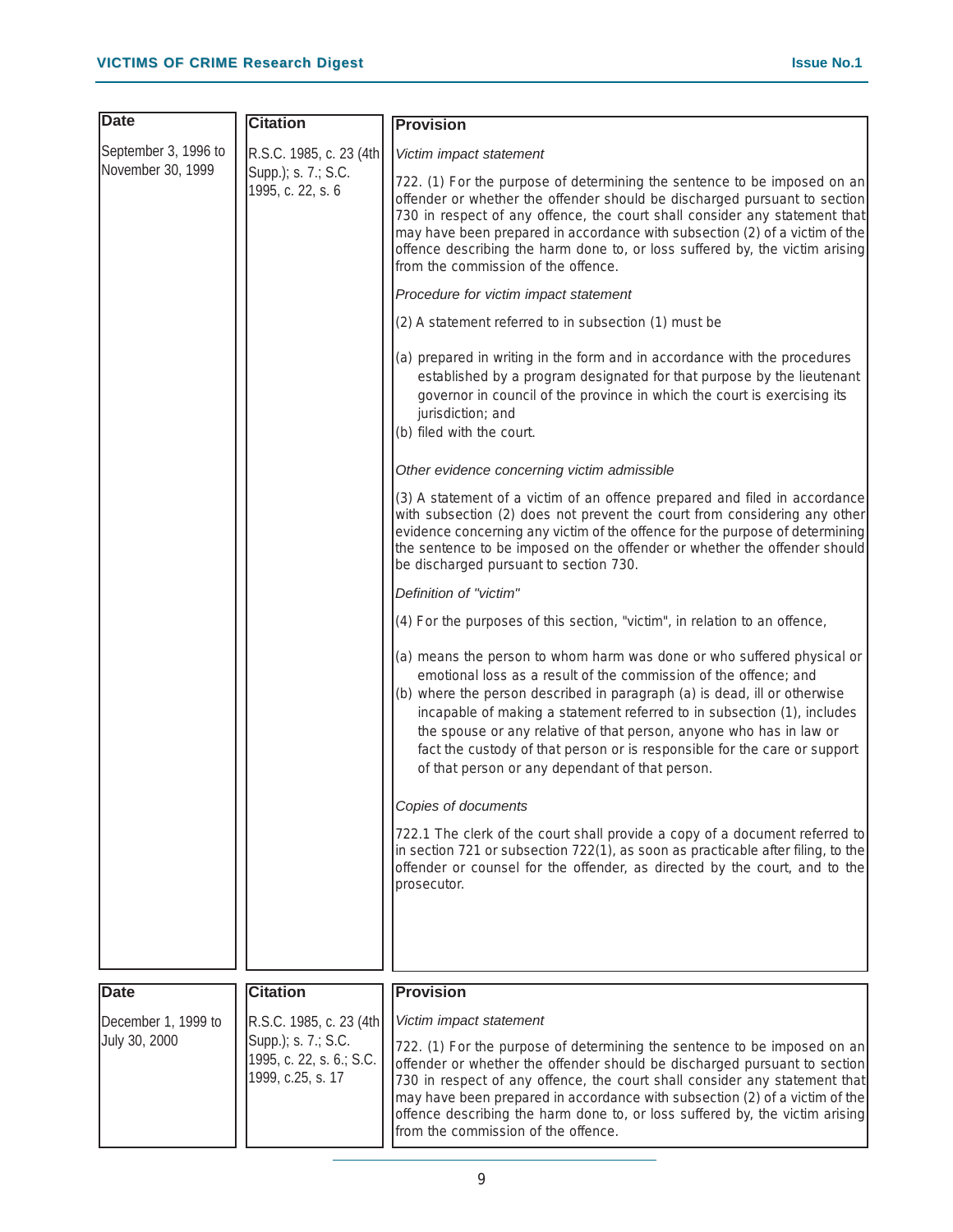|  | Procedure for victim impact statement                                                                                                                                                                                                                                                                                                                                                                                                                                                                   |
|--|---------------------------------------------------------------------------------------------------------------------------------------------------------------------------------------------------------------------------------------------------------------------------------------------------------------------------------------------------------------------------------------------------------------------------------------------------------------------------------------------------------|
|  | (2) A statement referred to in subsection (1) must be                                                                                                                                                                                                                                                                                                                                                                                                                                                   |
|  | (a) prepared in writing in the form and in accordance with the procedures<br>established by a program designated for that purpose by the<br>lieutenant governor in council of the province in which the court is<br>exercising its jurisdiction; and<br>(b) filed with the court.                                                                                                                                                                                                                       |
|  | <b>Presentation of statement</b>                                                                                                                                                                                                                                                                                                                                                                                                                                                                        |
|  | (2.1) The court shall, on the request of a victim, permit the victim to read a<br>statement prepared and filed in accordance with subsection (2), or to<br>present the statement in any other manner that the court considers<br>appropriate.                                                                                                                                                                                                                                                           |
|  | Evidence concerning victim admissible                                                                                                                                                                                                                                                                                                                                                                                                                                                                   |
|  | (3) Whether or not a statement has been prepared and filed in accordance<br>with subsection (2), the court may consider any other evidence concerning<br>any victim of the offence for the purpose of determining the sentence to be<br>imposed on the offender or whether the offender should be discharged<br>under section 730.                                                                                                                                                                      |
|  | Definition of "victim"                                                                                                                                                                                                                                                                                                                                                                                                                                                                                  |
|  | (4) For the purposes of this section, "victim", in relation to an offence,                                                                                                                                                                                                                                                                                                                                                                                                                              |
|  | (a) means a person to whom harm was done or who suffered physical or<br>emotional loss as a result of the commission of the offence; and<br>(b) where the person described in paragraph (a) is dead, ill or otherwise<br>incapable of making a statement referred to in subsection (1), includes<br>the spouse or any relative of that person, anyone who has in law or<br>fact the custody of that person or is responsible for the care or support<br>of that person or any dependant of that person. |
|  | Copy of statement                                                                                                                                                                                                                                                                                                                                                                                                                                                                                       |
|  | 722.1 The clerk of the court shall provide a copy of a statement referred to<br>in subsection 722(1), as soon as practicable after a finding of guilt, to the<br>offender or counsel for the offender, and to the prosecutor.                                                                                                                                                                                                                                                                           |
|  | Inquiry by court                                                                                                                                                                                                                                                                                                                                                                                                                                                                                        |
|  | 722.2 (1) As soon as practicable after a finding of guilt and in any event<br>before imposing a sentence, the court shall inquire of the prosecutor or a<br>victim of the offence, or any person representing a victim of the offence,<br>whether the victim or victims have been advised of the opportunity to<br>prepare a statement referred to in subsection 722(1).                                                                                                                                |
|  | Adjournment                                                                                                                                                                                                                                                                                                                                                                                                                                                                                             |
|  | (2) On application of the prosecutor or a victim or on its own motion, the<br>court may adjourn the proceedings to permit the victim to prepare a<br>statement referred to in subsection 722(1) or to present evidence in<br>accordance with subsection 722(3), if the court is satisfied that the<br>adjournment would not interfere with the proper administration of justice.                                                                                                                        |
|  |                                                                                                                                                                                                                                                                                                                                                                                                                                                                                                         |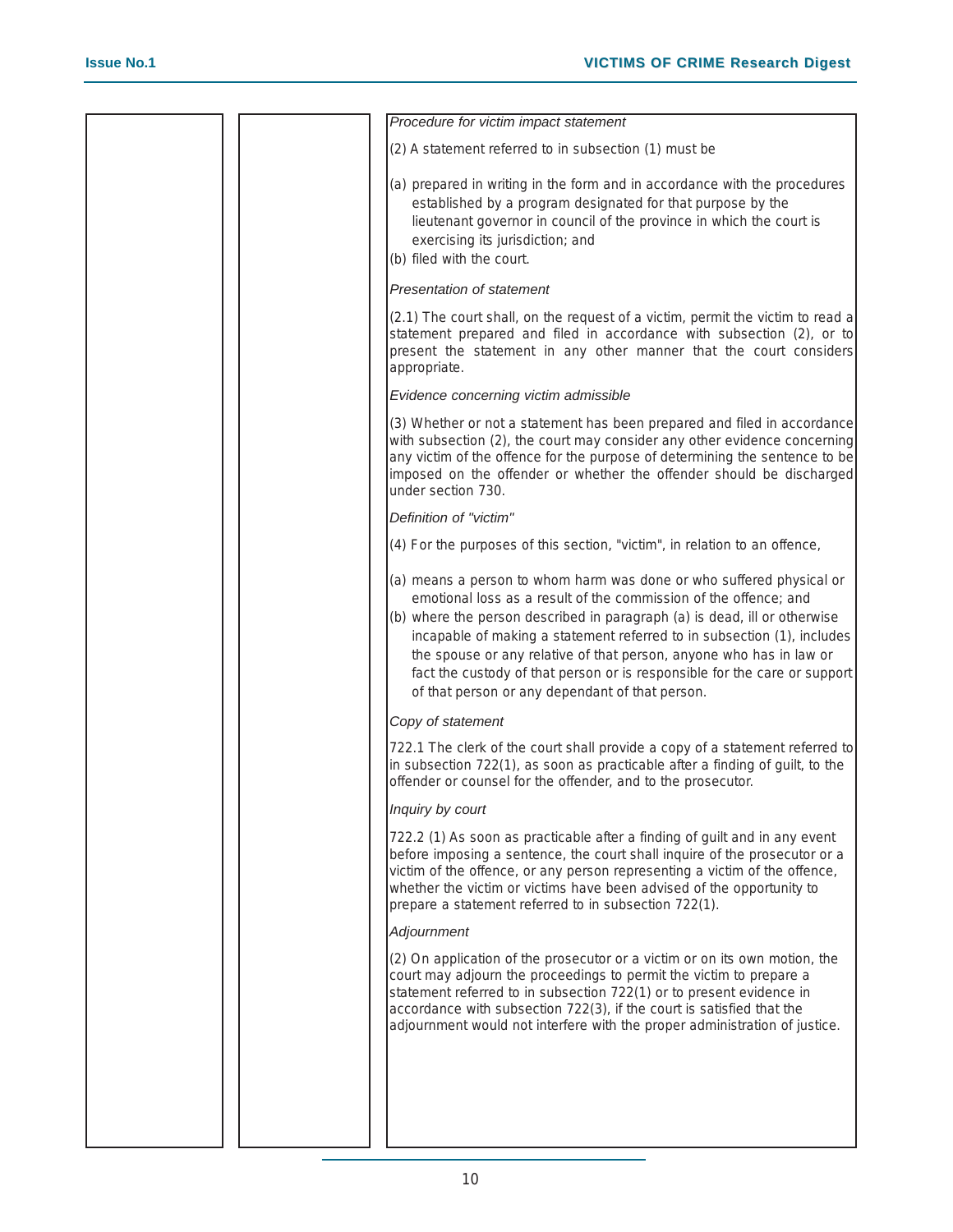| <b>Date</b>           | <b>Citation</b>                                                                                                      | <b>Provision</b>                                                                                                                                                                                                                                                                                                                                                                                                                                                                                                                 |
|-----------------------|----------------------------------------------------------------------------------------------------------------------|----------------------------------------------------------------------------------------------------------------------------------------------------------------------------------------------------------------------------------------------------------------------------------------------------------------------------------------------------------------------------------------------------------------------------------------------------------------------------------------------------------------------------------|
| July 31, 2000 to date | R.S.C. 1985, c. 23<br>(4th Supp.), s. 7.; S.C.<br>1995, c. 22, s. 6.; S.C.<br>1999, c.25, s. 17;<br>S.C. 2000, c.12, | 722. (1) For the purpose of determining the sentence to be imposed on an<br>offender or whether the offender should be discharged pursuant to section<br>730 in respect of any offence, the court shall consider any statement that<br>may have been prepared in accordance with subsection (2) of a victim of<br>the offence describing the harm done to, or loss suffered by, the victim<br>arising from the commission of the offence.                                                                                        |
|                       | s.95(d)                                                                                                              | Procedure for victim impact statement                                                                                                                                                                                                                                                                                                                                                                                                                                                                                            |
|                       |                                                                                                                      | (2) A statement referred to in subsection (1) must be                                                                                                                                                                                                                                                                                                                                                                                                                                                                            |
|                       |                                                                                                                      | (a) prepared in writing in the form and in accordance with the procedures<br>established by a program designated for that purpose by the lieutenant<br>governor in council of the province in which the court is exercising its<br>jurisdiction; and<br>(b) filed with the court.                                                                                                                                                                                                                                                |
|                       |                                                                                                                      | Presentation of statement                                                                                                                                                                                                                                                                                                                                                                                                                                                                                                        |
|                       |                                                                                                                      | (2.1) The court shall, on the request of a victim, permit the victim to read a<br>statement prepared and filed in accordance with subsection (2), or to<br>present the statement in any other manner that the court considers<br>appropriate.                                                                                                                                                                                                                                                                                    |
|                       |                                                                                                                      | Evidence concerning victim admissible                                                                                                                                                                                                                                                                                                                                                                                                                                                                                            |
|                       |                                                                                                                      | (3) Whether or not a statement has been prepared and filed in accordance<br>with subsection (2), the court may consider any other evidence concerning<br>any victim of the offence for the purpose of determining the sentence to be<br>imposed on the offender or whether the offender should be discharged<br>under section 730.                                                                                                                                                                                               |
|                       |                                                                                                                      | Definition of "victim"                                                                                                                                                                                                                                                                                                                                                                                                                                                                                                           |
|                       |                                                                                                                      | (4) For the purposes of this section and section 722.2, "victim", in relation<br>to an offence,                                                                                                                                                                                                                                                                                                                                                                                                                                  |
|                       |                                                                                                                      | (a) means a person to whom harm was done or who suffered physical or<br>emotional loss as a result of the commission of the offence; and<br>(b) where the person described in paragraph (a) is dead, ill or otherwise<br>incapable of making a statement referred to in subsection (1), includes<br>the spouse or common-law partner or any relative of that person,<br>anyone who has in law or fact the custody of that person or is<br>responsible for the care or support of that person or any dependant of<br>that person. |
|                       |                                                                                                                      | Copy of statement                                                                                                                                                                                                                                                                                                                                                                                                                                                                                                                |
|                       |                                                                                                                      | 722.1 The clerk of the court shall provide a copy of a statement referred to<br>in subsection 722(1), as soon as practicable after a finding of guilt, to the<br>offender or counsel for the offender, and to the prosecutor.                                                                                                                                                                                                                                                                                                    |
|                       |                                                                                                                      | Inquiry by court                                                                                                                                                                                                                                                                                                                                                                                                                                                                                                                 |
|                       |                                                                                                                      | 722.2 (1) As soon as practicable after a finding of guilt and in any event<br>before imposing a sentence, the court shall inquire of the prosecutor or a<br>victim of the offence, or any person representing a victim of the offence,<br>whether the victim or victims have been advised of the opportunity to<br>prepare a statement referred to in subsection 722(1).                                                                                                                                                         |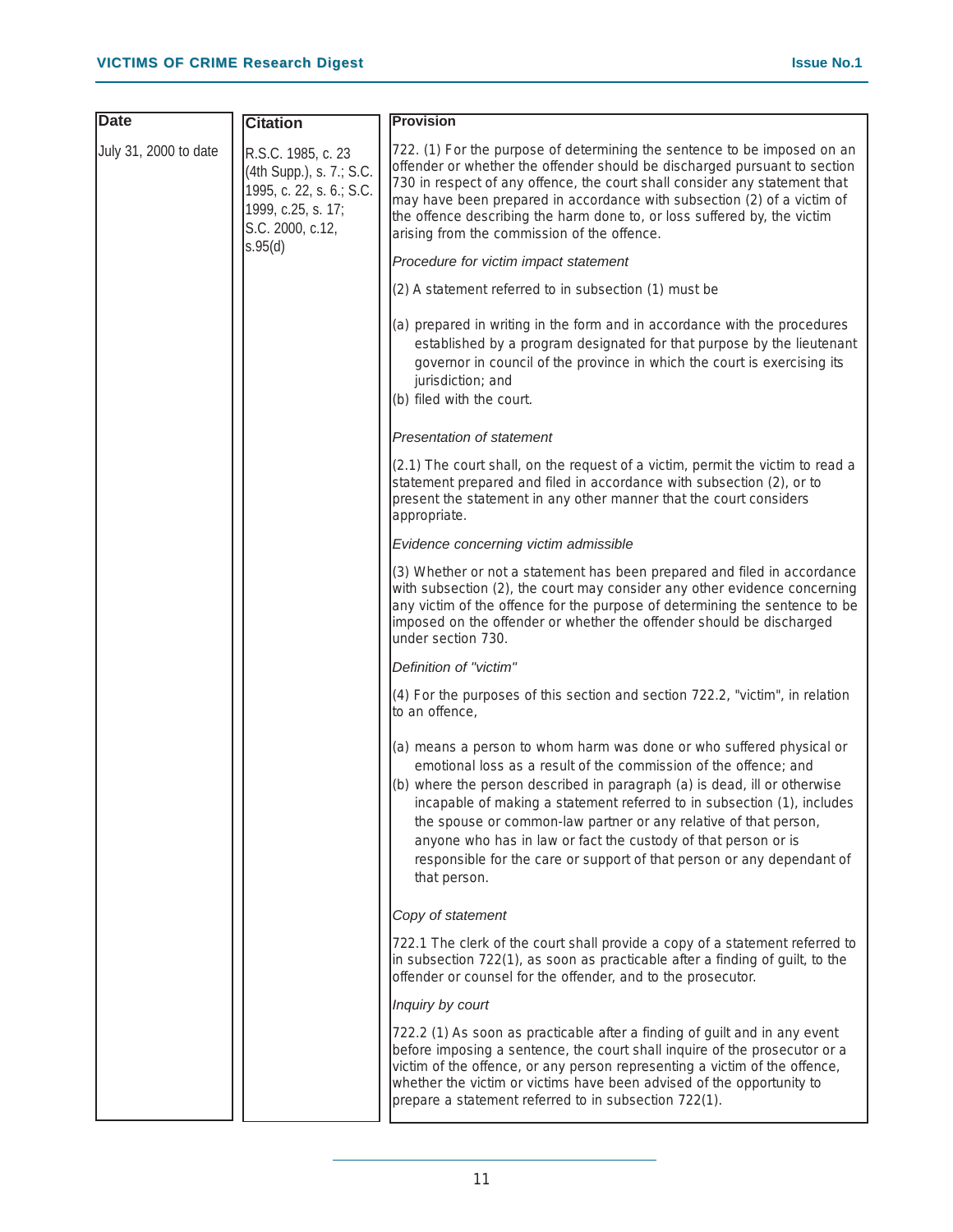|                                              |                                                      | <b>Adjournment</b>                                                                                                                                                                                                                                                                                                                                                               |
|----------------------------------------------|------------------------------------------------------|----------------------------------------------------------------------------------------------------------------------------------------------------------------------------------------------------------------------------------------------------------------------------------------------------------------------------------------------------------------------------------|
|                                              |                                                      | (2) On application of the prosecutor or a victim or on its own motion, the<br>court may adjourn the proceedings to permit the victim to prepare a<br>statement referred to in subsection 722(1) or to present evidence in<br>accordance with subsection 722(3), if the court is satisfied that the<br>adjournment would not interfere with the proper administration of justice. |
|                                              |                                                      |                                                                                                                                                                                                                                                                                                                                                                                  |
| <b>Date</b>                                  | <b>Citation</b>                                      | <b>Provision</b>                                                                                                                                                                                                                                                                                                                                                                 |
| September 1996 to 1996, c. 34, s. 2;<br>1999 |                                                      | 745. Subject to section 745.1, the sentence to be pronounced against a<br>person who is to be sentenced to imprisonment for life                                                                                                                                                                                                                                                 |
|                                              |                                                      | 745.6 (1) Subject to subsection (2), a person may apply, in writing, to the<br>appropriate Chief Justice in the province in which their conviction took<br>place for a reduction in the number of years of imprisonment without<br>eligibility for parole                                                                                                                        |
|                                              |                                                      | 745.63 (1) The jury empanelled under subsection 745.61(5) to hear the<br>application shall consider the following criteria and determine whether the<br>applicant's number of years of imprisonment without eligibility for parole<br>ought to be reduced                                                                                                                        |
|                                              |                                                      | d) any information provided by a victim at the time of the imposition of the<br>sentence or at the time of the hearing under this section                                                                                                                                                                                                                                        |
|                                              |                                                      | (2) In paragraph (1)(d), "victim" has the same meaning as in subsection<br>722(4).                                                                                                                                                                                                                                                                                               |
|                                              |                                                      |                                                                                                                                                                                                                                                                                                                                                                                  |
| June 1999 to present                         | 1996, c. 34, s. 2; 1999,<br>c. 25, s. 22 (Preamble). | 745. Subject to section 745.1, the sentence to be pronounced against a<br>person who is to be sentenced to imprisonment for life                                                                                                                                                                                                                                                 |
|                                              |                                                      | 745.6 (1) Subject to subsection (2), a person may apply, in writing, to the<br>appropriate Chief Justice in the province in which their conviction took<br>place for a reduction in the number of years of imprisonment without<br>eligibility for parole                                                                                                                        |
|                                              |                                                      | 745.63 (1) The jury empanelled under subsection 745.61(5) to hear the<br>application shall consider the following criteria and determine whether the<br>applicant's number of years of imprisonment without eligibility for parole<br>ought to be reduced                                                                                                                        |
|                                              |                                                      | d) any information provided by a victim at the time of the imposition of the<br>sentence or at the time of the hearing under this section                                                                                                                                                                                                                                        |
|                                              |                                                      | $(1.1)$ Information provided by a victim referred to in paragraph $(1)(d)$ may<br>be provided either orally or in writing, at the discretion of the victim, or in<br>any other manner that the judge considers appropriate.                                                                                                                                                      |
|                                              |                                                      | (2) In paragraph (1)(d), "victim" has the same meaning as in subsection<br>722(4).                                                                                                                                                                                                                                                                                               |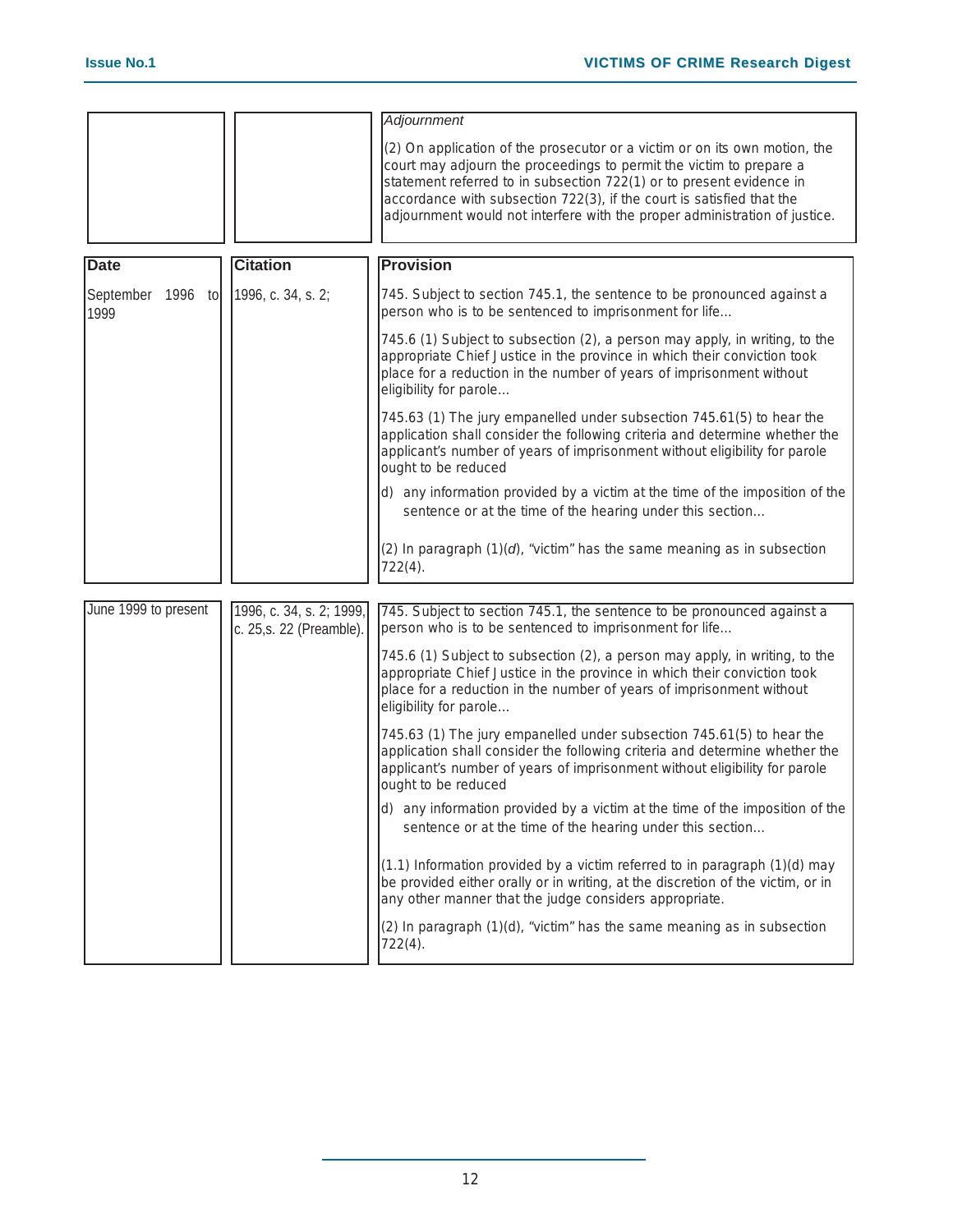### **Part II: Victim Impact Statements and Disposition Hearings (***Criminal Code***)**

| <b>Date</b>           | <b>Citation</b>                                                                                                  | <b>Provision</b>                                                                                                                                                                                                                                                                                                                                                                                                                                                                       |
|-----------------------|------------------------------------------------------------------------------------------------------------------|----------------------------------------------------------------------------------------------------------------------------------------------------------------------------------------------------------------------------------------------------------------------------------------------------------------------------------------------------------------------------------------------------------------------------------------------------------------------------------------|
| June 1999 to May 2005 | [1991, c. 43, s. 4; 1997,]<br>c. 18, s. 84; 1999, c.<br>25, s. 11 (Preamble);                                    | 672.45 (1) Where a verdict of not criminally responsible on account of mental<br>disorder or unfit to stand trial is rendered in respect of an accused, the court<br>may of its own motion, and shall on application by the accused or the<br>prosecutor, hold a disposition hearing                                                                                                                                                                                                   |
|                       |                                                                                                                  | 672.5 (1) A hearing held by a court or Review Board to make or review a<br>disposition in respect of an accused shall be held in accordance with this<br>section                                                                                                                                                                                                                                                                                                                       |
|                       |                                                                                                                  | (14) A victim of the offence may prepare and file with the court or Review<br>Board a written statement describing the harm done to, or loss suffered by,<br>the victim arising from the commission of the offence.                                                                                                                                                                                                                                                                    |
| May 2005 to date      | 1991, c. 43, s. 4; 1997,<br>c. 18, s. 84; 1999, c.<br>25, s. 11 (Preamble);<br>2005, c. 22, ss. 16,<br>$42(F)$ . | 672.45 (1) Where a verdict of not criminally responsible on account of mental<br>disorder or unfit to stand trial is rendered in respect of an accused, the court<br>may of its own motion, and shall on application by the accused or the<br>prosecutor, hold a disposition hearing                                                                                                                                                                                                   |
|                       |                                                                                                                  | 672.5 (1) A hearing held by a court or Review Board to make or review a<br>disposition in respect of an accused shall be held in accordance with this<br>section                                                                                                                                                                                                                                                                                                                       |
|                       |                                                                                                                  | (14) A victim of the offence may prepare and file with the court or Review<br>Board a written statement describing the harm done to, or loss suffered by,<br>the victim arising from the commission of the offence.                                                                                                                                                                                                                                                                    |
|                       |                                                                                                                  | (15.1) The court or Review Board shall, at the request of a victim, permit the<br>victim to read a statement prepared and filed in accordance with subsection<br>$(14)$ , or to present the statement in any other manner that the court or<br>Review Board considers appropriate, unless the court or Review Board is of<br>the opinion that the reading or presentation of the statement would interfere<br>with the proper administration of justice                                |
|                       |                                                                                                                  | (15.2) The court or Review Board shall, as soon as practicable after a verdict<br>of not criminally responsible on account of mental disorder is rendered in<br>respect of an offence and before making a disposition under section 672.45<br>or 672.47, inquire of the prosecutor or a victim of the offence, or any person<br>representing a victim of the offence, whether the victim has been advised of<br>the opportunity to prepare a statement referred to in subsection (14). |
|                       |                                                                                                                  | $(15.3)$ On application of the prosecutor or a victim or of its own motion, the<br>court or Review Board may adjourn the hearing held under section 672.45<br>or 672.47 to permit the victim to prepare a statement referred to in<br>subsection (14) if the court or Review Board is satisfied that the adjournment<br>would not interfere with the proper administration of justice.                                                                                                 |
|                       |                                                                                                                  | (16) In subsections (14) and (15.1) to (15.3), "victim" has the same meaning<br>as in subsection 722(4).                                                                                                                                                                                                                                                                                                                                                                               |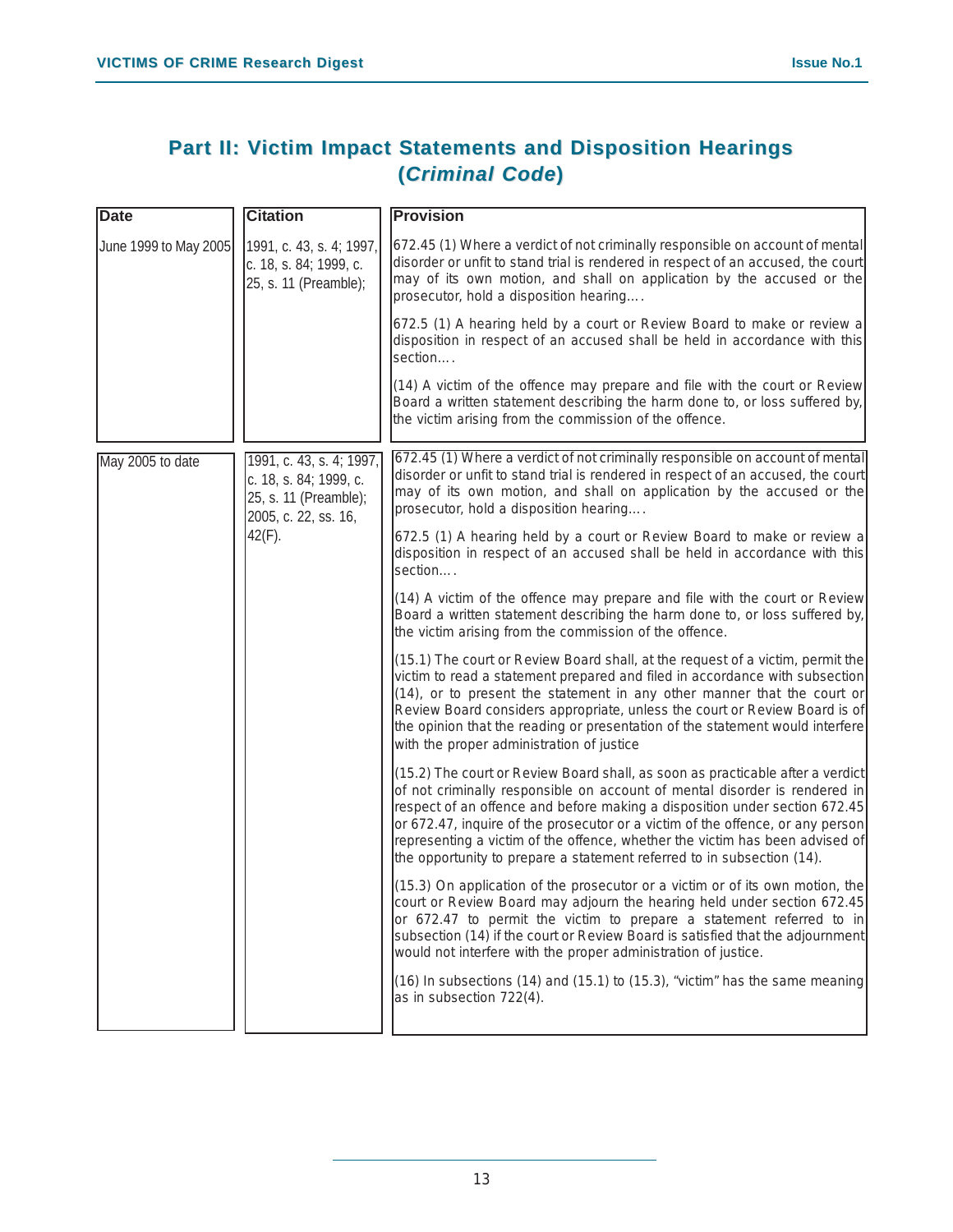| $\overline{\text{May}}$ 2005 to date | 1999, c. $25$ , s. $12$<br>(Preamble); 2005, c.<br>22. s. 21. | [672.54 Where a court or Review Board makes a disposition under<br>subsection 672.45(2) or section 672.47 or 672.83, it shall, taking into<br>consideration the need to protect the public from dangerous persons, the<br>mental condition of the accused, the reintegration of the accused into society<br>and the other needs of the accused, make one of the following<br>dispositions                                                                                                                                              |
|--------------------------------------|---------------------------------------------------------------|----------------------------------------------------------------------------------------------------------------------------------------------------------------------------------------------------------------------------------------------------------------------------------------------------------------------------------------------------------------------------------------------------------------------------------------------------------------------------------------------------------------------------------------|
|                                      |                                                               | [672.541 When a verdict of not criminally responsible on account of mental]<br>disorder has been rendered in respect of an accused, the court or Review<br>Board shall, at a hearing held under section 672.45, 672.47, 672.81 or<br>672.82, take into consideration any statement filed in accordance with<br>subsection 672.5(14) in determining the appropriate disposition or conditions<br>under section 672.54, to the extent that the statement is relevant to its<br>Iconsideration of the criteria set out in section 672.54. |

### **Part III: Victim Impact Statements and Parole Hearings (***Corrections ectionsand Conditional Conditional Release Release Act***)**

| <b>Date</b>                                                                  | <b>Citation</b>       | <b>Provision</b>                                                                                                                                                                                                                                                                                                                                                                                                                                                                                                                                 |
|------------------------------------------------------------------------------|-----------------------|--------------------------------------------------------------------------------------------------------------------------------------------------------------------------------------------------------------------------------------------------------------------------------------------------------------------------------------------------------------------------------------------------------------------------------------------------------------------------------------------------------------------------------------------------|
| June 1992 to Date<br>Corrections and<br><b>Conditional Release</b><br>ls. 23 |                       | Service to obtain certain information about offender                                                                                                                                                                                                                                                                                                                                                                                                                                                                                             |
|                                                                              | Act S.C. 1992, c. 20, | [23(1) When a person is sentenced, committed or transferred to penitentiary,<br>the Service shall take all reasonable steps to obtain, as soon as is<br>practicable                                                                                                                                                                                                                                                                                                                                                                              |
|                                                                              |                       | (e) any other information relevant to administering the sentence or<br>committal, including existing information from the victim, the victim impact<br>statement and the transcript of any comments made by the sentencing judge<br>regarding parole eligibility.                                                                                                                                                                                                                                                                                |
|                                                                              |                       |                                                                                                                                                                                                                                                                                                                                                                                                                                                                                                                                                  |
|                                                                              |                       |                                                                                                                                                                                                                                                                                                                                                                                                                                                                                                                                                  |
| July 2001 to date                                                            | National Parole Board | Victims of crime are permitted to read prepared statements at National<br>Parole Board hearings. Victims are allowed to choose whether they want to<br>make their presentation orally and in person or on audio or videotape,<br>provided that the statements are provided in advance to the assigned<br>corrections officer, to be distributed to all parties involved in the hearing.                                                                                                                                                          |
|                                                                              |                       | NOTE: On July 1st, 2001, the National Parole Board implemented a policy<br>allowing victims to participate at federal parole hearings. On April 20, 2005,<br>Public Safety and Emergency Preparedness Canada tabled legislative<br>amendments to the CCRA and announced a number of new program<br>measures that will greatly benefit victims, such as financial assistance to<br>attend parole hearings. However, the CCRA amendments were not passed.<br>To date, the rights of a victim remain simply policy of the National Parole<br>Board. |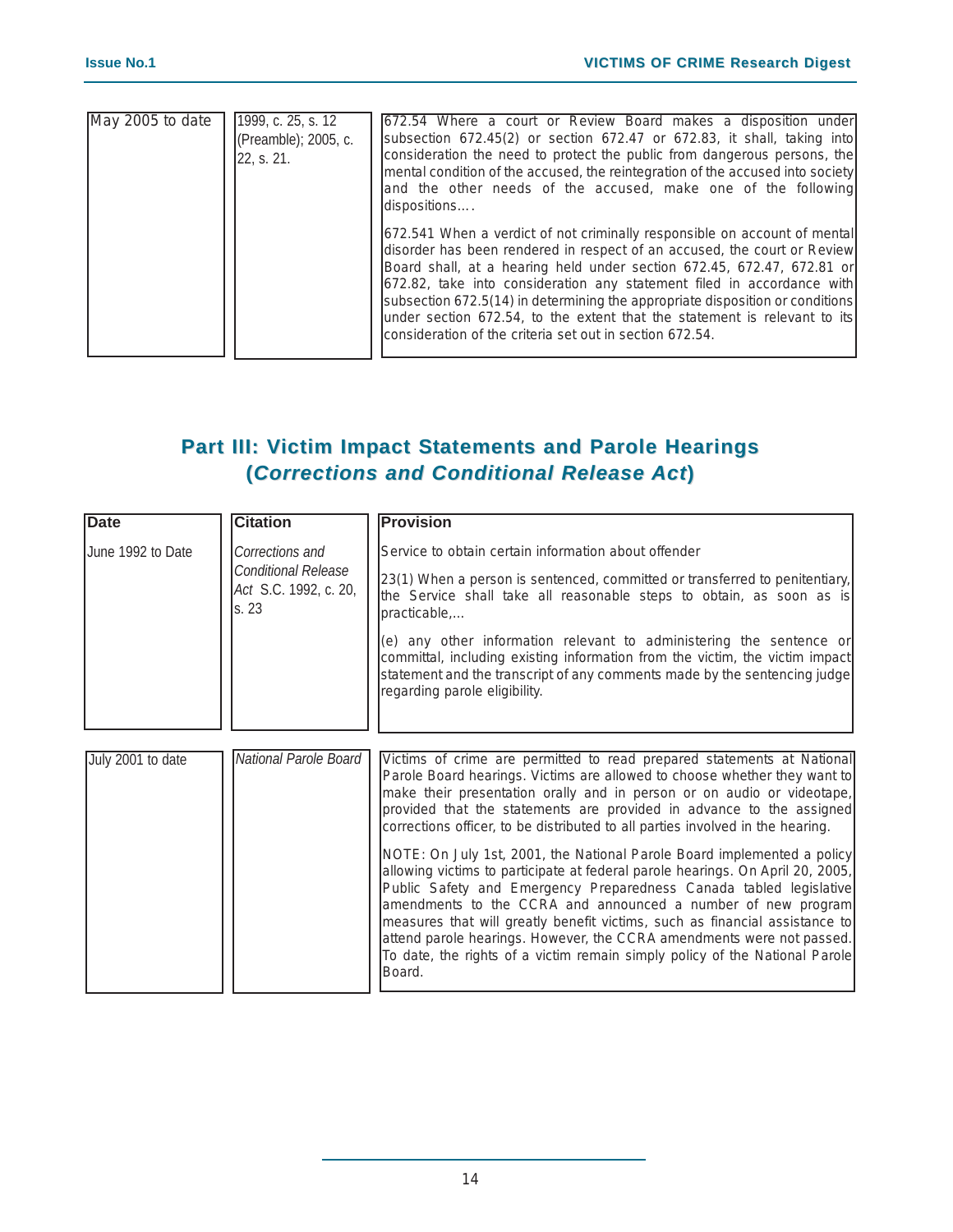### **REFERENCES**

Callihan, J. 2003. *Victim impact statements in capital trials: A selected bibliography*. Working Paper 6. Cornell: Cornell Law School.

Chalmers, J., P. Duff, and F. Leverick. 2007. Victim impact statements: Can work, do work (for those who bother to make them). *Criminal Law Review*, (December): 360-379.

Cole, M. 2003. *Losing one's voice: The victim impact statement at sentencing*. M.A. Thesis. Ottawa: Department of Justice Canada.

D'Avignon, J. 2001. *Victim impact statements: A judicial perspective*. Winnipeg: University of Manitoba.

Erez, E. 2004. Integrating restorative justice principles in adversarial proceedings through victim impact statements. In *Reconcilable rights: Analysing the tension between victims and defendants*, ed. E. Cape. London: Legal Action Group.

Erez, E., and K. Laster. 1999. Neutralizing victim reform: Legal professionals' perspectives on victims and impact statements. *Crime & Delinquency* 45:530-53.

Erez, E., L. Roeger, and F. Morgan. 1994. *Victim impact statements in South Australia: An evaluation*. Adelaide: South Australian Attorney General's Department.

Fors, S., and D. Rojek. 1999. The effect of victim impact panels on DUI/DWI re-arrest rates: A twelve-month followup. *Journal of Studies on Alcohol* 60:514-520.

Garkawe, S. 2006. The effect of victim impact statements on sentencing decisions. Paper presented at the "Sentencing: Principles, Perspectives and Possibilities" conference, Canberra, February 2006.

Gaudreault, A. 2003. *Victims of crime: A look at their experiences with Canada's correctional system*. Montreal: School of Criminology.

Hill, T. 2005. Victim impact statements: A modified perspective. *Law and Psychology Review* 29:211-221.

Hinton, M. 1995. Expectations dashed: Victim impact statements and the common law approach to sentencing in South Australia. *University of Tasmania Law Review* 14:81-98.

Leverick, F., J. Chalmers, and P. Duff. 2007. An evaluation of the pilot victim statement schemes in Scotland. *Research Findings*, no. 92. Available at: http://www.scotland.gov.uk/socialresearch.

McDonald, S. 2000. The right to know: Women, violence, ethnicity and learning. Doctoral dissertation, Ontario Institute for the Studies in Education of the University of Toronto.

Miller, K. 2007. *Empowering victims through the use of victim impact statements in cases of sexual assault in Nova Scotia*. Policy Centre for Victim Issues, Department of Justice Canada.

Morgan, R., and A. Sanders. 1999. *The uses of victim statements*. London: Home Office, Research, Development and Statistics Directorate.

Meredith, C., and C. Paquette. 2001. *Summary report on Victim Impact Statement Focus Groups*. Ottawa: Department of Justice, Policy Centre for Victim issues.

National Parole Board. 2007. *Parole statistics*. Available at: http://www.npb-nlc.gc.ca/infocntr/factsh/parole\_stats\_e.htm.

O'Hear, M. 2006. Victims and criminal justice: What's next? *Federal Sentencing Reporter* 19:83-90.

Prairie Research Associates. 2004. *Multi-site survey of victims of crime and criminal justice professionals across Canada*. Ottawa: Department of Justice, Policy Centre for Victim Issues.

Roberts, J. V. 2003. Victim impact statements and the sentencing process: Enhancing communication in the courtroom. *Criminal Law Quarterly* 47:365-396.

Roberts, J. V., and A. Edgar. 2006. *Victim impact statements at sentencing: Judicial experiences and perceptions: A survey of three jurisdictions*. Ottawa: Department of Justice Canada.

Rojek, D., J. Coverdill, and S. Fors. 2003. The effect of victim impact panels on DUI re-arrest rates: A five-year follow-up. *Criminology* 41:1319-1340.

Sanders, A., C. Hoyle, R. Morgan, and E. Cape. 2001. Victim impact statements: Don't work, can't work. *Criminal Law Review*, (June): 447-458.

Smanzia, S., and M. Gracyalny. 2006. Addressing the court, the offender and the community: A communication analysis of victim impact statements in a non-capital sentencing hearing. *International Review of Criminology* 13: 231-249.

Young, A. 2001. The role of the victim in the criminal process: Literature Review – 1989-1999. *Victims of Crime Research Series* Ottawa: Department of Justice.

#### **For Further Reading**

Department of Justice Canada. *Victim Impact Statements in Canada: A Summary of the Findings*. Ottawa: Department of Justice Canada, Research Section, 1990.

Erez, E. "Victim Voice, Impact Statements and Sentencing: Integrating Restorative Justice and Therapeutic Jurisprudence Principles in Adversarial Proceedings." *Criminal Law Bulletin* 40 (2004): 483-500.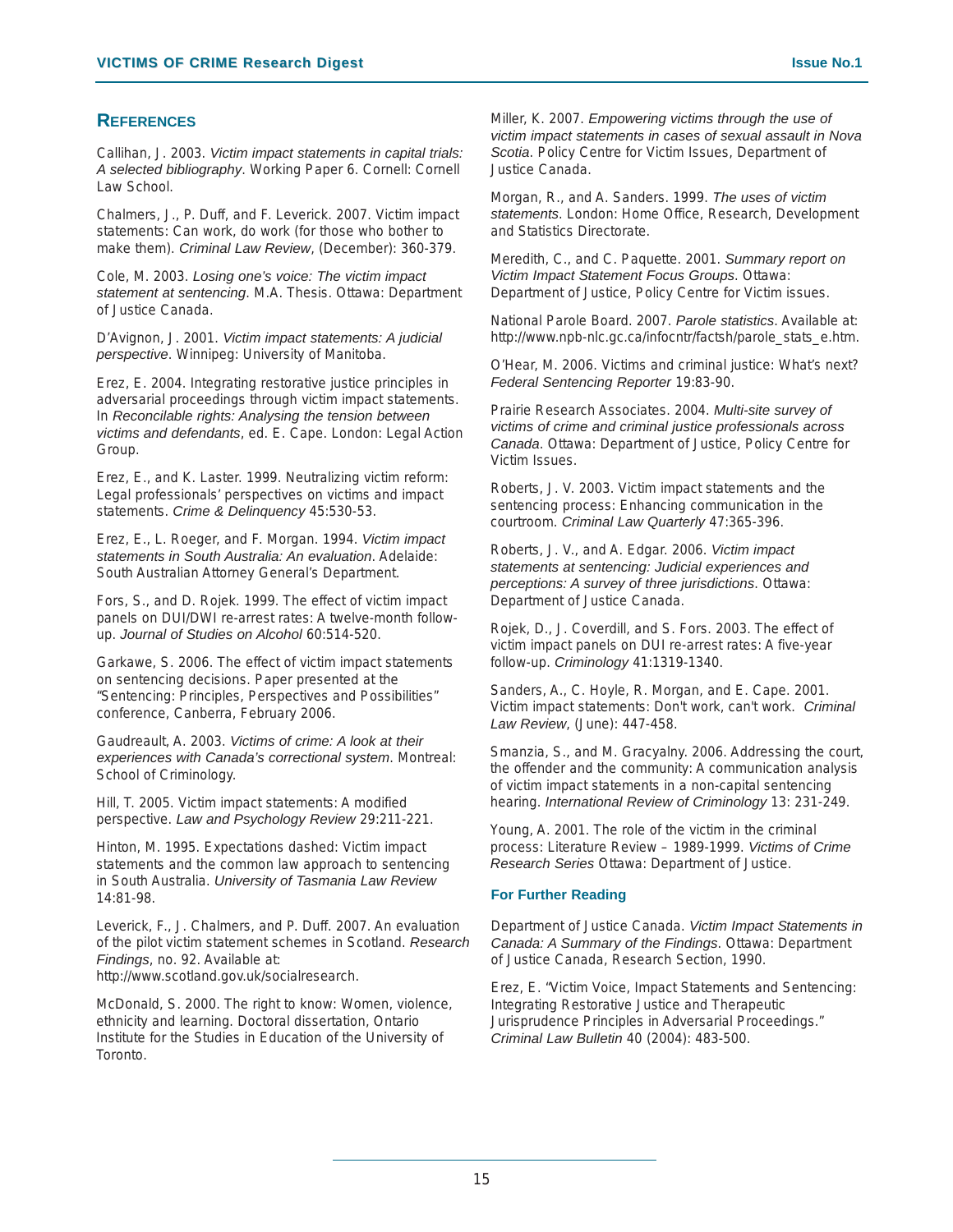Erez, E., and J. V. Roberts. "Victim Participation in the Criminal Justice System." *In Victims of Crime*, edited by R. Davis, A. Lurigio and S. Herman. 3rd ed. Beverly Hills: Sage, 2007.

Langstraat, L. *Emotion and Community Rhetorics: Victim Impact Statements as Cultural Pedagogy*. New Jersey: Lawrence Erlbaum Associates, 2006.

Muir, J. *Victim Impact Statements in Canada*. Ottawa: Department of Justice Canada, 1990.

Walker, S. "Victim Impact Statements. Voices to be Heard in the Criminal Justice Process?" In *Reparation and Victim Focused Social Work*, edited by B. Williams. London: Kingsley Publishers, 2002.

Young, P. 2003. "Victim Statements." *Australian Law Journal* 77:270. ❖

# Codes of Ethics for Victims Services: **An Annotated Bibliography**

### **BY AUBRIE MCGIBBON, RESEARCH ASSISTANT, RESEARCH AND STATISTICS DIVISION, DEPARTMENT OF JUSTICE**

### **INTRODUCTION**

The exploratory study carried out by McDonald in 2007 on the professionalization of victim services in Canada highlighted the need for a better understanding of victim services in other Western, democratic countries. Based on this identified need, the members of the goverrnent's Federal/Provincial/ Territorial Working Group on Victims of Crime agreed that a research project would be undertaken to develop an annotated inventory of codes of ethics for victim services in Canada, the United States, the United Kingdom, Australia, and New Zealand. The purpose of this research project was twofold: (1) to identify what jurisdictions have codes of ethics for their victim services providers, and (2) to identify and compare the common elements present in these codes, as well as in the development of these codes. This article provides a summary of the findings from the annotated inventory of codes of ethics for victim services.

### **METHODOLOGY**

The examples of codes of ethics identified in this article were obtained by conducting general internet searches and searching the websites of each jurisdiction's provincial, state, or territorial government. Based on the initial search results,

additional sources were identified from the links provided by the original sites. When a code of ethics was mentioned but not included on a website, an email was sent to the service provider requesting an electronic copy.

### **FINDINGS**

### **Canada**

Victim services in Canada are largely administered by the 13 provincial or territorial governments. They can assume the role of funder, service provider, or a combination of both. In general, the provincial or territorial governments oversee victim services directly relating to the justice system (e.g., victim compensation or restitution, victim impact statements, and victim notification). An exception to this rule is the territories, where the federal government collaborates with the territorial governments to provide certain victim services. Crisis intervention, court preparation and attendance, counselling, and referral services are offered by both the government and nongovernmental organizations in all provinces and territories.

At present, the use of a code of ethics for victim services is completely voluntary. This has translated into varied levels of development and implementation amongst the provinces and territories. For example, in British Columbia, the Attorney General's office commissioned the development of a code of ethics for victim services to provide a comprehensive set of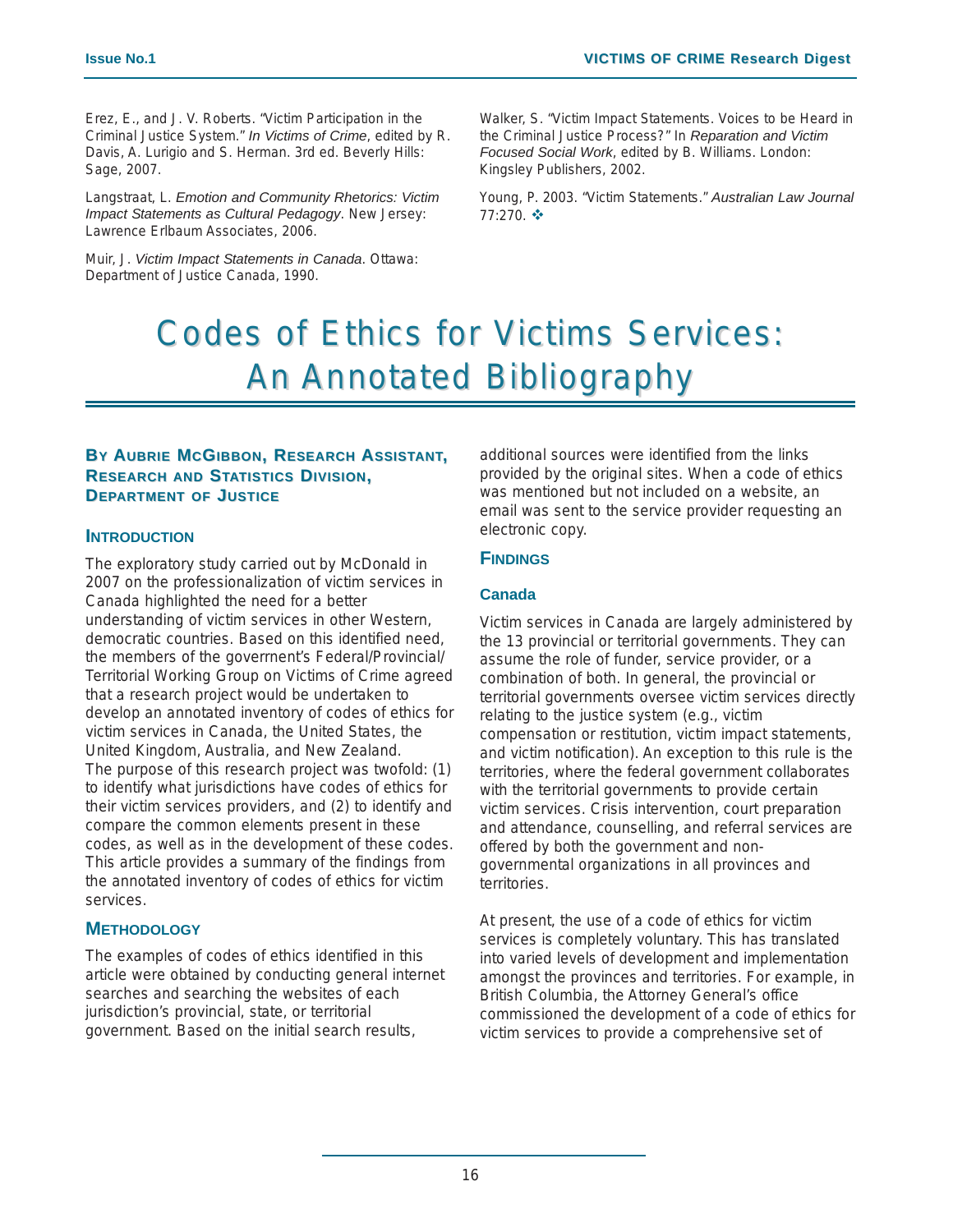ethical principles to guide their victim service providers1 in relationships with clients2, colleagues, governing agencies, the criminal justice system, and the public. Similarly, New Brunswick is currently drafting a code of ethics for their victim service providers. Certain national and provincial nongovernmental organizations (e.g., Mothers Against Drunk Driving [MADD] Canada and Victim Assistance Services of Ottawa-Carleton [VASOC]) have also taken the initiative of developing their own codes as a mandatory component of training, while other local non-governmental organizations (e.g., Red Deer Crisis Centre) have adopted existing codes of ethics (e.g., *The Canadian Social Workers' Code of Ethics*).

The development and implementation of codes of ethics varies amongst the provinces and territories. Alberta, for example, has drafted the *Victims of Crime Protocol*, which outlines what a victim can expect throughout the criminal justice process. It is similar to the *Code of Practice for Victims of Crime* developed by the Home Office in the United Kingdom and the victim charters adopted by the states and territories of Australia.

### **United States**

The United States offers a diverse selection of training opportunities for victim service providers. This is a reflection of the multi-jurisdictional nature of victim services. These training options have been grouped into four broad categories: (1) certification for federal employees, (2) state certification, (3) national/international certification, and (4) academic certification. Depending on the jurisdiction, training can vary from mandatory certification to voluntary professional development. In certain instances, individuals require certification for practice eligibility or client confidentiality privileges (e.g., similar to the privileges lawyers or doctors have with their clients). Other circumstances dictate that programs must have certified staff in order to qualify for state funding.

The U.S. Attorney General has developed guidelines for victim and witness assistance. These guidelines define a victim of a crime, outline the steps to take for various types of victims, describe the *Victims' Bill of Rights*, and outline mandatory training for all new federal employees having contact with victims of crime. The minimum training requirement for all federal employees in regular contact with victims is a

one-hour briefing on the *U.S. Attorney General Guidelines* that is to be administered within 60 days of hiring. In addition to this, the *Justice for All Act* (2004) adds an element of enforcement to the *Victim's Bill of Rights*. U.S. Attorney General offices are now required to complete and submit annual compliance reports. As a result, employees can be suspended or terminated for failing to comply with these provisions (section 102 sub.3771 (f) (2) (c)). Finally, section 102 sub.3771(d)(1) of the *Justice for All Act* (2004) permits victims (or the Government) to assert their rights in a district court if they feel that their rights were not recognized during the original proceedings. Although this clause does not provide grounds for a new trial, it does a permit victims to make a motion to re-open a plea or sentence under certain circumstances (section 102 sub. 3771(d)(5)).

State certification differs considerably from the certification of federal employees. Unlike federal employees who receive mandatory training for victim services, individuals employed by state-administered or state-financed victim assistance programs require different levels of certification. To this end, the United States Department of Justice's Office for Victims of Crime (OVC) established the *Standards for Victim Assistance Programs and Providers* and created the National Victim Assistance Academy (NVAA). The NVAA developed a week-long university-based training course that includes modules specific to victimology, victims' rights, ethics, and victim services for practitioners employed in victim services and allied areas (Office for Victims of Crime 2007).

To augment the availability of training opportunities across the United States, the OVC began funding State Victim Assistance Academies (SVAA). To date, 29 states offer victim assistance training in conjunction with a university. Based on the same principles and core training as the NVAA (which includes a module on ethics), each SVAA offers statespecific training for victim assistance providers. Since the training is linked with an academic institution, participants can acquire, for an additional fee, academic credit in addition to their certificate of completion.

Similarly, most states have domestic violence and/or sexual assault coalitions which can administer, manage, and evaluate training provided to domestic

<sup>1</sup> Numerous terms were identified for individuals who work within the field of victims services. These terms included *victim service* provider, victim assistance provider, victim service practitioner, victim advocate, victim advisor. Victim service provider is used to encompass all of the aforementioned terms.

<sup>2</sup> Clients include victims of crime as well family members and others close to the victim.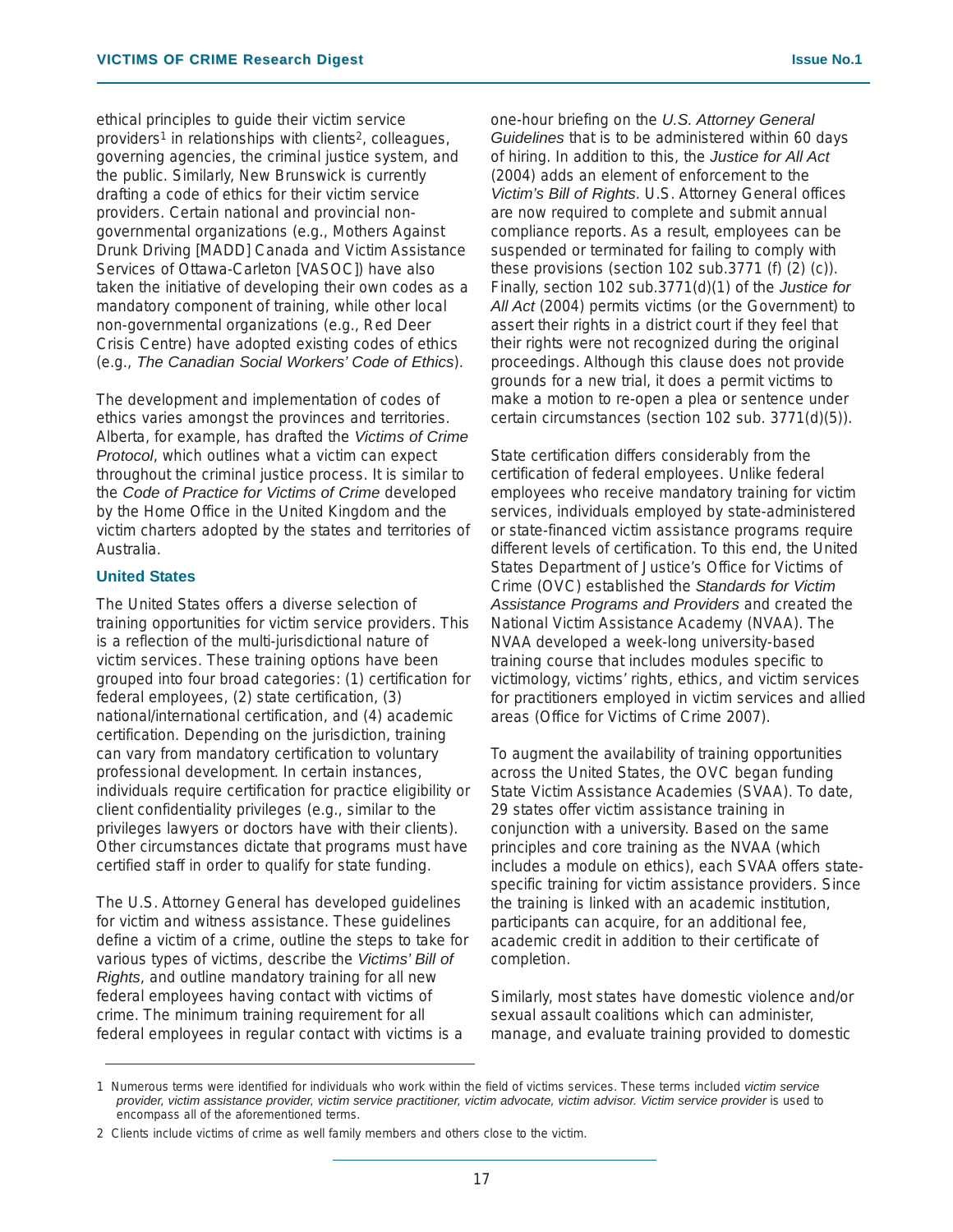violence and sexual assault specialists. The role of the coalition in providing training is dependent upon the certification requirements of the individual state. All training programs that are offered as criteria for certification include an ethics component within the curriculum.

In addition to federal and state training requirements, victim service providers also have the option to acquire national and/or international credentials. Both options are governed by independent nongovernmental organizations and include an ethics module. Credentialing is voluntary and includes a continuing education requirement for renewal eligibility. The National Organization for Victim Associations (NOVA) offers a National Advocate Credentialing Program (NACP) for individuals who provide services to victims. It offers three levels of credentials—provisional advocate credentialing, basic advocate credentialing, and advanced advocate credentialing—with an option to renew every two years. The Association of Traumatic Stress Specialists (ATSS) offers a voluntary, international credentialing process for trauma responders. The ATSS offers three types of certification: Certified Trauma Specialist, Certified Trauma Responder, and Certified Trauma Service Specialist. Renewal for all three categories is every three years. Both credentialing processes include a code of ethics to assist members in maintaining a professional and ethical practice.

Academic certification is growing in popularity and arguably shifting the field of victim services closer to a professional designation. California State University at Fresno, Washburn University, and the University of New Haven in conjunction with the Joint Centre for Violence and Victim Studies offer undergraduate and master's concentrations in victim services or victimology. California State University at Fresno is also developing a doctorate in Criminal Sciences with a victimology option.

### **United Kingdom**

The United Kingdom utilizes well-developed networks of community-based organizations to deliver the majority of its victim services. These networks include multidisciplinary organizations as well as servicespecific organizations (e.g., sexual violence and domestic violence centres). Certain networks have expanded their jurisdiction beyond the United Kingdom to include 30 European countries by taking a lead in policy and research initiatives (Fantini 2003). The first network, Victim Support Inc., helps people cope with the effects of crime. Similar to the Australasia model, Victim Support Inc. is an umbrella organization for victim services in the United Kingdom. The national office of Victim Support Inc. is responsible for managing the funding provided by the Home Office, developing national policies, and training paid staff and volunteers. Amongst the policies developed are the *National Standards*, which "describe a desired quality of governance, management and service delivery that people can expect from [the organization]" (Fantini 2003). Branching off from the national office are four regional offices located in (1) England and Wales, (2) Northern Ireland, (3) Republic of Ireland, and (4) Scotland. They coordinate and oversee the service delivery provided by local Victim Support offices.

The second network, Rape Crisis Network Europe, is the umbrella organization for crisis centres in 30 countries across Europe. The United Kingdom has three chapters: (1) England and Wales; (2) Scotland; and (3) Ireland. The Irish chapter has taken the lead on research and policy projects with the development of Models for Training and Strategies for Accreditation (Fantini 2003). This report assesses the advantages and disadvantages of professionalizing rape crisis workers across Europe. Two principal challenges were identified in the report: (1) the amount of variance amongst rape crisis centres from staff, to ideology, to clients and available services; and (2) the lack of regulation concerning the field of counseling in Ireland. This last challenge mirrors the current discourse in North America and Australia, where victim service providers are contemplating the professionalization of victim services.

The third network, Women's Aid, is a central network of domestic violence centres consisting of 370 local organizations in England providing shelters (over 500), helplines, advocacy, and outreach services. To ensure the provision of high quality services, Women's Aid has developed a set of national service standards for all member organizations. The standards have combined the service standards from the Supporting People program3 and the Independent Domestic Violence Advisor (IDVA) Charter to produce a comprehensive set of standards for its membership. Similar to other standards documents, it includes ethical components such as confidentiality, safety, equal access to services, and accountability.

<sup>3</sup> The Supporting People programme offers vulnerable people the opportunity to improve their quality of life by providing a stable environment which enables greater independence. For further information, see http://www.spkweb.org.uk/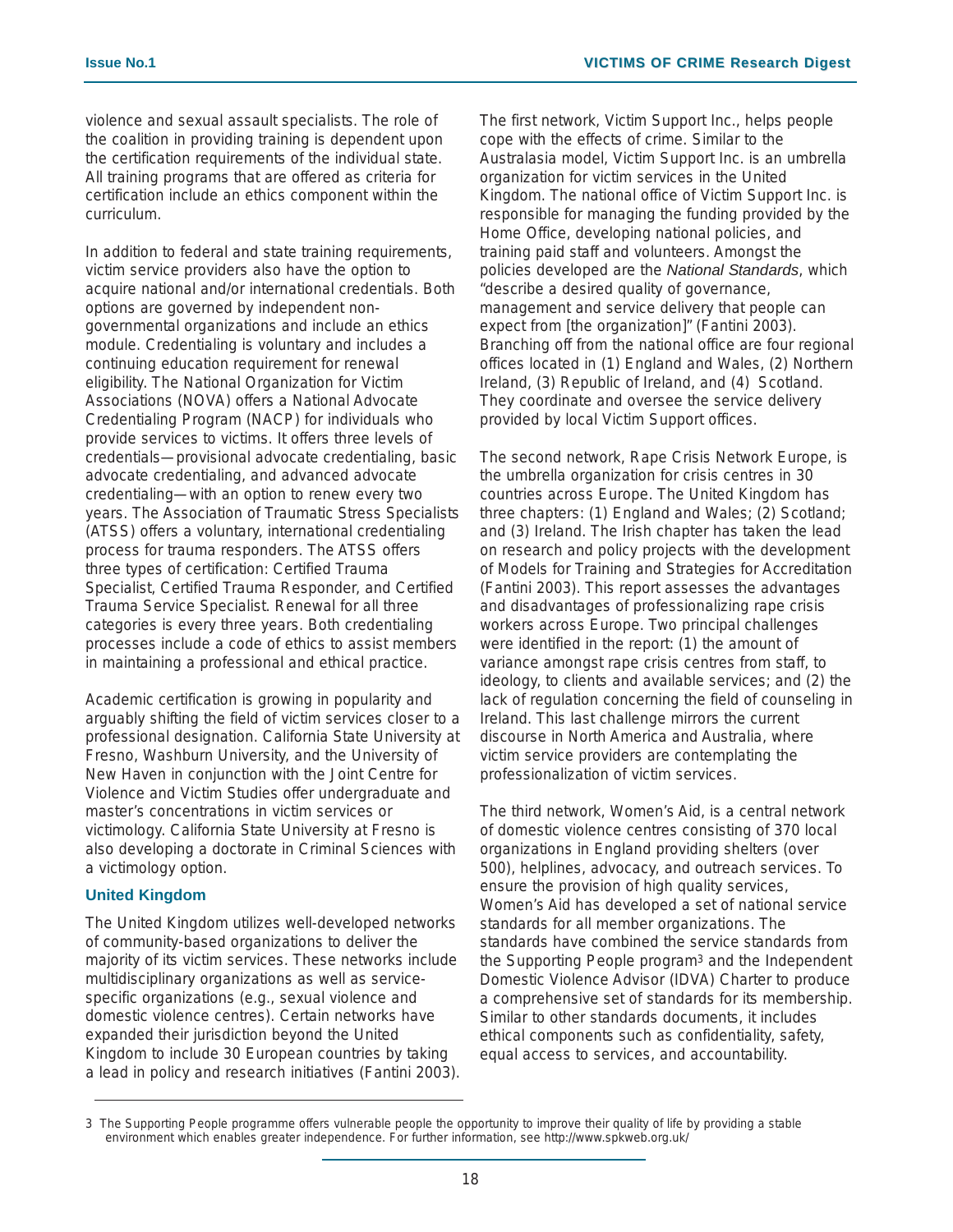In addition to these networks, the Home Office plays a dual role in victim services. As funders, they provide the financial resources necessary to nongovernmental organizations. Given this position as a funder and the reporting requirements (e.g., services offered, target clientele) for recipients of funding, the Home Office also serves as an information centre that can provide a comprehensive list of services available to victims. It has also begun to take a leadership role in policy development for victims. In April of 2006, the *Code of Practice for Victims* was adopted. Differing slightly from a code of ethics, the Code provides the minimum services standards for victim and witness services offered by the government.

### **Australia**

With few exceptions, criminal justice programs and services fall under the jurisdiction of the six state and two territorial governments (Victim Support Australasia 2006). However, the implementation, management, and supervision of these services vary amongst the states and territories. For example, Queensland, Western Australia, and the Australian Capital Territory have legislation specific to victims' rights. New South Wales and the Northern Territory both have legislation, which includes a charter of victims' rights. South Australia has victims' rights legislation as well as the *Declaration of Principles Governing the Treatment of Victims in the Criminal Justice System*. Victoria has a *Charter of Rights for Victims*, and Tasmania is currently developing a *Charter of Rights for Victims*.

Despite the variance amongst the documents, they are all based upon the United Nation's *Declaration of Basic Principles of Justice for the Victims of Crime and Abuse of Power* (1985). Unfortunately, these documents are limited to stating how a victim should be treated. Most do not include a complaint mechanism, and several explicitly state that they are not enforceable by civil or criminal redress. However, in select contexts, these documents are further supported by state and territorial public service standards applicable to all public servants. These standards offer an accountability mechanism and assist in addressing the lack of enforceability of victims' rights legislation and victims' charters.

This variation with codifying victims' rights translates to an equally diverse array of service delivery models. The services offered to victims can include, but are not limited to, restitution and compensation programs, information concerning an investigation and court proceedings, notification of the status of an

accused/offender (e.g., bail, parole, escape or release), assistance with the preparation of victim impact statements, court preparation and accompaniment, counselling and referral services, crisis intervention, and information concerning their rights as victims.

In order to offer this extensive variety of services, each state or territory provides a combination of government- and non-government-administered victim services. For example, Western Australia and Victoria have adopted a predominantly governmentadministered victim services model, whereas Queensland, South Australia, the Australian Capital Territory, Tasmania, and New South Wales utilize both governmental and community-based organizations for victim service provision.

Several government ministries administer victim services: the Ministry of Justice, the Ministry of Corrections, the Attorney General's office, and the Ministry of Health and Community Services (e.g., support and counselling services in New South Wales). Generally speaking, the Ministry of Justice, the Ministry of Corrections and the Attorney General's office oversee services related to the justice and court systems (e.g., victim impact statements, restitution and compensation programs). These programs are almost exclusively administered by the government. The Ministry of Health and the Ministry of Community Services oversees crisis intervention, counselling, and other services also offered by non-governmental organizations.

### **New Zealand**

With a relatively small population of approximately 4.1 million (Organization for Economic Co-Operation and Development 2007), New Zealand utilizes one organization to serve as an umbrella organization for victim service providers. Victim Support Inc. is a national, independent non-governmental organization that oversees 77 regional offices and works closely with various government ministries including Justice, Corrections, Social Development, and Youth Development, as well as local police departments to coordinate victim services (Victim Support Australasia 2006).

#### **Common Elements Across Jurisdictions**

Certain themes were identified across all jurisdictions. These themes addressed the rights of victims or clients as well as victim service providers' responsibilities to victims or clients.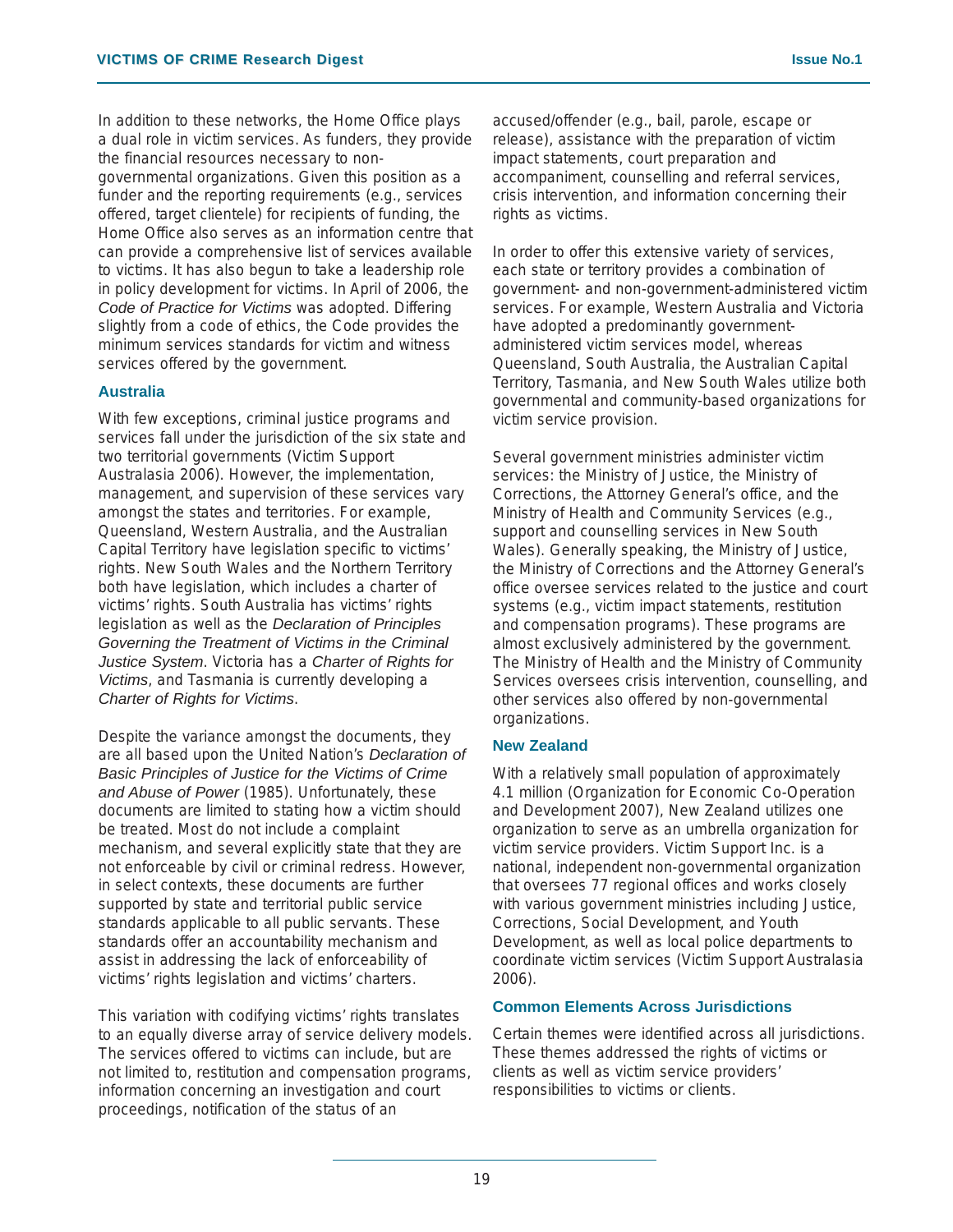The rights afforded to victims and clients highlight the need to strike a balance between respecting the voice of victims or clients and protecting victims or clients. Self-determination was amongst the most universal tenets across all jurisdictions and occupations. It encompasses the right victims have to choose which services best suit their needs, to refuse service, and to be given referrals to other service providers.

Victims and clients also have the right to be informed. This includes the right to be informed about the investigation, the court proceedings, the custody and release of the offender, the services available to them, and the limitations of client confidentiality. In addition, victims have the right to be protected from contact with the offenders. Finally, victims have the right to provide information. This was most commonly associated with victim impact statements.

Promoting a safe space and respecting the right to confidentiality of victims or clients were the two principle tenets of protecting victims or clients from future victimization. Promoting a safe space emphasized respectful, non-discriminatory, and compassionate service delivery with all victim services. In order to protect the confidentiality of victims or clients, any identifying characteristics pertaining to victims or their cases should be withheld from the media, members of the public, and colleagues not directly related to the victim and/or the case.

In order to uphold the rights of victims or clients, victim service providers have several responsibilities. As mentioned above, protecting victims or clients is paramount. To accomplish this, the confidentiality of victims or clients must be protected, unless the victim service provider is required to report. The exceptions to upholding confidentiality include child abuse or neglect (including threats thereof), threat of suicide, threat of homicide, and court order (i.e., subpoena).

The clarification of roles between victim service providers and victims or clients is equally vital to protecting the rights of victims or clients. Victim service providers should avoid conflicts of interest and dual relationships at all costs. In the event of a conflict of interest or dual relationship, it must be reported immediately in order that the issue may be rectified.

A final responsibility of victim service providers concerns activities not directly related to a specific victim, client, or case. In addition to their responsibilities to victims or clients, victim service providers have a larger responsibility to society. NGOs often take on the role of advocates or activists as well as that of service provider. This advocacy or activism occurs on two levels: individual, which entails supporting survivors to identify and advocate for their needs and rights (with their consent); and institutional, which encompasses the goal of influencing or changing law, policy, and practice for the benefit of victims/survivors.

### **CONCLUDING REMARKS**

This review has demonstrated that there are models of codes of ethics that have been developed and implemented in numerous jurisdictions. Despite differences in terms of the structural organization of victim services in jurisdictions (within Canada and in other countries), there are key elements that are common to codes of ethics. Any further work on this issue in Canada should strive to incorporate the findings of this review and build on the excellent work that has already been accomplished in this important area.

### **REFERENCES**

Fantini, A. 2003. *Models of training and strategies for accreditation*. Accessed June 18, 2007, from http://www.rcne.com.

McDonald, S. 2007. The professionalization of victim services in Canada. *JustResearch* 14:24 31. Accessed June 18, 2007, from http://www.justice.gc.ca/en/ps/rs/rep/justresearch/jr14/jr14 .pdf. Full report forthcoming.

Office for Victims of Crime. 2007. *National Victims Assistance Academy* (NVAA). Accessed June 27, 2007, from: http://www.ojp.usdoj.gov/ovc/assist/vaa.htm.

Organization for Economic Co-operation and Development (OECD). 2007. *Demographic and population statistics*. Accessed June 11, 2007, from http://stats.oecd.org/WBOS/Default.aspx?QueryName =254&QueryType=View.

Victim Support Australasia. 2006. About VSA. Accessed May 24, 2007, from http://www.victimsupport.org.au/about.php.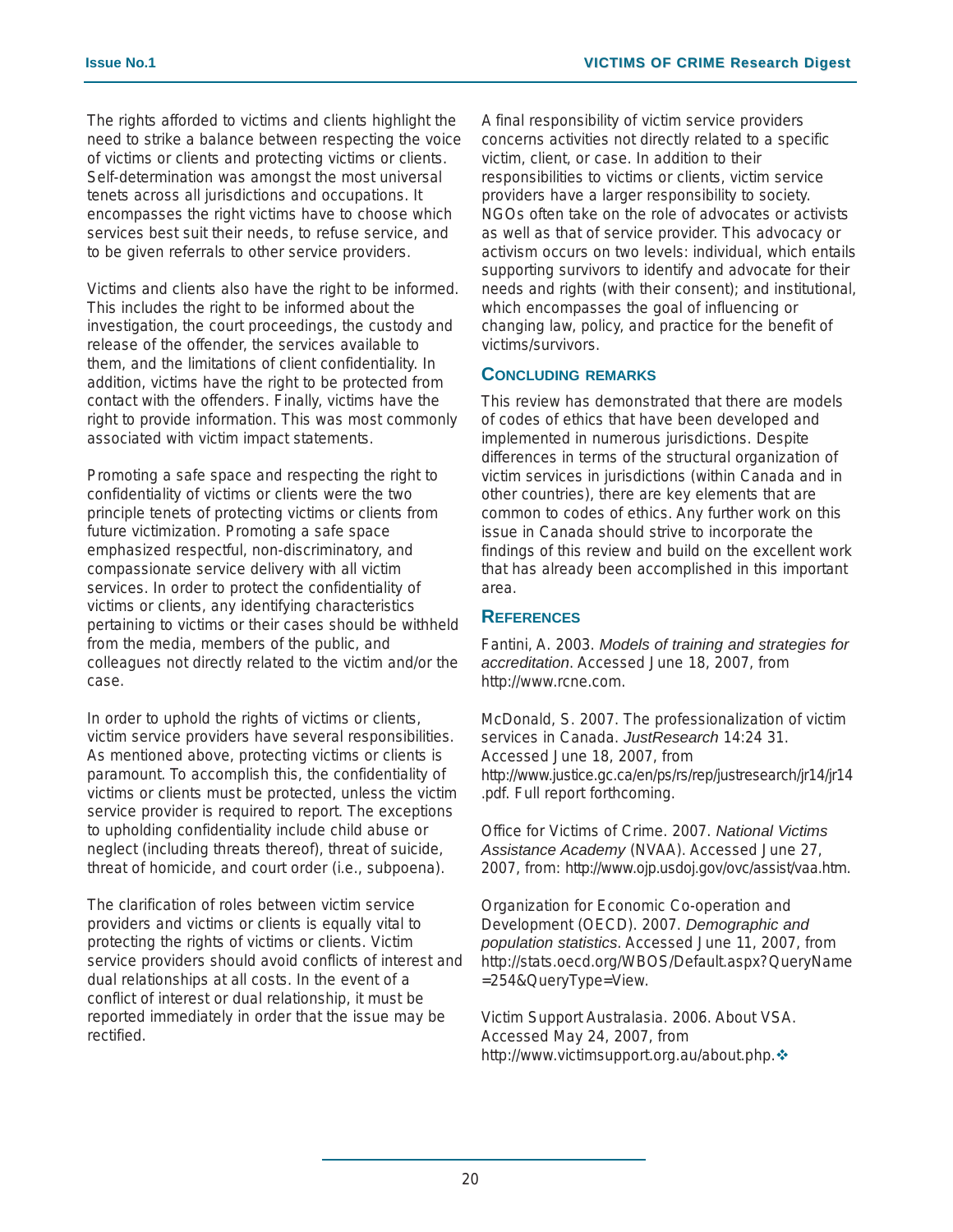# A Summary of Research into the Federal Victim Surcharge in New Brunswick and the **Northwest Territories**

**BY LISA WARRILOW, RESEARCH ANALYST, AND SUSAN MCDONALD, SR. RESEARCH OFFICER, RESEARCH AND STATISTICS DIVISION, DEPARTMENT OF JUSTICE CANADA**

### **INTRODUCTION**

The Federal Victim Surcharge (FVS) is a monetary penalty imposed on offenders convicted or discharged of a *Criminal Code* offence or an offence under the *Controlled Drugs and Substances Act*. The underlying purpose of the FVS is to provide a rational link between an offender's crime and his or her accountability to the victim, as well as provide financial support to victim services. Provincial and territorial governments are responsible for collecting the surcharge, which is used to provide programs, services and assistance to victims of crime within their jurisdictions. This article summarizes two studies which were conducted to attempt to understand the local practices that have been adopted in relation to the federal victim surcharge legislation. The first study was completed in 2006 in New Brunswick (NB) and the second was conducted in the Northwest Territories (NWT) in 2007.1

### **BACKGROUND**

The FVS was first enacted in 1988 and proclaimed in 1989. The original provision required the judge to order the surcharge, while amendments in 1999 made the surcharge automatic. Under s.737(5) of the *Criminal Code*, judges retain discretion to waive the surcharge for reasons of hardship, and these reasons are to be documented. Currently, the federal surcharge is 15% of any fine imposed on the offender; or if no fine is imposed, \$50 in the case of an offence punishable by summary conviction and \$100 in the case of an offence punishable by indictment; or an increased surcharge, at the discretion of the judge, in appropriate circumstances.

Despite changes to the federal victim surcharge provisions in the *Criminal Code* in 1999 that were intended to increase revenues, funds collected from the surcharge continue to be well below expectations in many jurisdictions. In January 2005, the Attorney General of Manitoba proposed that the amount of the federal victim surcharge be increased from 15% on fines to 20%. It was agreed by federal, provincial, and territorial officials that more research was needed to understand how the surcharge was working in different jurisdictions and what the challenges were to increasing its potential for the generation of revenue.

Until these recent studies, there had been no comprehensive research on the federal victim surcharge in Canada.

### **METHODOLOGY**

Both studies utilized a combination of quantitative and qualitative methods, using data from three sources in the analysis. For both studies, the quantitative data came from two sources. First, an extract of data containing all convictions from 2000 to 2005 was obtained from the administrative databases of the respective court systems; second, data was obtained from a manual file review of a random sample of individual court files retrieved from each court registry in the province/territory. The qualitative data was obtained through semi-structured interviews with judges, lawyers, victim services workers, court managers and staff, and other key informants in the provincial/territorial criminal justice systems.

### **FINDINGS**

#### **New Brunswick**

In New Brunswick, quantitative data were drawn from the New Brunswick Justice Information System from 2000-2005.2 On average, the Federal Victim Surcharge was waived on two thirds of eligible dispositions during that time period; hence, it was

<sup>1</sup> Full reports on these studies are forthcoming. See M. A. Law and S. M. Sullivan, Federal Victim Surcharge in New Brunswick: An Operational Review (Ottawa: Department of Justice Canada, 2006) and L. Warrilow, Federal Victim Surcharge in the Northwest Territories (Ottawa: Department of Justice Canada, 2007).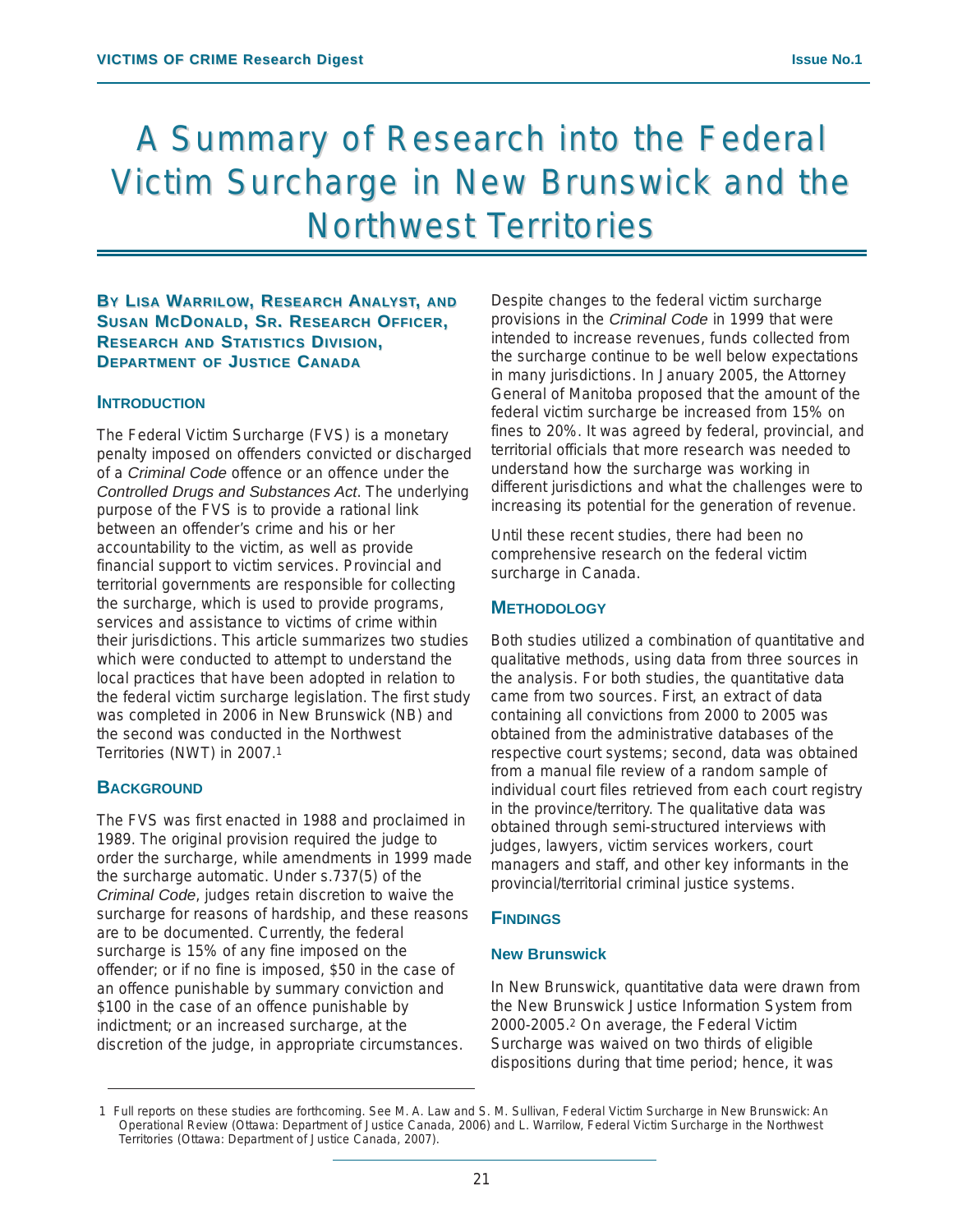imposed on only one third of eligible dispositions. Where it was imposed, it was collected, on average, in just over four fifths (82.7%) of the cases. The waiver rates did vary based on the type of disposition and the nature of the offence. For example, the average waiver rate on fine dispositions is 25.2%, compared with non-fine dispositions related to summary (84.0%) and indictable (91.3%) offences.

Among offences, the lowest federal victim surcharge waiver rate is for driving under the influence (DUI) (26.0%), followed by drug convictions (61.6%) and non-violent property offences (72.8%). Interestingly, those crimes that involved an offence against a person consistently had the FVS waived at the highest rates across all regions. The data from the interviews with court personnel suggest that this appears to be a function of a "blanket" waiver strategy for custody orders, which are the typical sentence for crimes against a person. This highlights the disconnection between one of the primary purposes of the FVS—having the offender directly compensate their victim—and the court practices of imposing the FVS.

While all of the key informants were aware of all aspects of the FVS and a majority had a positive attitude towards the FVS, many expressed reservations with the current process.

There are marked variations in documentation procedures for federal victim surcharges *between* Provincial Court locations; however, consistent practices were documented *within* each of the 14 Provincial Court locations visited. When the Court waives the federal victim surcharge, it is required to provide reasons why it is not being imposed and to enter the reasons in the record of the proceedings. In 99% of the cases reviewed where the federal victim surcharge was waived (n=861), there was no documentation outlining the reasons for the waiver in the file, nor was there documentation indicating that the offender had established "to the satisfaction of the court that undue hardship…would result" (s.737(5)) and was therefore exempt from the federal victim surcharge.

All judges interviewed consistently cited the offender's inability to pay as the reason for waiving the surcharge. Judges expressed a desire for increased feedback from Victim Services and Fine Options as they are often not made aware of the effectiveness of these programs.

The sole enforcement strategy in place in New Brunswick is incarceration according to the current default formula whereby an amount equal to eight times the provincial minimum wage can be satisfied for each day spent in jail. If, for example, an offender failed to pay a \$50 surcharge, this would only result in a single day's incarceration. This means that the offender serves no sentence for default as the process for one day is to admit and release at the same time.

All key informants interviewed agreed the current default formula in the *Criminal Code*, whereby an amount equal to eight times the provincial minimum wage can be satisfied for each day spent in jail, was not a meaningful consequence for offenders who do not satisfy their imposed federal victim surcharge.

The data clearly show that the anticipated revenue to be generated in New Brunswick from the 1999 amendments to the *Criminal Code* provisions relating to the automatic imposition of the federal victim surcharge has not been realized.

### **Northwest Territories**

The situation in the NWT with regards to the federal victim surcharge is not unlike that uncovered in New Brunswick. Analysis of the data indicates high waiver rates, particularly for those cases where a custodial sentence was imposed. Also, data indicates that offenders who commit crimes that typically do not involve a victim (for example, driving while impaired) have to pay the federal victim surcharge more often than those offenders who commit a crime against a victim (for example, sexual assault). This goes against the philosophy of the surcharge legislation, which is intended to increase accountability of the offender to the victim. In addition, analysis of the FACTS <sup>3</sup> data on waivers and collection indicates that revenue shortfalls are due more to high waiver rates than to low collection. In fact, collection of the surcharge in the NWT is fairly high at 85% across the territory. This is true even for incarcerations, which have a collection rate of 75%. This finding is relevant given the perception among many judges that offenders serving a custodial sentence are unable to afford a surcharge.

Specifically, the FACTS data revealed waiver and collection rates broken down by disposition, offence category, and whether or not a victim was identified. In the NWT a total of 7,323 or 69.5% of 10,534

<sup>2</sup> There were a total of 61,714 eligible dispositions drawn from the database.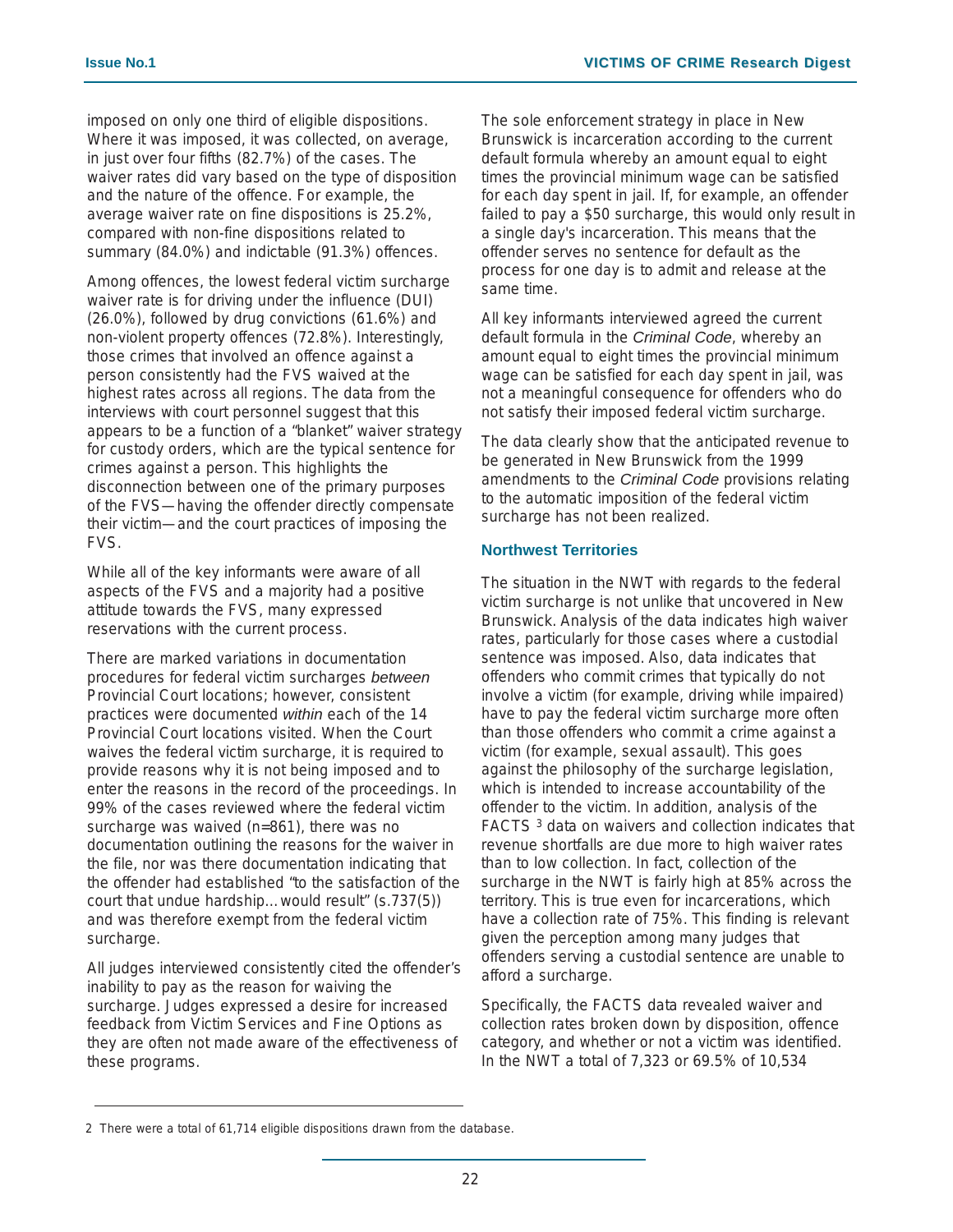convictions had the federal victim surcharge waived in the 2000-2005 time period. By region, Yellowknife had the highest waiver rate at 72.5%, followed by Inuvik, at 67.7% and Hay River at 65.6%. Custodial sentences, such as intermittent jail and incarceration had very high waiver rates at 83% and 94% respectively, territory-wide. In contrast, fines had the lowest rate of waiver at 29% at the territorial level.

While waiver rates remain high regardless of whether or not a victim was identified, all three regions had higher waiver rates for cases that had victims than for those that did not. This is particularly true in Yellowknife, where 80% of cases where a victim was identified had the federal victim surcharge waived, which is 13% higher than cases with no victim.

The manual file review of a random sample of 523 court files sought to reveal the documentation practices in the three court registries. However, due to data quality issues, the data is not reported quantitatively. A qualitative review of the coding sheets revealed that the NWT has proper documentation policies in place in the Territorial courts. In many cases, however, these practices are not being followed because the surcharge is not always addressed in court.

The key informant interviews further illuminated the federal victim surcharge regime in the NWT. A majority of informants (71%), including the judges, had a positive view of the federal victim surcharge. And, while some informants praised the surcharge for its focus on victims, others cautioned that although it is a good idea in theory, its potential is not being realized due to low enforcement. There was divergence among informants when asked if the FVS was a meaningful consequence. Many of those who felt the surcharge was not a meaningful consequence felt that this is due to the lack of connection made by the offender to the victim and a general lack of awareness of the purpose of the surcharge on the part of the offender.

While all informants were aware of the surcharge, there was generally a sense that the Government of the NWT had done little to increase knowledge of the surcharge provisions among professionals and offenders. There was also some uncertainty about where the money from the FVS goes, although for the most part, people either knew or guessed correctly that the money goes towards victims programs.

Perhaps due to this lack of awareness, a majority of informants expressed an interest in obtaining more information about the FVS and about how the revenue is used.

Slightly more than half of the respondents agreed with a symbolic increase in the amount of the FVS, although most respondents, both those who felt the surcharge should be increased and those who felt it should not, felt that the focus should be on imposition and enforcement at the current rate, rather than increasing the monetary amount of the surcharge. When asked about the automatic nature of the surcharge, more than half felt that the surcharge is not being applied automatically. In fact, the perception is that the tendency is towards an automatic waiver for custodial sentences and an automatic imposition for fines.

According to key informants, a new policy directive which emerged out of recent case law has made default time as a penalty for non-payment more difficult for the courts to impose. In fact, default time as a penalty for non-payment is not well supported among the individuals interviewed for this study. Only one informant agreed that default time is a meaningful consequence for non-payment of the surcharge; the remainder either thought it was not a meaningful consequence or felt that it was only meaningful in certain circumstances. Most believe that community service orders, license restrictions, and fine option programs are more suitable enforcement measures.

### **CONCLUSIONS**

The findings from these two studies indicate that the purpose underlying the Federal Victim Surcharge—to provide a rational link between an offender's crime and his or her accountability to the victim as well as to provide financial support to victim services—is not being realized in New Brunswick or the Northwest Territories. Offenders of serious crimes, offenders who receive a custodial sentence and offenders who have been convicted of crimes involving victims are all having the Federal Victim Surcharge waived.

The *Criminal Code* was amended in 1999 to provide the provinces and territories with more federal surcharge revenue to devote to services for victims of crime. In New Brunswick, the federal surcharge revenue has remained at the same level as before the amendments.

<sup>3</sup> FACTS is the court information management system.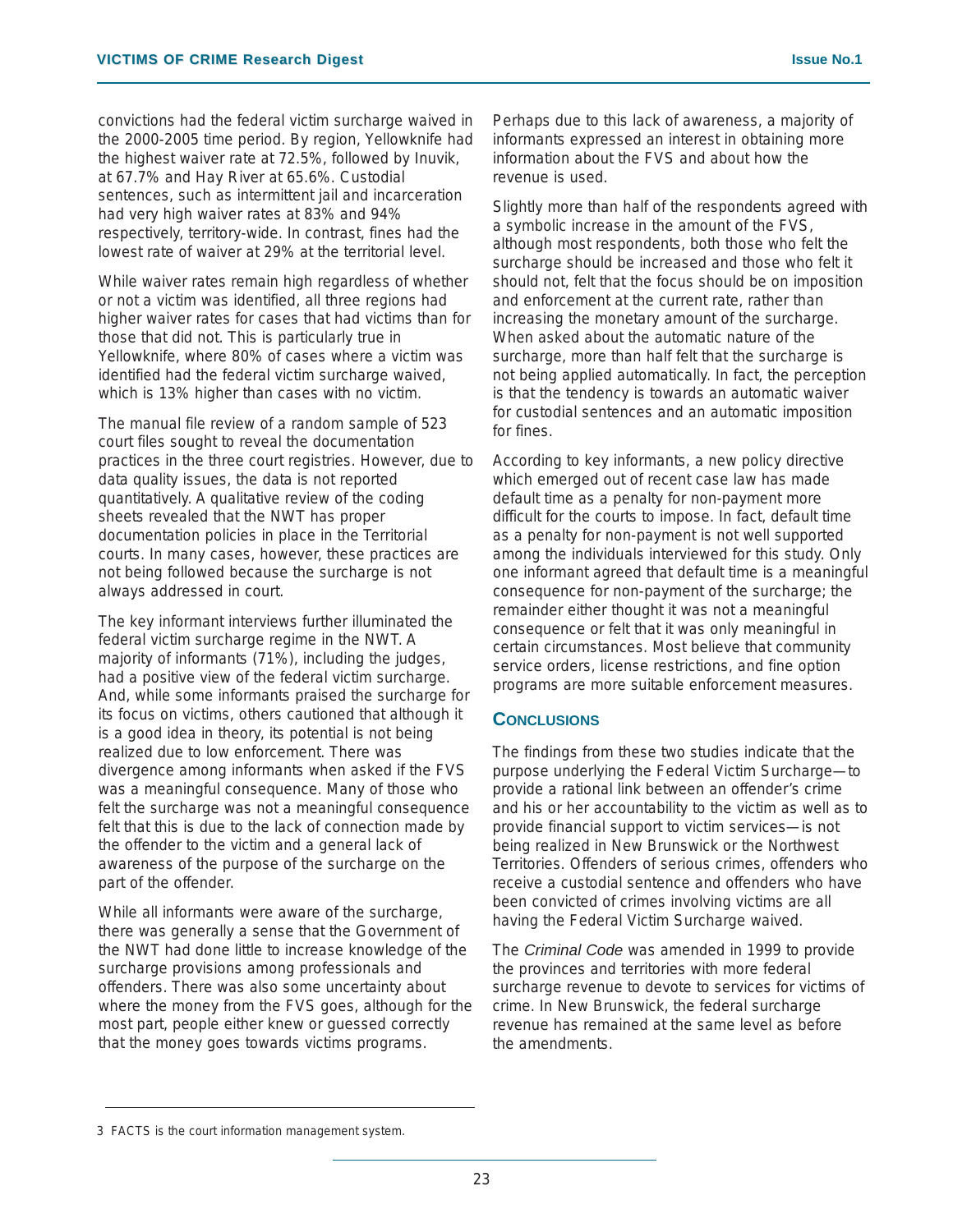Discussion and dialogue with interested stakeholders will continue, as will more research with other jurisdictions to further explore the issues identified in

this research. These studies highlight the importance and challenges of consistent implementation of Criminal Code provisions at the local court level. ❖

# Victims and Fetal Alcohol Spectrum Disorder (FASD): A Review of the Issues

### **BY CHARLOTTE FRASER, RESEARCH ANALYST, RESEARCH AND STATISTICS DIVISION, DEPARTMENT OF JUSTICE CANADA**

This article provides an overview of Fetal Alcohol Spectrum Disorder, commonly referred to as FASD, and a review of the issues as they pertain to the criminal justice system, and in particular, to victims of crime.

### **FETAL ALCOHOL SPECTRUM DISORDER**

Permanent central nervous system damage can occur to a fetus as a result of maternal alcohol consumption during pregnancy. The damage can affect an individual's physical makeup as well as cognitive and behavioural functioning. The degree to which prenatal exposure to alcohol damages the fetus depends on numerous factors including genetics, maternal characteristics, nutrition, environment, developmental timing, reactions to other drugs, and duration and extent of alcohol exposure. Based on these and other factors, individuals exposed to alcohol prenatally may be affected by one of the following medical diagnoses that underlie the term Fetal Alcohol Spectrum Disorder (FASD): Fetal Alcohol Syndrome (FAS), partial Fetal Alcohol Syndrome (pFAS) or Alcohol-Related Neurodevelopmental Disorder (ARND).

Individuals with FAS and pFAS display some evidence of pre- and/or post-natal growth deficits and evidence of craniofacial anomalies (small eye openings referred to as short palpebral fissure lengths, an absent or elongated groove between the upper lip and nose referred to as a smooth philtrum, and thin or flat upper lip). All individuals with FASD have central nervous system damage, which result in varying difficulties with intellect, academics, language, communication, memory, attention, executive functioning, and adaptive behaviour.

There are ten brain domains that can be affected as a result of maternal alcohol consumption during pregnancy (Chudley et al. 2005; Lang 2006). The type of central nervous system damage varies among those with FASD and not all brain domains may be affected. In terms of diagnosing FASD, individuals need to have impaired functioning in three of the ten brain domains; other brain domains may not be affected at all. This means, for example, that one person may have difficulties with memory while another person may not. Thus, it is important to recognize that not everyone with FASD will display all of the associated cognitive and behavioural characteristics of FASD. Examples of how the cognitive and behavioural characteristics of FASD apply to victims and/or witnesses are reviewed in Appendix A.

FASD is considered the leading cause of developmental disabilities and mental retardation world-wide (Journal of FAS International 2004; Roberts and Nanson 2000). While no national data exist on the incidence of FASD in Canada (Chudley et al. 2005), prevalence estimates from the general US population indicate that between 0.5–3 in 1,000 individuals have FAS and 1 in 100 have FASD (FAS, pFAS, ARND) (Abel 1995; Abel and Sokol 1987; Barr and Streissguth 2001; May and Gossage 2001). FASD is considered to be highly under-diagnosed in part because the disorder was only identified in the early 1970s and in part because diagnosis is difficult and not all physicians are trained in the area. Assessments are ideally conducted by a geneticist or paediatrician experienced with FASD in collaboration with a clinical psychologist, speech-language pathologist, and a school or social worker (Chudley et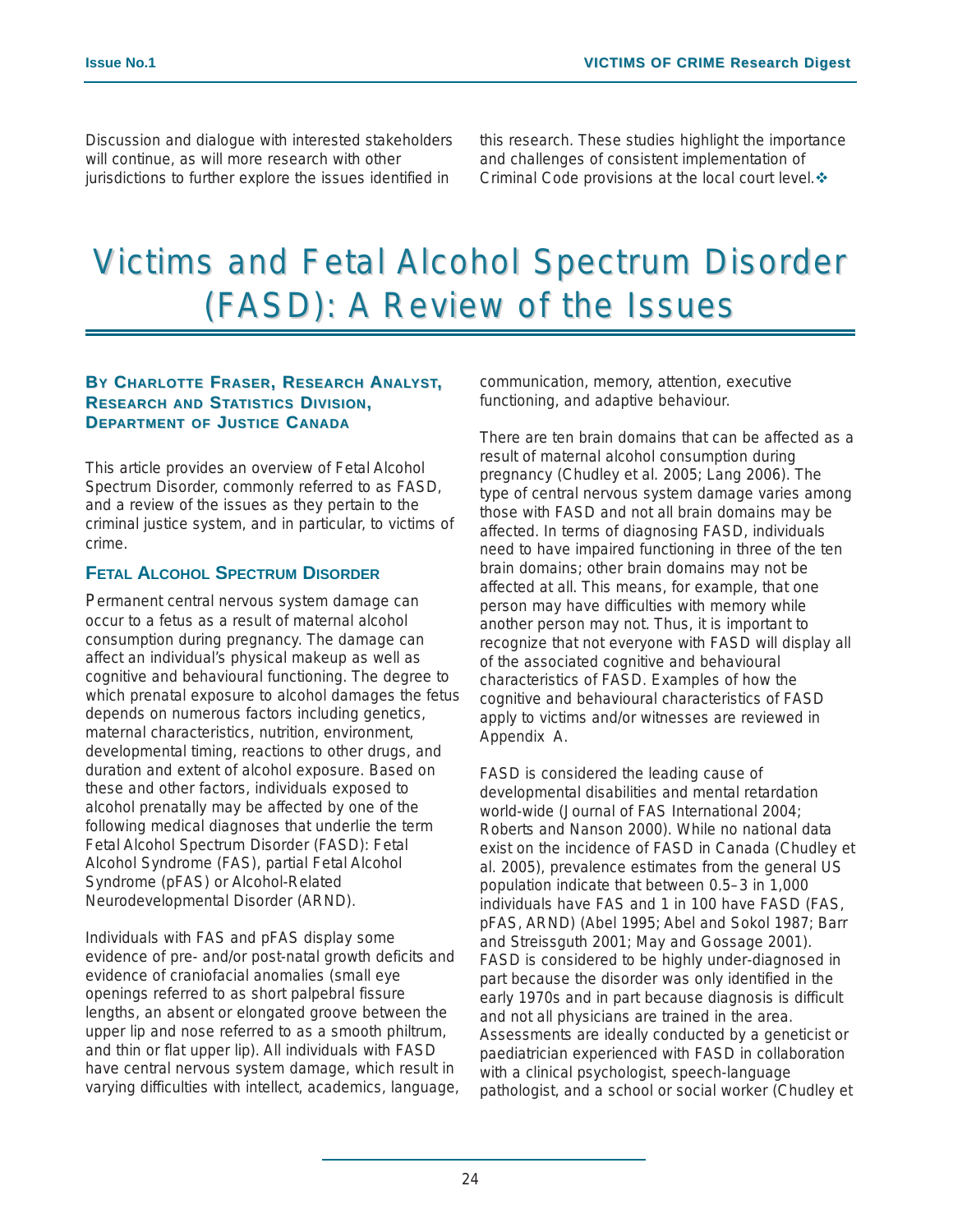al. 2005). The availability of FASD assessments is lacking, and provincial health care plans do not cover the cost of an assessment, which is approximately \$2,000. Both government and non-governmental reports on FASD have stressed the importance of increasing and supporting diagnostic services (Chudley et al. 2005; First Nations and Inuit Health Branch 1997; Roberts and Nanson 2000; Public Health Agency of Canada 2003).

### **FASD AND THE CRIMINAL JUSTICE SYSTEM**

The impact of FASD on the Canadian justice system has received considerable attention in recent years, but very little empirical evidence is available on the prevalence or outcomes for those with FASD. Evidence suggests that individuals with FASD are at high risk of coming into repeated contact with the criminal justice system both as victims and offenders (Boland et al. 1998; Boland et al. 2002; Chartrand and Forbes-Chilibeck 2003; Conry and Fast 2000; Fast et al. 1999; Fast and Conry 2004; Moore and Green 2004; Streissguth and Kanter 1997; Streissguth et al. 2004; Verbrugge 2003). The prevalence of FASD among a sample of adult male offenders entering a federal (serving two or more years) correctional facility in Manitoba was 10% (MacPherson and Chudley 2007). This was considered a conservative estimate as it is difficult to diagnose adults with FASD (Chudley et al. 2007). The prevalence of FASD among a sample of Saskatchewan youth remanded for psychiatric or psychological assessment was 23% (Fast et al. 1999). This incidence rate was considered high as the sample was not reflective of the general prison population (Boland et al. 2002). The lifetime prevalence of incarceration among a sample of individuals with FASD in the US was 32% for adolescents and 42% for adults (Streissguth and Kanter 1997).

Most research on FASD and the justice system has focused exclusively on the offender and there has been no empirical information collected on victims or witnesses who have FASD or victims of offenders who have FASD. There have, however, been court cases where the issue of victims with FASD has been addressed.1 A review of Canadian and American2 caselaw suggests there is no consistent approach in responding to, or accommodating, victims with FASD.

As more diagnostic services become available and the justice system's awareness of FASD increases, it is likely that the issues surrounding victims with FASD and victims of offenders with FASD will become more pronounced in the future.

### **VICTIMS OF CRIME**

As with all disabilities, individuals with FASD are at high risk of being victims of crime. They are also vulnerable to being taken advantage of, especially by family members and friends, who may not always be looking out for their best interest. This becomes very difficult in cases of domestic abuse, where a partner may try to persuade a victim with FASD not to testify against him/her in court or to not report abuse to the police. Moreover, some victims with FASD may not realize that certain behaviours of others are wrong (e.g., sexual advances, touching). Victims with FASD may not fully understand what it means to be a victim of crime or the importance of testifying against the accused or completing a Victim Impact Statement. On the surface, victims with FASD may appear to understand the court process, but if probing was done on their comprehension of the various issues, it would become evident that many do not understand the purpose and outcomes of the court process.

Given the suspected high proportion of offenders with FASD, it is likely that some victims (with or without FASD) may come in contact with offenders who have FASD. It is important that victims are aware of the complex behavioural patterns of individuals with FASD, not to condone the offender's behaviours but in a larger context of being able to begin the healing process.

### **ISSUES FOR CONSIDERATION**

The impact of FASD on the justice system is beginning to be addressed by governments, nongovernmental agencies, and advocates. More awareness and training on the prevalence and characteristics of individuals with FASD in the justice system and on appropriate responses is needed. Future research on FASD and the justice system should address issues pertaining to victims and witnesses in terms of experiences and challenges, as well as suggestions for improving the communication process for victims with FASD. These issues need to be addressed to ensure that victims are able to

<sup>1</sup> An excellent website developed by the FASD Ontario Justice Committee provides details of all case law that mentions FASD in Canada (Fetal Alcohol Spectrum Disorder Ontario Justice Committee 2007).

<sup>2</sup> U.S. case law mentioning FASD is available from the FASD Legal Issues Resource Centre (Fetal Alcohol and Drug Unit 2003).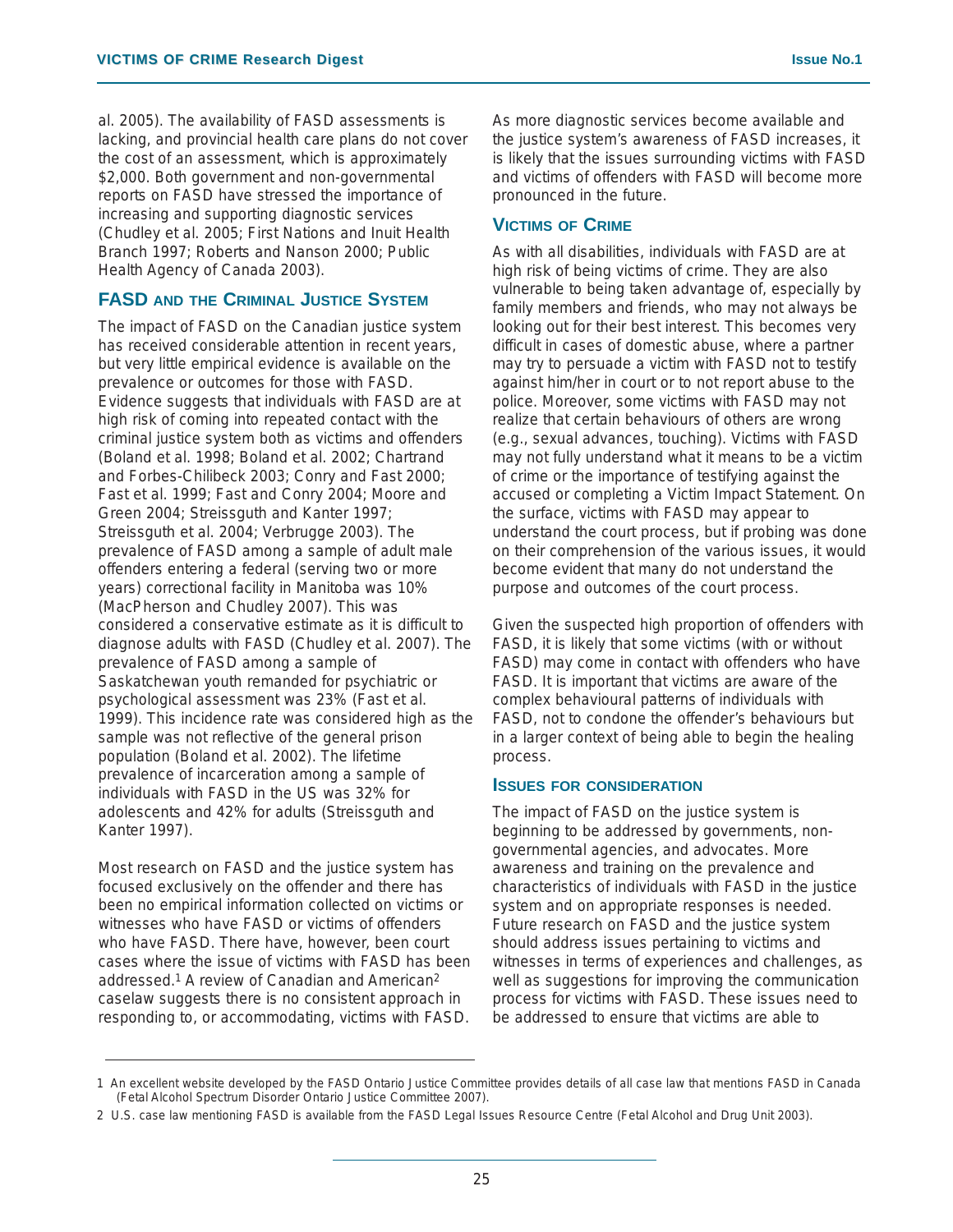access the justice system in a fair and consistent manner.

### **FUTURE RESEARCH**

Given that there is no consistent approach in responding to victims or witnesses with FASD, the Research and Statistics Division, on behalf of the Policy Centre for Victims Issues, Department of Justice Canada, are conducting a research study on the experiences of Victim Services workers with victims and witnesses who have or may have FASD. This research is providing the first empirical

assessment of strategies and approaches used by service providers who have knowledge and experience working with victims or witnesses who have FASD (diagnosed and/or suspected). Victim Services Workers are also being asked to provide suggestions on methods or strategies that could help them better prepare and respond to clients who have FASD. Results from this research will generate further areas to address, such as developing a manual that will assist Victim Service providers in their knowledge and approaches for working with clients who have FASD.

### **Appendix A: Examples of how the cognitive cognitive and behavioural characteristics of FASD apply to victims and/or witnesses**

### **Intellect**

- Do not learn from previous experiences
- Difficulty generalizing from one event to another event
- Difficulty understanding legal terminology
- Confused by sarcasm or abstract examples provided by Crown or defence

### **Academic Achievement**

- Adults with academic achievement levels of school aged children
- Writing skills are poorly developed, making it difficult to complete a Victim Impact Statement
- Difficulty in articulating thoughts and may not write out what they mean to say

### **Attention**

- Restless (difficulty sitting still, agitated)
- Distracted by others entering and leaving the court room
- Unable to focus and concentrate on the questions being asked by the Crown
- Easily frustrated or overwhelmed in courtroom setting

### **Memory**

- Impaired storage and retrieval system for both short and long-term memory
- Forgetful of the time of day; missed court appearances
- Difficulty recollecting events as they occurred
- Unsure of time frames or duration of events
- Confabulation, unknowingly adding in false statements when trying to recollect events

### **Executive Function**

- Planning ahead; forethought; unknowingly putting themselves in risk situations (e.g., not realizing that telling people and walking around with large amounts of cash may put them at risk of being mugged)
- Problem solving (acting on impulse instead of thinking things through)
- Knowing when they are being taken advantage of
- Understanding consequences of actions; implications of testifying against partner or common-law spouse (e.g., not realizing they could go to jail)

### **Adaptive Behaviour**

- Daily living skills; knowing how to use a bus or take a cab to get to court
- Self-care; dressing appropriately and professionally for court appearances
- Community functioning; knowing where and how to apply for services such as legal aid or knowing that Victim Services is available to them
- Standing up and speaking during court proceedings instead of allowing defense council to speak on their behalf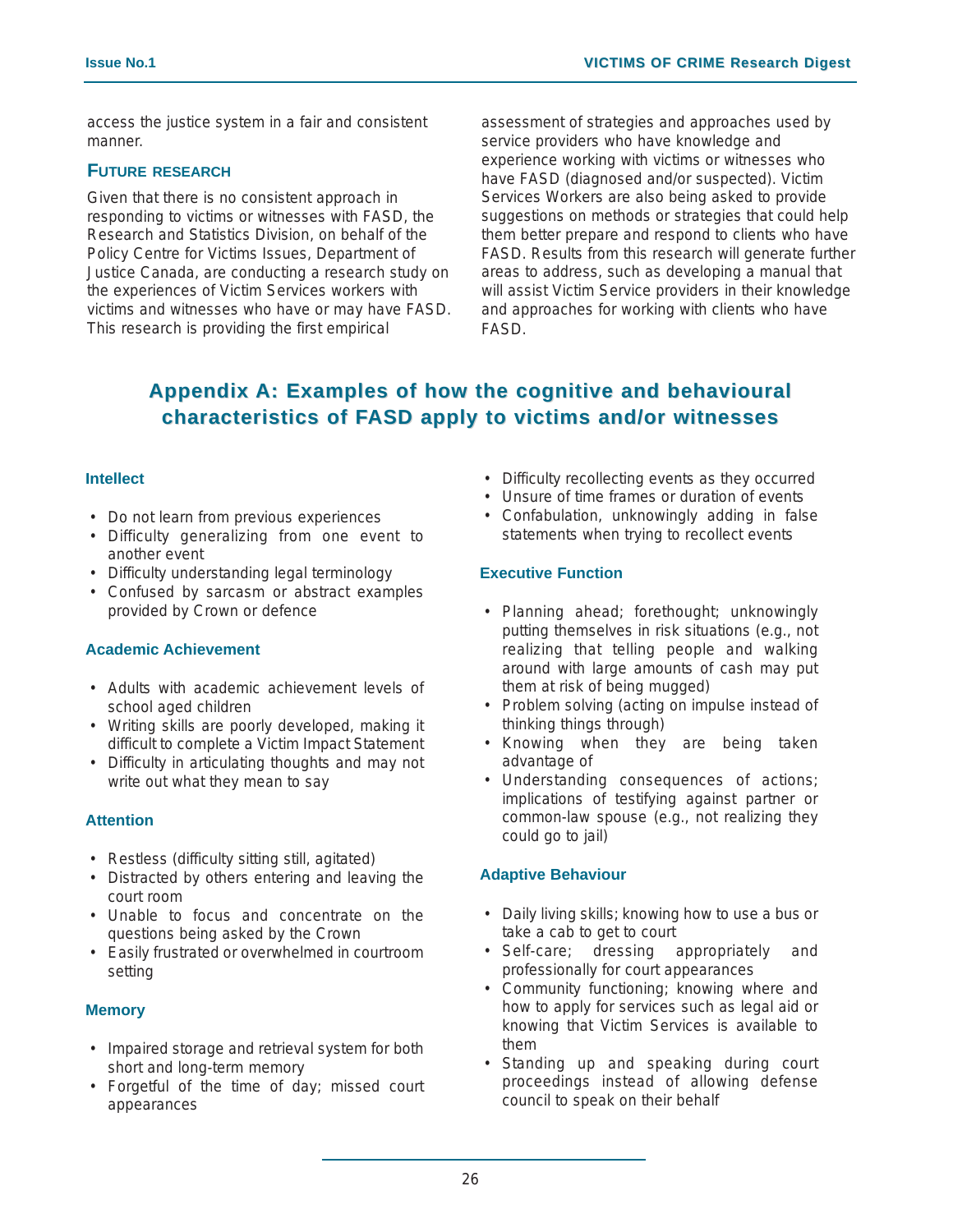### **Language**

- Unable to articulate thoughts effectively while on the witness stand
- Using words or phrases in the wrong way that may confuse or provide a different message to listeners
- Speech difficulties

### **Social Communication**

- Going along with whatever argument the Crown or police is making in order to please them
- Easily agreeing to leading questions from Crown or police
- Shy or not responding to questions when asked
- Social cues (knowing when to stop talking, providing too much personal information)

### **Neurologic Hard or Soft Signs (regulatory systems)**

- Fine (drawing, writing) and gross (balance, walking) motor skills
- Hand/eye coordination
- Difficulty typing or writing by hand clearly

### **REFERENCES**

Abel, E. L. 1995. An update on incidence of Fetal Alcohol Syndrome: FAS is not an equal opportunity birth defect. *Neurotoxicology & Teratology* 17(4): 437-443.

Abel, E. L., and R. S. Sokol. 1987. Incidence of Fetal Alcohol Syndrome and economic impact of FAS-related anomalies. *Drug and Alcohol Dependence* 19:51-70. Barr, H. M., and A. P. Streissguth. 2001. Identifying maternal self-reported alcohol use associated with Fetal Alcohol Spectrum Disorder. *Alcoholism: Clinical & Experimental Research* 25(2): 283-287.

Boland, F. J., R. Burrill, M. Duwyn, and J. Karp. 1998. *Fetal Alcohol Syndrome: Implications for Correctional Service.* (Research Branch). Ottawa: Correctional Service Canada. Accessed November 20, 2007, from http://www.cscscc.gc.ca/text/rsrch/reports/r71/r71e\_e.shtml.

Boland, F. J., A. E. Chudley, and B. A. Grant. 2002. The challenge of Fetal Alcohol Syndrome in adult offender populations. *Forum on Corrections Research* 14(3). Accessed November 20, 2007, from http://www.cscscc.gc.ca/text/pblct/forum/e143/143s\_e.pdf.

Chartrand, L. N., and E. M. Forbes-Chilibeck. 2003. The sentencing of offenders with Fetal Alcohol Syndrome. *Health Law Journal* 11:35-91.

Chudley, A. E., J. Conry, J. L. Cook, C. Loock, T. Rosales, and N. LeBlanc. 2005. Fetal Alcohol Spectrum Disorder: Canadian guidelines for diagnosis. *Canadian Medical Association Journal* 172 (supplement 5): s1-s21.

Chudley, A. E., A. R. Kilgour, M. Cranston, and H. Edwards. 2007. Challenges of diagnosis in Fetal Alcohol Syndrome and Fetal Alcohol Spectrum Disorder in the adult. *American Journal of Medical Genetics Part C (Seminars in Medical Genetics)* 145C:261-262.

Conry, J., and D. K. Fast. 2000. *Fetal Alcohol Syndrome and the criminal justice system.* Vancouver: British Columbia Fetal Alcohol Syndrome Resource Society.

Fast, D. K., and J. Conry. 2004. The challenge of Fetal Alcohol Syndrome in the criminal justice system. *Addiction Biology* 9:161-166.

Fast, D. K., J. Conry, and C. A. Loock. 1999. Identifying Fetal Alcohol Syndrome among youth in the criminal justice system. *Developmental & Behavioral Pediatrics* 20(5): 370-372.

Fetal Alcohol and Drug Unit. 2003. *FASD Legal Issues Resource Centre.* Accessed November 20, 2007, from http://depts.washington.edu/fadu/.

Fetal Alcohol Spectrum Disorder Ontario Justice Committee. 2007. *FASD and the justice system.* Accessed November 20, 2007, from http://fasdjustice.on.ca/.

First Nations and Inuit Health Branch. 1997. *It takes a community. Framework for the First Nations and Inuit Fetal Alcohol Syndrome/Fetal Alcohol Effects Initiative.* Ottawa: Health Canada. Accessed November 20, 2007, from http://www.hc-sc.gc.ca/fnih-spni/alt\_formats/fnihbdgspni/pdf/pubs/preg-gros/2001\_takes-prendcommun\_e.pdf.

Journal of FAS International. 2004. Fetal Alcohol Spectrum Disorder and homelessness. Training Manual. *Journal of FAS International* 2(10): 1-107. Accessed November 20, 2007, from

http://www.motherisk.org/JFAS\_documents/FAS\_Street\_Level. pdf.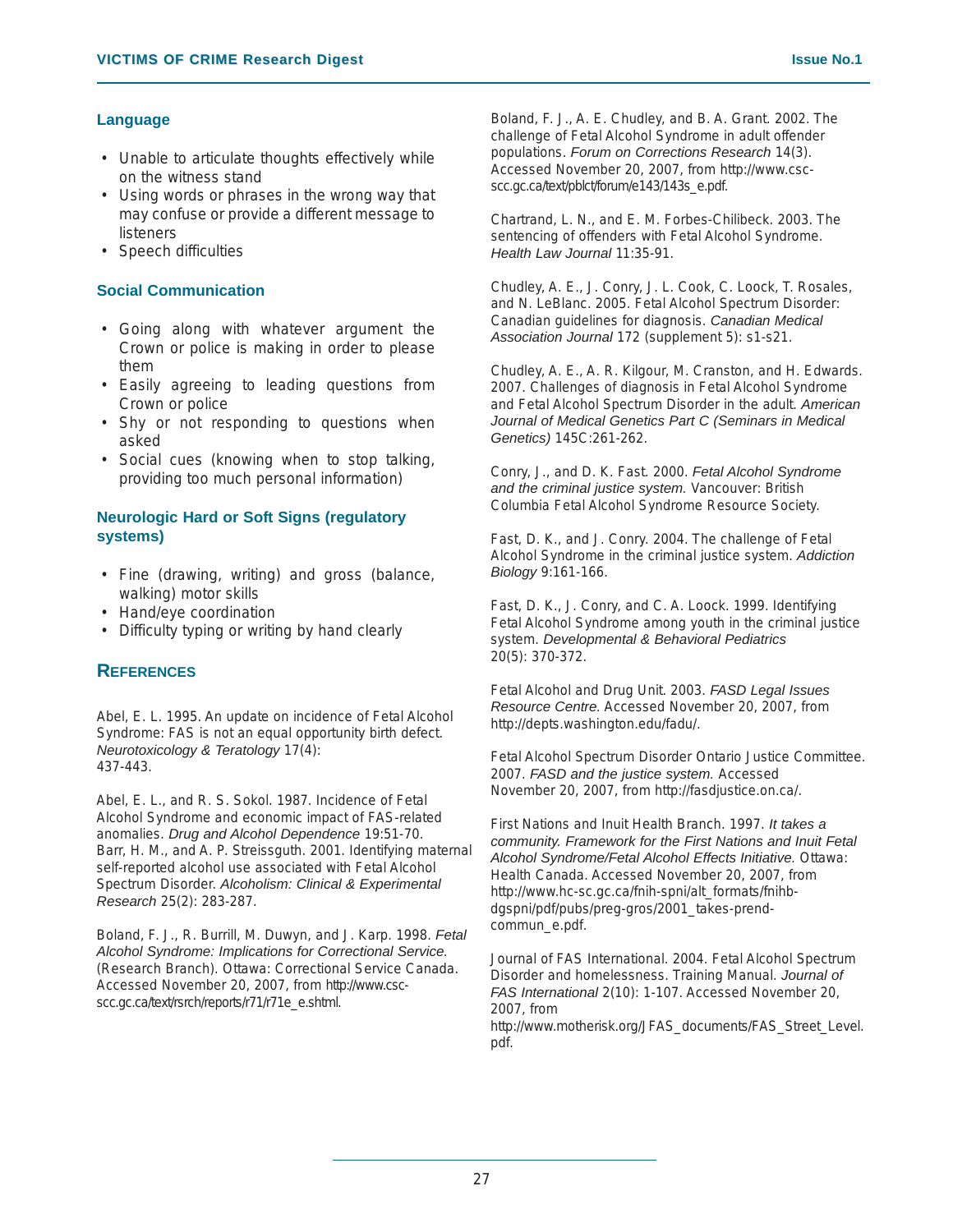Lang, J. 2006. Ten brain domains: A proposal for functional central nervous system

parameters for FASD diagnosis and follow-up. *Journal of FAS International* 4(12). Accessed November 20, 2007, from

http://www.motherisk.org/JFAS\_documents/JFAS\_5012\_Final\_e 12\_6.28.6.pdf.

MacPherson, P., and A. E. Chudley. 2007. *Fetal Alcohol Spectrum Disorder (FASD): Screening and estimating incidence in an adult correctional population.* Presented at the 2nd International Conference on Fetal Alcohol Spectrum Disorder: Research, Policy, and Practice Around the World, Victoria, British Columbia.

May, P. A., and J. P. Gossage. 2001. New data on the epidemiology of adult drinking and substance use among American Indians of the northern states: Male and female data on prevalence, patterns and consequences. *The Journal of the National Center* 10(2): 1-26. Accessed November 20, 2007, from http://aianp.uchsc.edu/ncaianmhr/journal/pdf\_files/10(2).pdf.

Moore, T. E., and M. Green. 2004. Fetal Alcohol Spectrum Disorder (FASD). A need for closer examination by the criminal justice system. *Criminal Reports* 19(1): 99-108. Accessed November 20, 2007, from http://www.acbr.com/fas/FASDCrimRep.pdf.

Roberts, G., and J. Nanson. 2000. *Best practices. Fetal Alcohol Syndrome/Fetal Alcohol Effects and the effects of other substance use during pregnancy.* Canada's Drug Strategy Division. Ottawa: Health Canada. Accessed November 20, 2007, from http://dsp-

psd.communication.gc.ca/Collection/H49-156-1-2001E.pdf. Public Health Agency of Canada. 2003. *FASD. A framework for action.* Ottawa: Public Health Agency of Canada. Accessed November 20, 2007, from http://www.phacaspc.gc.ca/publicat/fasd-fw-etcaf-ca/pdf/fasd-fw\_e.pdf.

Streissguth, A. P., F. L. Bookstein, H. M. Barr, P. D. Sampson, and K. O'Malley. 2004. Risk factors for adverse life outcomes in Fetal Alcohol Syndrome and Fetal Alcohol Effects. *Developmental and Behavioral Pediatrics* 25(4): 228-238.

Streissguth, A. P., and J. Kanter. 1997. *The challenges of Fetal Alcohol Syndrome: Overcoming secondary disabilities.* Seattle: University of Washington Press.

#### Verbrugge, P. 2003. *Fetal Alcohol Spectrum Disorder and the youth criminal justice*

*system. A discussion paper.* Ottawa: Department of Justice Canada, Youth Justice Research. Accessed November 20, 2007, from http://www.justice.gc.ca/en/ps/rs/rep/2003/rr03yj-6/rr03yj-6.pdf.

### The Court Observation Study: **Collaborations Beyond Expectations**

**BY PEARL RIMER, MANAGER, RESOURCE DEVELOPMENT, RESEARCH AND TRAINING, AND BARBARA MCINTYRE, MANAGER, CHILD VICTIM WITNESS SUPPORT PROGRAM, BOTH OF BOOST CHILD ABUSE PREVENTION AND INTERVENTION (FORMERLY TORONTO CHILD ABUSE CENTRE)**

### **INTRODUCTION**

This article provides a summary of the collaborative approach used in this study and demonstrates that it was an effective method of developing partnerships and raising awareness about the key issues involved. In the past 20 years, federal legislative changes have enabled the increased participation of children<sup>1</sup> as witnesses in the criminal justice system. Jurisdictional modifications and supports such as specially designed child-friendly courtrooms and specialized court preparation programs for children are commendable efforts that address the vulnerabilities and specific needs of children. The reality is that children have typically become involuntarily involved with the justice system; an adversarial system that is unfamiliar, scary, intimidating and anxiety-producing, and not what one would likely describe as "child-

<sup>1</sup> For the purposes of this document, children are defined as individuals under the age of 18.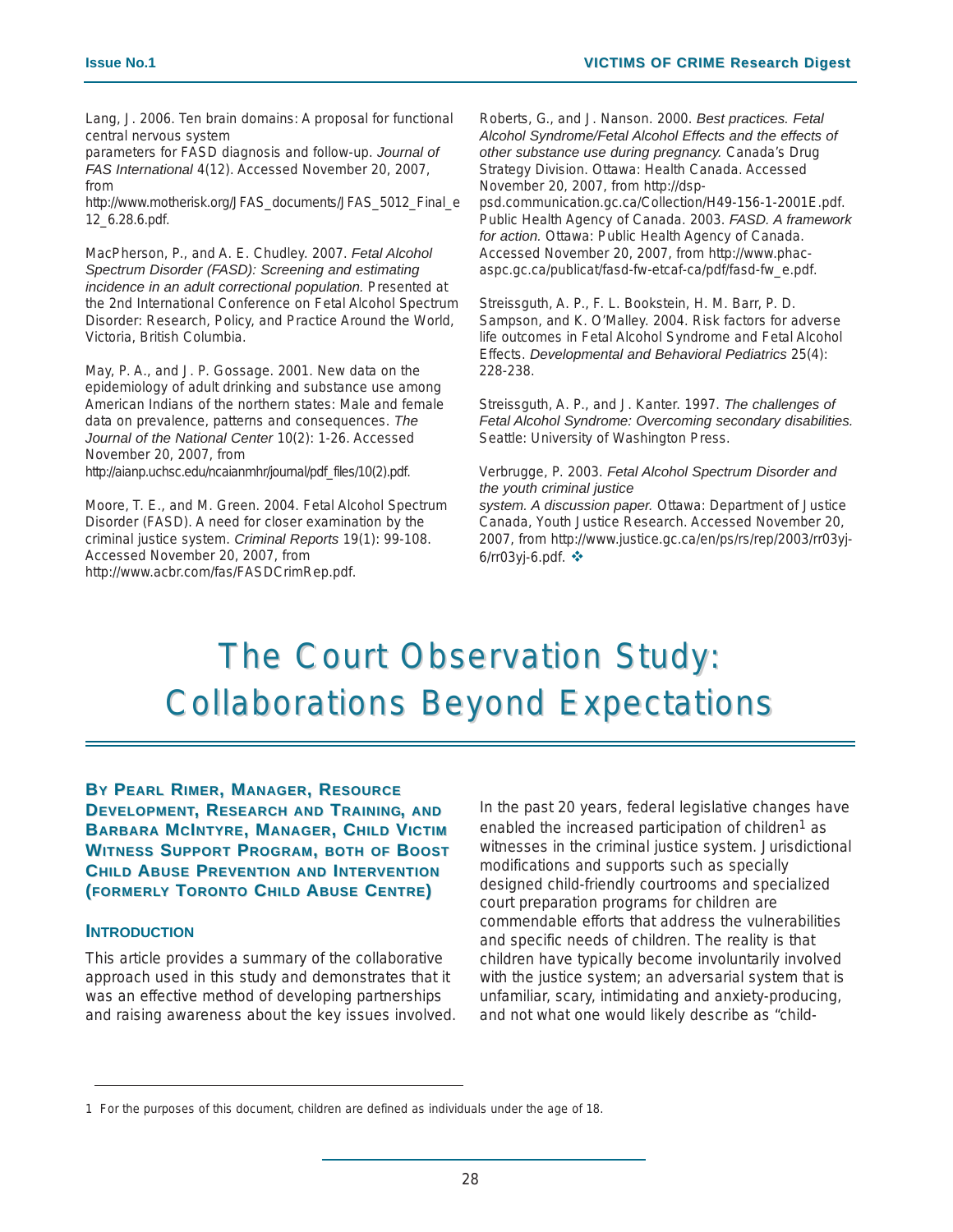friendly." Many children have been victims and witnesses of abuse, violence, and other crimes, and are put in a position of retelling events that happened several years ago—horrific events from which they and their families have struggled to process, overcome, and move on.

Previous research studies of the experience of child witnesses in the Canadian criminal justice system have helped us to understand how changes in legislation, polices, procedures, and supports have translated into practice for children. In 1988, Bill C-15 (*An Act to Amend the Criminal Code of Canada and the Canada Evidence Act*) was passed, the intent of which was to improve the experience of child witnesses testifying in criminal court and to better protect children from sexual abuse through changes in child abuse prosecution. New child-specific sexual offences were introduced, and provisions were enacted to facilitate the testimony of children. The results of two studies2 that assessed the extent to which the provisions for child witnesses were applied and their courtroom experience in the criminal justice system indicated that testifying is often a very difficult experience for children. The studies highlighted the many obstacles that continued to face child witnesses (e.g., the language and content of the questions put to children in inquiries regarding the understanding of the oath) and the importance of the need to increase the implementation of legislative provisions that takes the developmental and social vulnerabilities of children into account in order to improve their court experiences and to protect them from secondary trauma.

On January 1, 2006, additional amendments to the *Criminal Code of Canada*, namely Bill C-2 (*An Act to Amend the Criminal Code* [*Protection of Children and Other Vulnerable Persons*] and the *Canada Evidence Act*) came into effect, in an effort to further protect children from abuse and to increase the possibility for and facilitation of child witnesses. The Department of Justice Canada wished to embark on a follow-up Court Observation Study to the previous studies

to determine if the criminal justice system was implementing the new legislative reforms to accommodate child witnesses in criminal court and, if so, to examine the impact on child witnesses (i.e., are they effective for children). Toronto and Edmonton were chosen as the two cities in which to observe and document the experience of children in the criminal courthouses. The objective was to track 350 cases where children were scheduled to testify in any criminal matter and to observe a total of 100- 150 cases in the seven Toronto courthouses and the one Edmonton courthouse from July 2006 until the end of December 2007. Boost Child Abuse Prevention & Intervention3 in Toronto with the Zebra Child Protection Centre in Edmonton were selected to oversee the data collection. Both Boost and the Zebra Centre are not-for-profit community agencies that have a history of providing prevention and intervention services to child victims of abuse and violence, including support services and programs for children required to testify in court. Both agencies also have long-standing, successful collaborations and partnerships that include all levels of government, police, child protection, education, and private industry.

A study of this nature is very time-consuming and requires considerable coordination, particularly to ensure that efforts are not duplicated. Collaboration of court personnel, together with a pool of well-trained observers are essential for success. The experiences and relationships detailed in this article highlight the collaborative nature of supports and shared interest in improving services for children and their families drawn into the justice system.

### **COLLABORATIVE AGENCY PARTNERS**

Many aspects of the Court Observation Study depended on collaboration with community agencies and interested individuals: the formation of Advisory Committees in Toronto and Edmonton; a literature review related to the court experience of child witnesses; agreement from all courthouses to

<sup>2</sup> The first study, "I'm Doing My Job in Court, Are You? Questions for the Criminal Justice System," was carried out in 1999; the second, "When Children Testify: A Court Observation Study," in 2001. For more information on these two unpublished studies, please contact Pearl Rimer at rimer@boostforkids.org.

<sup>3</sup> Formerly Toronto Child Abuse Centre.

<sup>4</sup> Boost Research Advisory Committee is comprised of representatives from York University, the University of Toronto, Dalhousie University, and the Suspected Child Abuse and Neglect (SCAN) Program at the Hospital for Sick Children. The role of the committee for this study is to provide feedback with respect to the Ethics Protocol and Final Report.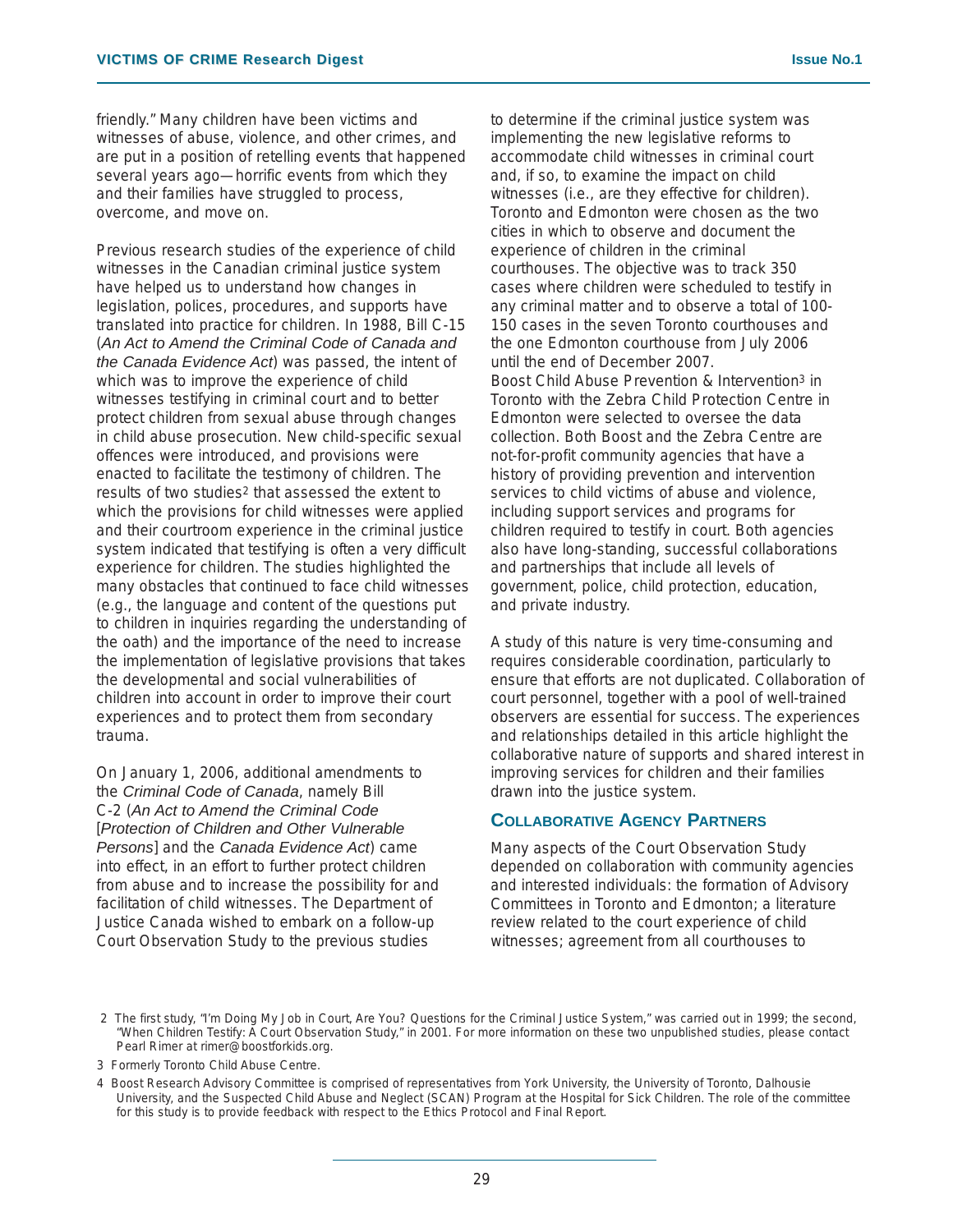participate in the study; recruitment of cases; court observers; case follow-up; data input and analysis; and preparation of the final report.

### *Role of the Court Observation Study Advisory Committees*

The purpose of the Advisory Committees is to provide guidance and feedback, particularly in: finalizing the Terms of Reference, Project Workplan, Ethics Protocol, and Literature Review; developing the Data Collection Form and accompanying forms; communicating with court personnel to ensure their understanding of the project and to help secure onsite participation; and assisting with the referral and tracking of cases. The Advisory Committees are comprised of representatives affiliated with:

- Victim Witness Assistance Programs (VWAP);
- Crown Attorneys/Prosecutor's offices;
- The Criminal Law Policy Branch (Ontario Ministry of the Attorney General);
- The Toronto Police Service (Child Abuse Coordinator; Sex Crimes Unit; Youth and Family Violence Division);
- The Edmonton Police Service (Victim Service Unit; Child Protection Section);
- The Children's Aid Society of Toronto;
- Alberta Children's Services;
- John Howard Victim Assistance Program;
- Boost Child Abuse Prevention & Intervention (Project Manager; Child Victim Witness Support Program Manager; Boost Research Advisory Committee4); and
- Zebra Child Protection Centre (Child Advocacy Director; Research Assistant; Project Coordinator).

### *Recruitment of Courthouses and Cases*

In Toronto, with the assistance of the VWAP Regional Manager, the Director of Programs and Community Development for the Ontario Victim Services Secretariat, and Administrative Judges in each site, all courthouses came on board. Boost project staff met with the VWAP Managers of all sites to present an overview of the study, to address any concerns or questions raised, and to invite suggestions on how to enhance the implementation of the study, including the recruitment of cases. Although a large number of child witnesses who are scheduled to testify are referred to Boost for court preparation and subsequently tracked, a Court Observation Project Referral form was developed specifically for VWAP

offices so that Boost could be informed of additional cases to track. VWAPs also made every effort to notify Boost when a child was scheduled to testify in a case in which VWAP was not involved (e.g., domestic violence cases).

Chief Justices and courthouse personnel in Edmonton were informed of the Court Observation Study by the Assistant Director, Edmonton Law Courts. Crown Prosecutors, The Alberta Law Society and The Criminal Trial Lawyers Association were also informed. In Edmonton, all criminal cases involving child victims are referred to the Zebra Child Protection Centre where cases are scheduled by the Project Coordinator. Therefore, recruitment of all eligible cases for the study was guaranteed.

### *VWAP Personnel*

Court observers, all of whom were volunteers, were instructed to check in with VWAP staff upon arrival at the courthouse for any updated information/instructions. VWAP staff were extremely supportive of the court observers in many ways: they directly provided observers with required data (e.g., date of birth or age of witnesses), especially for cases that were not part of Boost's program referrals; they often checked in with observers throughout the day to see "how things were going"; and when VWAP staff knew that a case was part of the study, they had an "open door policy" to accommodate court observers. In addition, VWAP staff provided important follow-up information (e.g., set dates, trial outcome, and sentencing information).

### *Volunteer Court Observers*

Perhaps the collaboration that proved to be full of pleasant surprises was that of the volunteer court observers. Volunteers for the study were recruited by distributing a flyer to Pro Bono Law, community college and university programs, Boost and Zebra agency and personal contacts, and postings on the Charity Village website. After receiving the completed Volunteer Application and resume, prospective volunteers were invited to attend an initial evening orientation session that covered an overview of the project; the expectations of volunteers, including criminal reference checks; the referral process and the tracking and assignment of cases; the criminal justice process; and the Data Collection Form. At the end of this orientation session, participants were asked to confirm if they remained interested in participating in the study. Every person expressed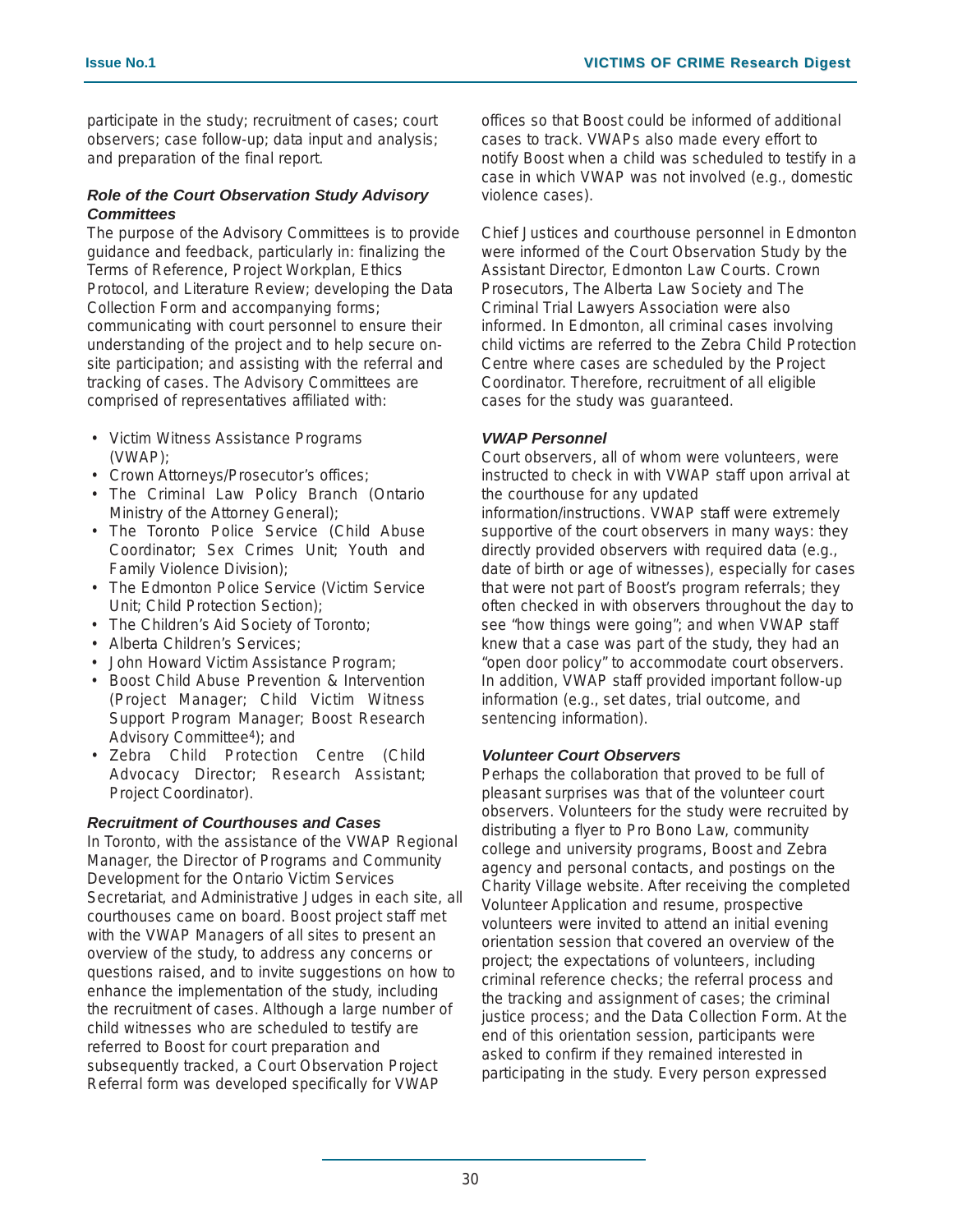interest in attending the follow-up evening in-depth orientation the next week. The purpose of the indepth session was to review: the criminal justice process, courtroom procedures, and courtroom etiquette; the referral process, and tracking and assignment of cases; in detail, the Data Collection Form and other relevant forms; helpful hints for data collection; when to contact a project manager/coordinator; and the criminal reference check form and Confidentiality Agreement.

Inevitably, throughout the course of the study, volunteers moved on and two cycles of volunteer orientation/training sessions were offered in both Toronto and Edmonton to secure adequate volunteer recruitment. In total, approximately 80 volunteers participated in court observation, and the range of volunteers was impressive. They included:

- law students;
- articling students;
- university and community college students from a variety of disciplines;
- civil litigation lawyers;
- a journalist;
- a retired business executive, and other retired seniors;
- stay-at-home parents;
- a city community-based case worker;
- a part-time victim witness assistance staff member;
- victim services advocates;
- a 911 operator;
- a teacher; and
- health care professionals.

In addition, Boost and the Zebra Centre have an internship program, and the Court Observation Study allowed both agencies to expand and offer placements to 11 students from various programs: Assaulted Women and Child Advocacy; Social Services; Criminology; Bachelor of Social Work; and Police and Investigations. It also meant new collaborations with additional universities and a commitment to supervising more placement students than typically planned. Students have presented the issue of abuse and violence in children's lives in the context of this study to their classmates, raising awareness of the issues. Boost was also able to employ a student for the summer of 2006 for the study, through the government summer employment program.

Volunteers were really invested in this project. Some took vacation days to go to court or spent their vacation time to observe cases. Although there was a formal process of assigning cases, many volunteers called or emailed asking for cases. Court observers were required to be in the courtroom only when children testified; many volunteers, however, were so interested in cases and outcomes that they called wanting to go back to observe the remainder of the case. On many occasions, if a case did not proceed in court, volunteers would go on their own volition to the VWAP office to inquire if there were any other cases involving child witnesses that may have been overlooked. In fact, data was collected for a number of such cases. In a few cases, the court observer learned that there was more than one child witness identified and took the initiative to gather data. In another case, there was an adjournment and the volunteer subsequently learned that another trial with a child witness was proceeding in French; the volunteer speaks French and decided to attend and gather the data. Although court observation for this study was to end in December 2007, several cases are scheduled to continue into the New Year, and many volunteers have asked if they can attend court to complete data collection. Several individuals asked if they could also assist in other volunteer capacities. At Christmas time, one volunteer took the opportunity at a holiday party for friends and legal colleagues to raise awareness with respect to child victims of abuse and violence, thanks to a toy drive and fundraising for Boost.

Everything possible was done so that the volunteer court observers participating in the study had a positive experience. Because of the nature of the cases that volunteers would be exposed to, there was the possibility that some individuals could experience distress associated with details given during testimony, unexpected occurrences during court proceedings, and/or past experiences of the volunteers. Court observers understood that their role was to collect data in a non-intrusive manner; volunteers were instructed to sit quietly in a designated area of the courtroom and not to interact with anyone unless approached by court personnel. It was emphasized that no one should stay in the courtroom if they were experiencing difficulty with a case. Mechanisms were put in place at both Boost and the Zebra Centre to address any issues that may have arisen, including outreach to individuals who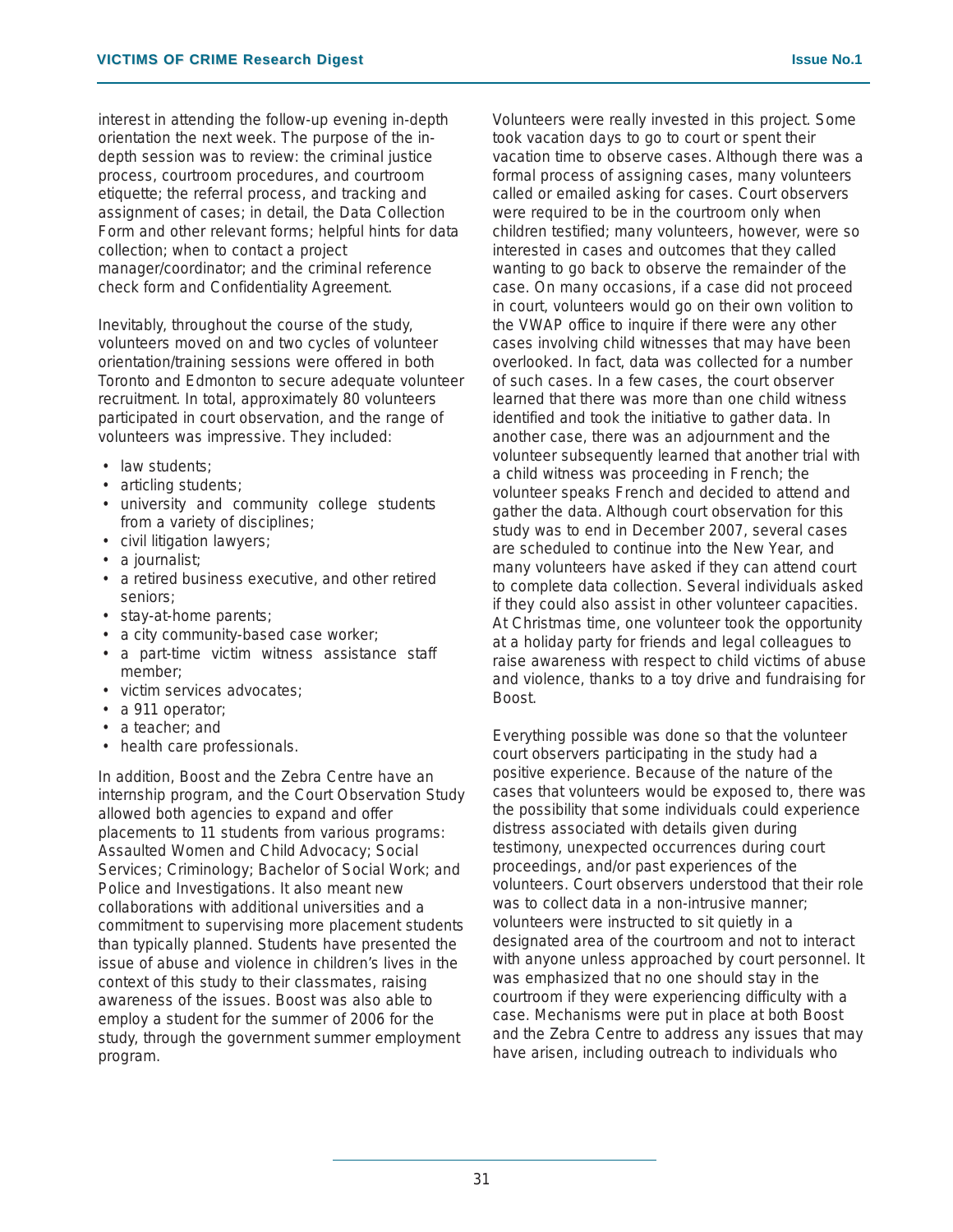were gathering data on particularly horrific cases. Volunteers coped extremely well, and it appeared that difficult situations were managed effectively. For example, a defense lawyer challenged a child witness questioning him if the person in the courtroom (i.e., the volunteer court observer) was a lawyer hired by the family to take notes of the criminal proceedings for the purposes of family court. The volunteer remained calm and focused on collecting data, and waited until court was adjourned to speak with the Crown attorney to clarify her role in court, which was then brought to the attention of the defense lawyer.

Participation in this study was instrumental in shaping the future of several volunteers. As a direct result of student placements and participation in the study, three students have decided to further their education in the field of criminology. Four volunteers have gone on to assume volunteer positions as child advocates. Several individuals asked for reference letters to assist them in securing employment and as a formal submission for their required professional development. A law student, during an interview for an articling position, spoke about his experience and the knowledge he had gained surrounding Bill C-2 and child witnesses as a result of his participation in the Court Observation Study. Apparently, this impressed the interviewers and he was offered the position. Project staff were aware of and concerned that some volunteers would withdraw from the study due to burnout; however, it appeared that volunteers moved on as a result of reasons that did not reflect burnout at all (e.g., to go back to school, to accept full-time employment, personal family commitments).

### **CONCLUSION**

Every aspect of the Court Observation Study has relied on the collaborative nature, goodwill, and commitment of agencies and individuals who are dedicated to research in order to further understand the experiences, needs, and requirements of child witnesses; the impact of legislative changes on these vulnerable witnesses; and how the judicial system can continue to facilitate the success of children in court. The design of this study has clearly illustrated how collaboration and volunteer participation can be a winning approach to a resource intensive necessity of data collection. The partnerships for this study will result in the tracking of approximately 600 cases and data collection for approximately 355 child witnesses. Court observers have collected a wealth of anecdotal data that will undoubtedly add to the richness of study results and our understanding of the experiences when children testify. The collaborations have had a "trickle effect" that has resulted in many more individuals and groups gaining an appreciation of the need to continue to advocate for children who are exposed to the judicial system.

A final report on the Court Observation Study is expected to be completed in early summer 2008. It is anticipated that this report will offer further insight into how the justice system can effectively benefit children and their families. It is hoped that the report will also be instrumental in encouraging collaborations of this nature to increase supports and services for child witnesses.  $\div$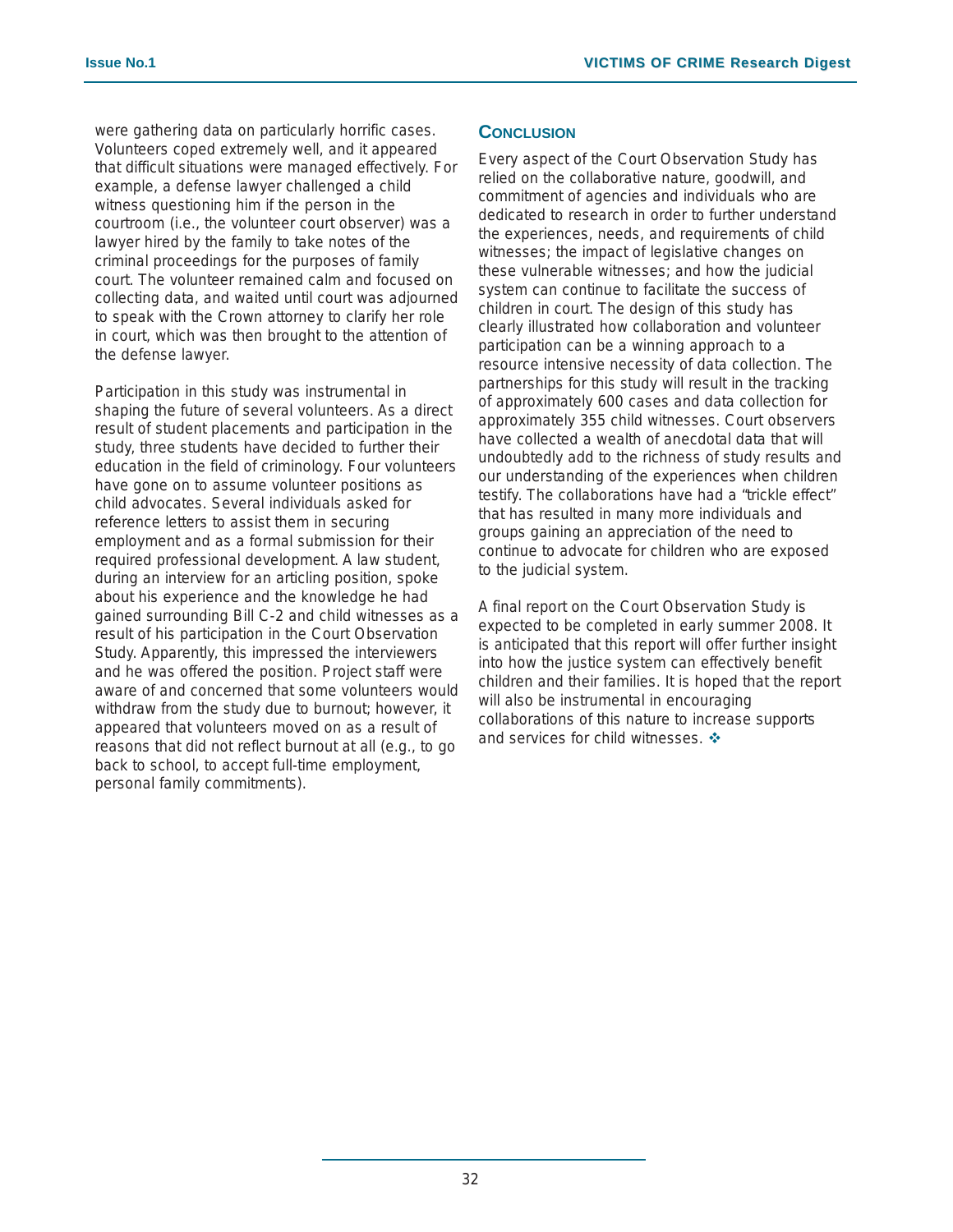# Serving Canada's Crime Victims:Results from the 2005/2006 Victim Services Survey<sup>1</sup>

### **BY JODI-ANNE BRZOZOWSKI, CANADIAN CENTRE FOR JUSTICE STATISTICS, STATISTICS CANADA.**

### **INTRODUCTION**

Until recently, there were no nationally available data on the number and types of victim service agencies in Canada. In an effort to fill this information gap, the Canadian Centre for Justice Statistics (CCJS), with funding from the Policy Centre for Victim Issues, Department of Justice Canada, conducted its first national survey of victim services in 2003. Recognizing the need to monitor the number and types of victim service agencies and to address emerging issues in the field of victim services, the Victim Services Survey (VSS) was repeated in 2005/2006.

This study presents the findings from the second survey,<sup>2</sup> including the facilities and types of services that are provided to victims of crime and the characteristics of victims who seek assistance from victim service agencies.

### **METHOD**

The Victim Services Survey was developed in consultation with federal, provincial, and territorial ministries responsible for justice and victim services and with a number of victim service agencies from across Canada. The objectives of the survey are to provide a profile of victim service agencies, information on the types of services offered, and some insight into the clients who use them through a snapshot of victims served on a specific day. In addition, the survey collects standardized information from criminal injuries compensation and other financial benefit programs regarding applications for compensation and awards for victims of crime.

Victim services are defined as agencies that provide direct services to primary or secondary victims of crime and that are funded in whole or in part by a ministry responsible for justice matters. Through a mail-out/mail-back paper questionnaire, the survey is intended to be a census of all victim service agencies that fall within its scope. The survey covers systembased, police-based, court-based, and communitybased agencies; sexual assault centres, criminal injuries compensation programs; and other financial benefit programs.

The survey defines a victim as a primary or secondary victim of crime. Primary victims are those who were the direct target of the crime, and secondary victims are those who were not the direct target of the offence but who were affected by it (e.g., family members, friends, classmates).

### **RESULTS**

### **Canada's Victim Service Agencies**

According to the 2005/2006 VSS, in the year ending March 31, 2006, there were 830 victim service agencies and 9 criminal injuries compensation programs that were identified as providing formal services to victims of crime through the survey. Survey responses were received from 697 victim service agencies and 8 criminal injuries compensation/financial benefit programs. A large proportion of victim service agencies were policebased (42%), followed by community-based (19%), sexual assault centres (17%), court-based agencies

<sup>1</sup> Adapted from "Victim Services in Canada, 2005/2006" (Brzozowski 2007).

<sup>2</sup> The 2005/2006 Victim Services Survey identified 830 victim service agencies and 9 criminal injuries compensation programs as providing formal services to victims of crime. Responses were received from 697 victim service agencies and 8 criminal injuries compensation programs. The findings in this report are based on the agencies who responded to the survey. Some agencies did not respond to certain survey questions as the information was either unavailable or not applicable to their agency. Throughout the report, it is indicated when responses are based on a number of agencies that is smaller than the total.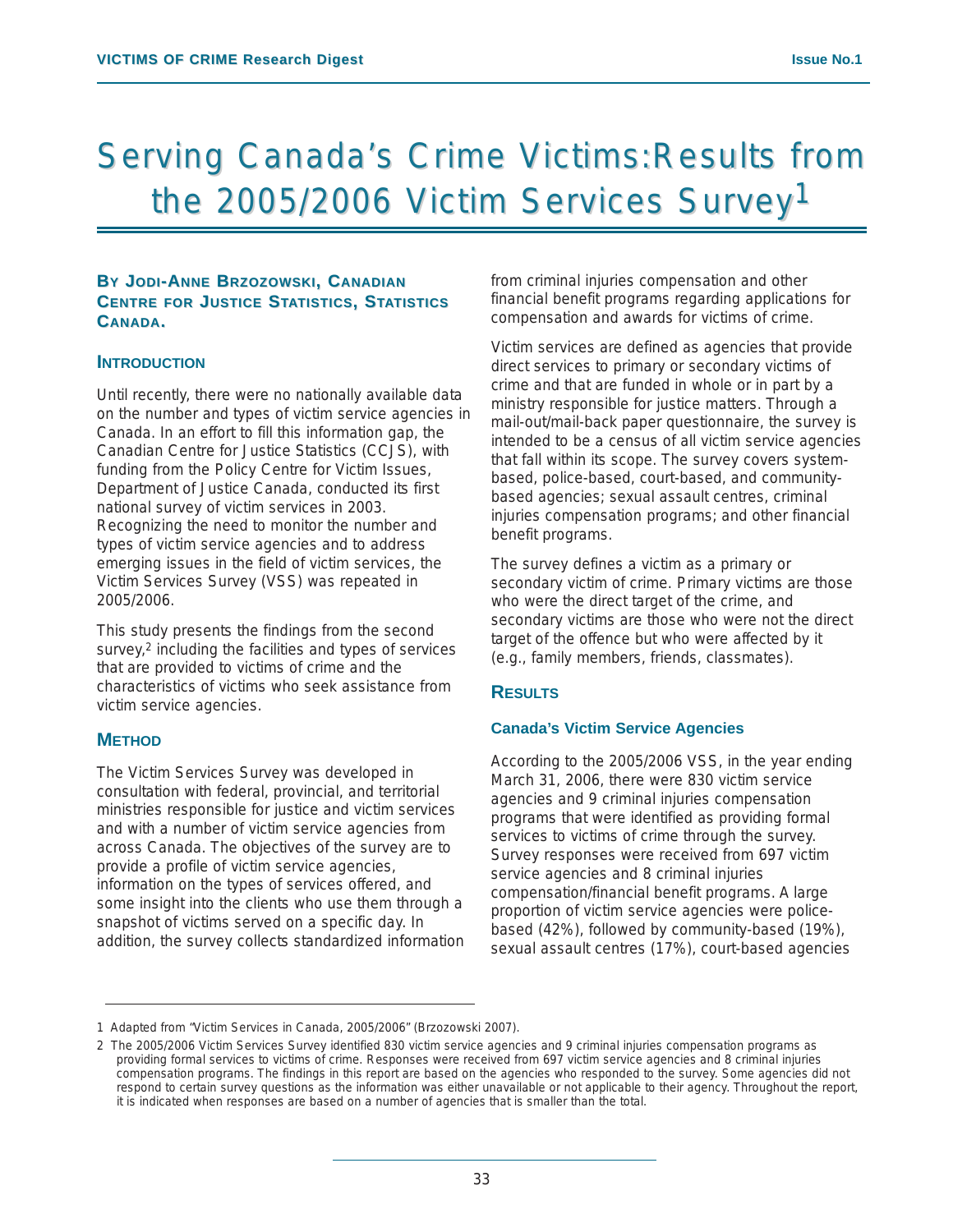(8%), Ontario's Victim Crisis Assistance and Referral Services (7%), and system-based agencies (7%). The remaining 1% comprised criminal injuries compensation programs.3

### **General information and emotional support most commonly provided services**

In an effort to be responsive to the various needs of victims of crime, Canada's victim service agencies offer a broad range of services, either directly or by referral to other agencies. Research that has focused on determining the most frequently identified needs of those who use victim services most often points to the need for information and support (Prairie Research Associates 2004; Wemmers and Canuto 2002; Sims 1999). The VSS found that the most commonly reported services offered by agencies were directly related to these needs. For example, the most frequent types of assistance provided directly by victim service agencies4 were general information (96%), emotional support (95%), liaising with other agencies on behalf of the client (90%), immediate safety planning (90%), information on criminal justice system structure and process (89%), and public education/prevention (87%).

Not all victim service agencies can offer the specific services that their clients require; therefore, it is not uncommon to see networks form between agencies. According to the survey, 688 of the 697 reporting agencies had established some type of working relationship with other agencies. The most common partnerships were with the police (98%), other victim assistance agencies (98%), transition homes or shelters (90%), social services (89%), and other government agencies (85%).

Some of the most commonly reported factors that have promoted the use of inter-agency partnerships include: maximizing effective referrals (95%); improving the range and accessibility of services to victims (95%); coordinating services (93%); and sharing resources (90%).

### **Many agencies offer specialized programs**

Canada's population is characterized by its diversity. Being able to take this diversity into account may lead to the development and implementation of specialized programs or services that respond to victims in a way that reflects their diversity, whether they are differentiated by their age, sex, culture, language, sexuality, or physical or mental disabilities.

One way of meeting the needs of victims that has been identified is to target specialized populations (Stohr 2005). Almost half (45%) of agencies that responded to the survey reported targeting specialized populations.<sup>5</sup> Among those agencies, 70% targeted families of sexually abused children, 67% targeted adult victims of sexual assault, and 65% targeted child or youth victims of sexual abuse or sexual exploitation.

The VSS also asked agencies if they provided specific programs that were dedicated to certain segments of the population. Forty-three percent of agencies reported having such programs.

The most common groups to receive services through a dedicated program were children or youth (30% of agencies), followed by Aboriginal people (28%), and adult victims (27%).

Dedicated programs for other specialized groups such as visible minorities, homosexual or bisexual victims, seniors, and victims with disabilities were also available from a number of agencies. According to the VSS, 22% of victim service agencies had programs for ethnocultural or visible minority groups. Agencies most often delivered dedicated services to Black (African, Jamaican, Haitian) and Latin American visible minority groups (20% and 18% respectively).

In addition, results from the VSS show that 25% of agencies reported having programs for lesbian or bisexual women and 18% reported having programs for gay or bisexual men. Twenty-two percent of agencies offered programs dedicated to senior victims (aged 65 years and older), 24% offered programs for those with physical disabilities, and 22% to victims with mental disabilities.

While certain agencies may not offer dedicated programs, they may have resources to help victims who speak languages other than English or French. Twenty-four percent of agencies<sup>6</sup> reported that they had staff or volunteers who were able to speak at

<sup>3</sup> Figures do not add to 100% due to rounding. One agency was defined as an 'other' type of agency. The analysis is based on the number of agencies that responded to the survey.

<sup>4</sup> Based on responses from 697 agencies.

<sup>5</sup> Based on responses from 315 agencies.

<sup>6</sup> Based on responses from 654 agencies.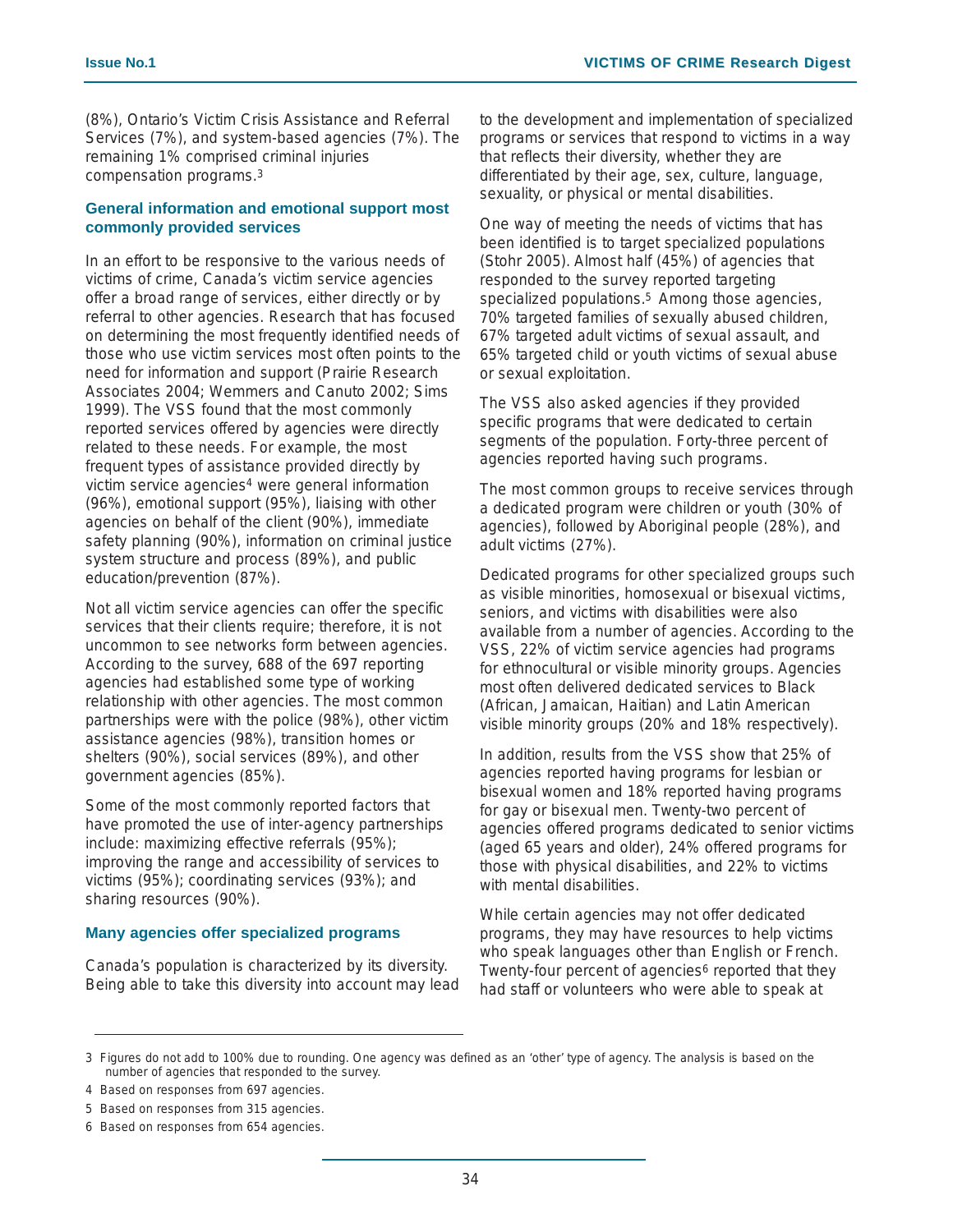least one Aboriginal language. The other most common languages spoken by staff or volunteers were Spanish (20%), German (19%), and Italian  $(10\%)$ .

Agencies made audio or visual resource materials available most commonly in Aboriginal languages<sup>7</sup> (21%), Chinese (21%), Punjabi (20%), and Hindi  $(17\%)$ .

### **Majority of agencies are able to help clients with physical or mental health issues**

The majority of agencies surveyed (92%) indicated that they were able to accommodate clients with mobility impairments, with 89% reporting having at least one wheelchair-accessible building entrance.

Of the 461 agencies that were able to accommodate clients with hearing impairments, the most common methods used were sign language (66%), teletypewriter or telephone device for the hearing impaired (29%), and other services (11%).

Furthermore, 455 agencies reported being able to accommodate clients with visual impairments, either through large print material (34%), other services (19%), or Braille (8%).8

Eighty-one percent of agencies reported being able to provide assistance to clients with mental health issues. Of these 565 agencies, 92% relied on partnerships or assistance from other specialized or professional agencies, 68% used informal assistance such as a family member, friend or caregiver to meet the needs of victims with mental health issues, and 52% used trained staff members.9

### **Over 10,000 people providing direct services to victims of crime**

For 2005/2006, 662 victim service agencies (95%) reported the equivalent of nearly 1,800 paid full-time staff having worked that year, representing an average of almost 3 staff members per agency.10 Victim service agencies rely heavily on volunteers. Almost eight in ten victim service agencies used the services of nearly 9,000 volunteers between April 1, 2005, and March 31, 2006. These volunteers worked

an average of 4 hours per week during this period, the equivalent of 912 full-time volunteers.

Being able to provide services to victims of crime often requires high levels of education and/or specialized training. About two-thirds (66%) of agencies reported that their minimum educational requirements for employees was a university or college degree, diploma or certificate. Requirements were less stringent for volunteers, with only 8% of agencies reporting that their minimum educational requirements for volunteers was a university degree or college diploma.

Due to the scope and nature of the work of victim service agencies, the decision to recruit an employee may be based not only on educational qualifications, but also on the completion of certified workshops, seminars, or professional skills training directly related to the delivery of victim services. Seven in ten agencies (71%) reported having requirements such as these for the recruitment/staffing of employees.

Nearly all agencies (93%) reported delivering some type of training to their employees. The most commonly administered types of training were related to professional skills (94%), orientation training for new employees (94%), and awareness training for new or existing policies or practices (93%).

Over two-thirds of agencies offered training to their volunteers (68%). The most frequently delivered training sessions for volunteers were related to orientation (95%), followed by awareness training (92%), and professional skills training (88%).

### **The cost of serving crime victims**

The cost of providing formal services to victims of crime in Canada in 2005/2006, based on responses from 628 victim service agencies (excluding compensation programs), totaled \$152.2 million.11 Approximately \$85 million of this was spent on salaries, volunteer incentives, and training. The remaining \$67.2 million was allocated to overhead costs (rent, supplies, utilities,insurance), capital expenditures, direct client costs ( food, supplies, transportation), travel, fundraising, promotional material, professional services, and other costs.

<sup>7</sup> The types of Aboriginal languages listed in the VSS include: Ojibway, Cree, Inuktitut, and "Other Aboriginal languages."

<sup>8</sup> Based on responses from 435 agencies.

<sup>9</sup> Less than 4% of agencies reported using methods other than the ones already mentioned.

<sup>10</sup> Excludes 21 agencies that were run completely by volunteers.

<sup>11</sup> This amount excludes costs incurred to administer criminal injuries compensation and other financial benefits programs and other costs not specifically related to the formal delivery of services provided to victims of crime.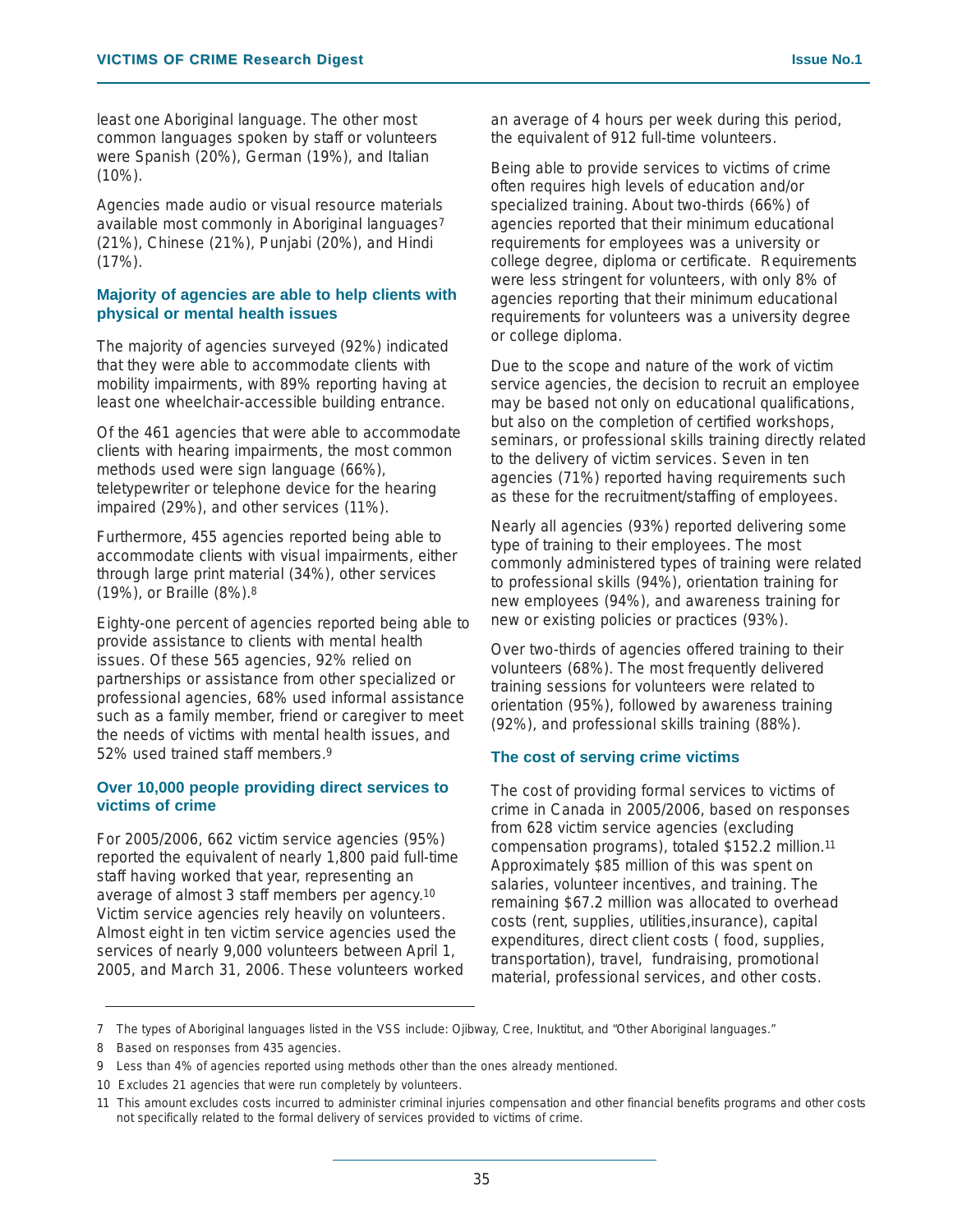### **PROFILE OF VICTIMS SERVED**

### **Over 400,000 victims served in 2005/2006 12**

There were over 400,000 victims of crime who sought assistance from the 589 victim service agencies that provided annual counts between April 1, 2005, and March 31, 2006. Among those agencies that were able to provide a breakdown of annual counts there were 161,000 female victims and 48,000 male victims. The sex was not reported for 190,000 victims.

### **Majority of victims served on snapshot day were victims of violent crime 13**

The VSS also captured information on the characteristics of victims seeking formal services on a specific snapshot day. On April 19, 2006, 8,080 victims were served by 636 agencies.14 Among these victims, 72% were victims of violent crime such as sexual and physical assaults. Research suggests that victims of violent crimes suffer more debilitating and psychological effects (Sims et al. 2006) and are thus more likely to turn to formal sources of support such as victim service agencies (Stohr 2005).

Another 24% of clients had experienced other types of incidents such as property crimes, other *Criminal Code* offences, or non-criminal incidents such as suicides, drownings or motor vehicle collisions. The type of crime or incident experienced was unknown for 4% of victims served on snapshot day.

Over two-thirds (68%) of victims who sought assistance on April 19, 2006, were female. This proportion is similar to what was found in 2002/2003. The high representation of females may be related to the fact that female victims in general are more likely to use formal support services than their male counterparts (AuCoin and Beauchamp 2007).

### **Over half of female victims of violent offences experienced spousal violence**

Agencies reporting that their clients had been victims of sexual assaults and other violent offences were

also asked to specify the relationship of the victim to the perpetrator. Among the more than 5,200 victims of these offences, 47% had experienced violence by a spouse, ex-spouse, or intimate partner; 26% had been victimized by a family member other than a spouse; and the remaining 27% of victims were victimized by a non-family member (e.g., friend, neighbour, acquaintance or a stranger).

There were differences between the sexes when considering the relationship of the victim to the perpetrator. Among female victims for which the relationship of the perpetrator was known, 53% were victims of spousal violence, 24% had been victimized by a family member other than a spouse, and the remaining 23% had a non-family relationship to the perpetrator. In contrast, 49% of males were victimized by a non-family member, 28% were victimized by a family member other than a spouse, and 23% had experienced violence at the hands of a spouse, exspouse or intimate partner.

### **Criminal Injuries Compensation Programs and Other Financial Benefit Programs 15**

According to the VSS, during fiscal year 2005/2006, nine provinces had compensation programs for victims of crime, and responses were received for eight of the nine.16 The aim of compensation programs is to alleviate the financial burden victims of crime and their families can incur as a result of the incident (Canadian Resource Centre for Victims of Crime 2007). Each program is established according to its respective provincial legislative authority and is administered either by the ministry responsible for victim services or a compensation board.

While there are variations across the provinces in terms of eligibility criteria, in general the programs are available to the victim of a criminal offence (usually violent crimes), family members or dependants of persons who lost their life, and persons who are injured or killed while trying to assist a police officer or while preventing or attempting to prevent a crime (Canadian Resource Centre for Victims of Crime

<sup>12</sup> Of the 697 agencies, 85% were able to provide annual counts for 2005/2006, 9% reported that they had no counts available, and 7% did not indicate whether they could provide annual counts. Figures do not add to 100% due to rounding.

<sup>13</sup> In order to capture more details on the profile of clients served by victim service agencies, the survey asked agencies about the age, sex, and type of victimization experienced by the victims they served.

<sup>14</sup> Snapshot day data were unavailable for 61 agencies.

<sup>15</sup> Aggregated figures for provincial criminal injuries compensation and financial benefit programs may be influenced by the activities of the largest provinces.

<sup>16</sup> Of the ten provinces, only Newfoundland and Labrador did not have a compensation program during 2005/2006. A response was not received from British Columbia's compensation program.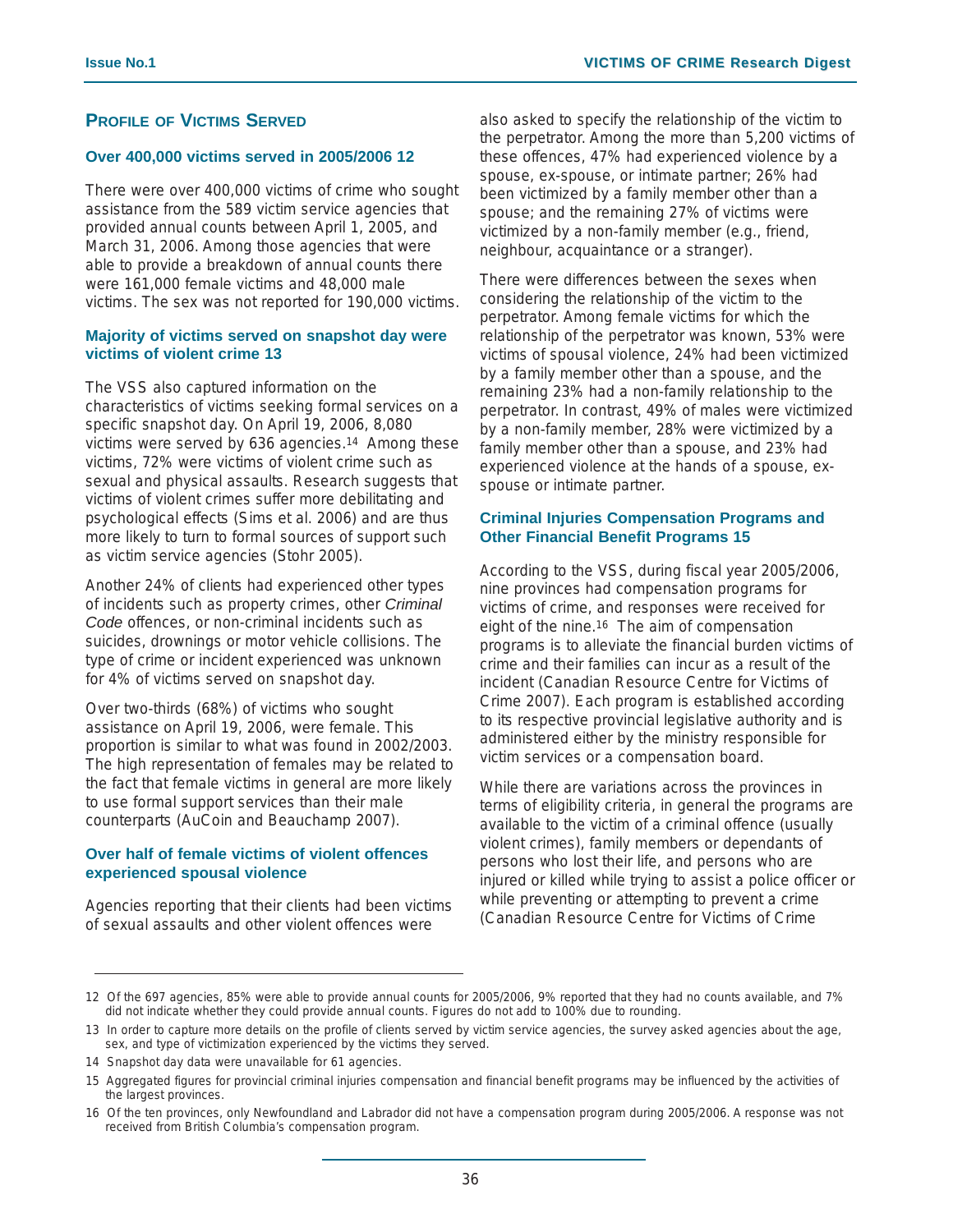2007; US Department of Justice 2005).

The eight criminal injuries compensation programs that responded to the VSS reported a total of 11,437 applications that were adjudicated or concluded during 2005/2006 and another 14,747 that were carried forward to the following fiscal year. Of the total adjudicated, 75% were allowed or granted and 18% were disallowed. The remaining 8% of applications had another status, such as decision pending, withdrawn, or abandoned by the applicant.

Seven reporting agencies indicated paying a total of \$93.2 million in compensation for victims of crime in 2005/2006.17 The largest proportion of this total was paid out for pain and suffering (44%), followed by lost wages (23%), and medical/rehabilitation/dental/ eyewear costs (20%). The remaining 13% of compensation monies were allotted for other reasons such as child maintenance, counseling costs and funeral and burial costs.

Based on a subset of just over 6,600 applications that were accepted, 58% were for female victims, and 42% were for male victims.18 Over three-quarters (76%) of applicants were over the age of 18.

When looking at all accepted applications, the majority of applicants (96%) were victims of crimes against the person. Among those victims, the most common types of crimes were assault (40%), sexual assault (20%), and assaults with a weapon or causing bodily harm (18%). Four percent of applicants were victims of other crimes such as arson, other property crimes and traffic offences.

#### **REFERENCES**

AuCoin, K., and D. Beauchamp. 2007. Impacts and consequences of victimization, GSS 2004. *Juristat* 27(1). Ottawa: Statistics Canada. Catalogue no. 85-002-XIE.

Brzozowski, J. 2007. Victim services in Canada, 2005/2006. *Juristat* 27(7). Ottawa: Statistics Canada. Catalogue no. 85-002-XIE.

Canadian Resource Centre for Victims of Crime. 2007. *Crimes compensation*. Accessed August 20, 2007, from http://www.crcvc.ca/en/resources/crime\_comp.php.

Prairie Research Associates Inc. 2004. *Multi-site survey of victims of crime and criminal justice professionals across Canada*. Ottawa: Department of Justice Canada.

Sims, B., B. Yost, and C. Abbott. 2006. The efficacy of victim services programs: Alleviating the psychological suffering of crime victims? *Criminal Justice Policy Review* 17(4): 387-406.

Sims, B. 1999. Victim services: A review of the literature. Report presented to the Pennsylvania Commission on Crime and Delinquency as part of a grant to provide evaluation services.

Stohr, M. K. 2005. Victim services programming: If it is efficacious, they will come. *Criminology and Public Policy* 2(2): 391-398.

Wemmers, J., and M. Canuto. 2002. *Victims' experiences with, expectations and perceptions of restorative justice: A critical review of the literature.* Ottawa: Department of Justice Canada.

### **For Further Reading**

Brzozowski, J., A. Taylor-Butts, and S. Johnson. "Victimization and Offending Among the Aboriginal Population in Canada." *Juristat* 26(3). Ottawa: Statistics Canada, 2006. Catalogue no. 85-002-XIE.

Chartrand, L., and C. McKay. "Services for Aboriginal Victims." *A Review of Research on Criminal Victimization and First Nations, Métis and Inuit Peoples*: 1990 to 2001. Ottawa: Department of Justice Canada, 2006.

Criminal Injuries Compensation Board. *Am I Eligible*? http://www.cicb.gov.on.ca/en/faq1.htm (accessed August 10, 2007).

Eckstrom, S. *Advocacy Partnerships Benefit Crime Victims*. Washington Department of Corrections, 2002.

Friedman, L. "The Crime Victim Movement and Its First Decade." *Public Administration Review* 45 (1985): 790-794.

Gannon, M. "Crime Statistics in Canada, 2005." *Juristat* 26(4). Ottawa: Statistics Canada, 2006. Catalogue no. 85-002-XIE.

Gannon, M., and K. Mihorean. "Criminal Victimization in Canada, 2004." *Juristat* 25(7). Ottawa: Statistics Canada, 2005. Catalogue no. 85-002-XIE.

Hill, J. K. "Information Sheet: The Basics of Victim Reactions and Coping." *Working with Victims of Crime: A Manual Applying Research to Clinical Practice*. Ottawa: Department of Justice Canada, 2004.

Johnson, H. *Measuring Violence Against Women, Statistical Trends 2006*. Ottawa: Statistics Canada, 2006. Catalogue no. 85-570-XIE.

<sup>17</sup> Only seven out of eight agencies provided financial information.

<sup>18</sup> This section of analysis excludes applications from Manitoba and Alberta where breakdowns by sex, age, and crime was unavailable. For New Brunswick, details on applications by sex, age groupings and type of crime are based on all new applications received.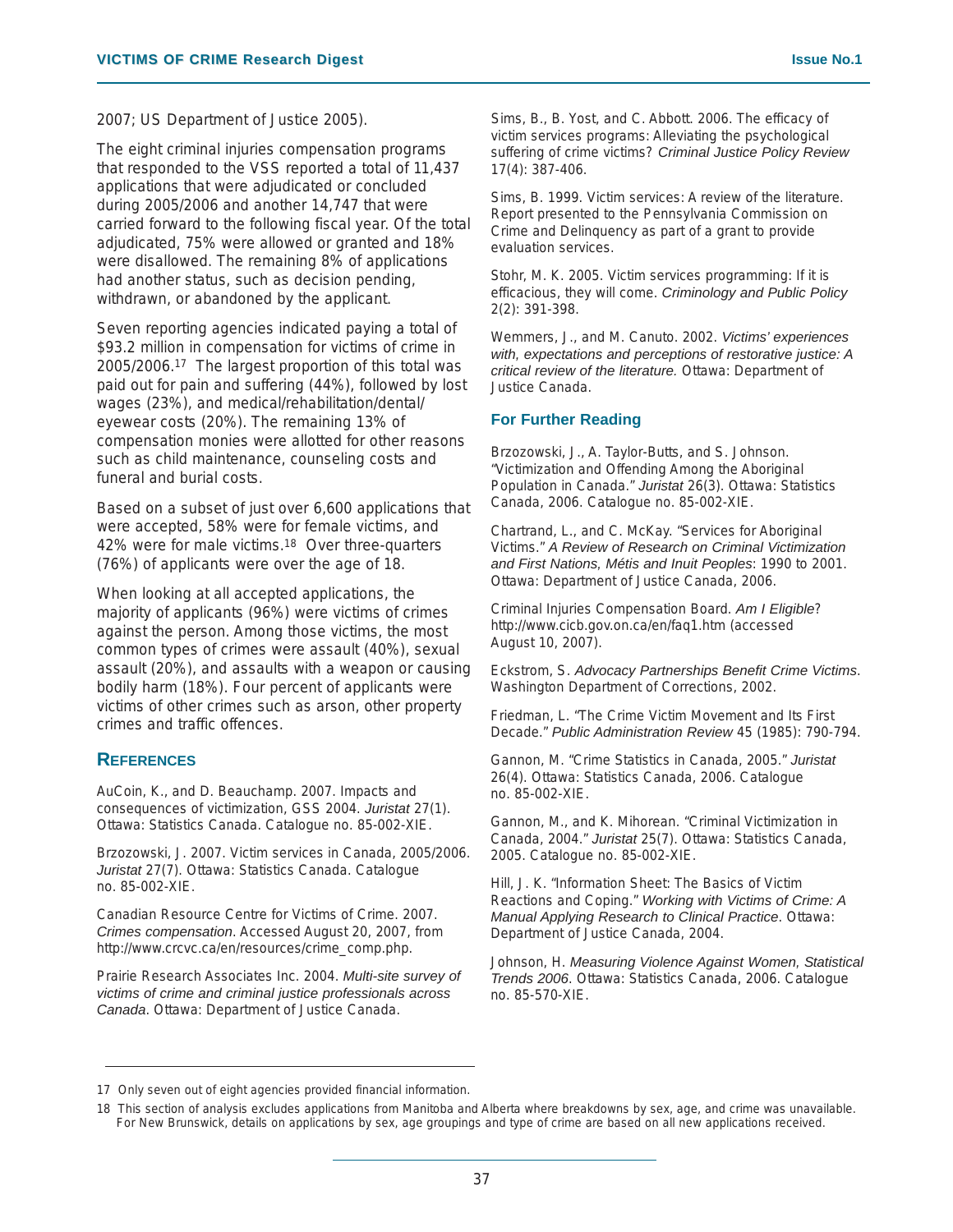Lane, P., J. Bopp, and M. Bopp. *Aboriginal Domestic Violence in Canada*. Ottawa: Aboriginal Healing Foundation, 2003.

Levan, M. B. *Creating a Framework for the Wisdom of the Community: Review of Victim Services in Nunavut, Northwest and Yukon Territories*. Ottawa: Department of Justice Canada, 2003.

Lunn, Donna. *Rural and Farm Women.* http://www.womanabuseprevention.com (accessed February 5, 2007).

Miers, D. "The Responsibilities and Rights of Victims of Crime." *The Modern Law Review* 55, no. 4 (1992): 482-505.

Purdon, C. *Woman Abuse and Ontario Works in a Rural Community: Rural Women Speak about their Experiences with Ontario Works*. Centre for Research on Violence Against Women and Children, 2004. http://www.crvawc.ca (accessed February 5, 2007).

Sims, B., B. Yost, and C. Abbott. "Use and Non-Use of Victim Services Programs: Implications from a State-Wide Survey of Crime Victims." *Criminology and Public Policy* 4, no. 2 (2005): 361-384.

Solicitor General of Canada. *National Consultation with Victims of Crime: Highlights and Key Messages*. Ottawa: Solicitor General of Canada, 2001. Catalogue no. JS42-97/2001-1.

Taylor-Butts, A. "Canada's Shelters for Abused Women, 2005-2006." *Juristat* 27(4). Ottawa: Statistics Canada, 2007. Catalogue no. 85-002-XIE.

United States Department of Justice. *Directory of International Crime Victim Compensation Programs:* Canada. 2005. http://www.ojp.usdoj.gov/ovc/publications/infores/intdir2005/ canada.html (accessed August 20, 2007).

Van Ness, D. *Crime and Its Victims*. Downers Grove, IL: InterVarsity Press, 1986.

Victims of Violence. *Criminal Injuries Compensation in Canada.* http://victimsofviolence.on.ca/research67.html (accessed August 10, 2007).

Young, A. N. "The Role of the Victim in the Criminal Process: A Literature Review – 1989-1999." *Victims of Crime Research Series*. Ottawa. Department of Justice Canada, 2001.  $\dots$ 

### Victim-Related Conferences In 2008

12th Annual Conference of the Society for Social Work and Research "Research that Matters" January 17–20 Washington, DC, USA http://www.sswr.org/conferences.php

22nd Annual San Diego International Conference on Child and Family Maltreatment January 28 – February 1 San Diego, California, USA http://www.chadwickcenter.org/conference.htm

2008 Conference on Crimes Against Women February 11–13 Dallas, Texas, USA http://www.ccawonline.org/

Sixth Annual Symposium of the American Society of Victimology American Society of Victimology March 5–7 Fresno, California, USA http://american-societyvictimology.us/events/asv\_2008/index.html

Standards for Victims of Terrorism Conference: Developing Standards for Assistance to Victims of Terrorism in the EU International Victimology Institute March 10–11 Tilburg University, the Netherlands http://www.tilburguniversity.nl/intervict/conference/2008/

Men of Courage: The First Provincial Conference on Male Sexual Victimization March 17–18 Toronto, Ontario, Canada http://manifestations.themensproject.ca/2007/december/conf erence.html

International Conference on Sexual Assault, Domestic Violence, and Stalking End Violence Against Women March 31 – April 2 New Orleans, Louisiana, USA http://www.evawintl.org

2008 National Conference of the National Center for Victims of Crime "Responses, Rights, and Resources for Victims of Crime" June 2–4 Portland, Oregon, USA http://www.ncvc.org/ncvc/main.aspx?dbID=DB\_2005Nationa